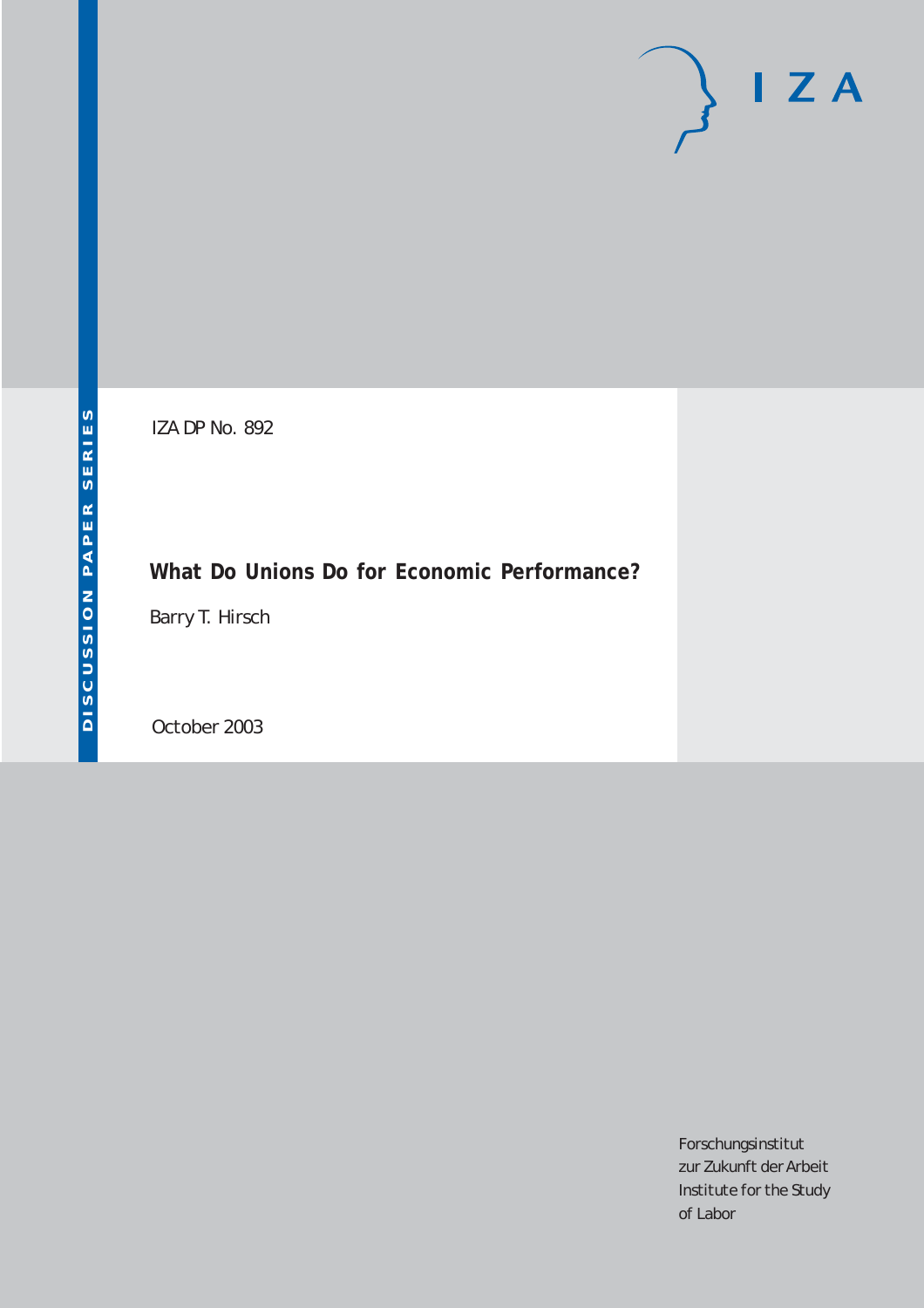# **What Do Unions Do for Economic Performance?**

**Barry T. Hirsch** 

*Trinity University and IZA Bonn* 

### Discussion Paper No. 892 October 2003

IZA

P.O. Box 7240 D-53072 Bonn **Germany** 

Tel.: +49-228-3894-0 Fax: +49-228-3894-210 Email: [iza@iza.org](mailto:iza@iza.org)

This Discussion Paper is issued within the framework of IZA's research area *The Future of Labor.* Any opinions expressed here are those of the author(s) and not those of the institute. Research disseminated by IZA may include views on policy, but the institute itself takes no institutional policy positions.

The Institute for the Study of Labor (IZA) in Bonn is a local and virtual international research center and a place of communication between science, politics and business. IZA is an independent, nonprofit limited liability company (Gesellschaft mit beschränkter Haftung) supported by Deutsche Post World Net. The center is associated with the University of Bonn and offers a stimulating research environment through its research networks, research support, and visitors and doctoral programs. IZA engages in (i) original and internationally competitive research in all fields of labor economics, (ii) development of policy concepts, and (iii) dissemination of research results and concepts to the interested public. The current research program deals with (1) mobility and flexibility of labor, (2) internationalization of labor markets, (3) welfare state and labor market, (4) labor markets in transition countries, (5) the future of labor, (6) evaluation of labor market policies and projects and (7) general labor economics.

IZA Discussion Papers often represent preliminary work and are circulated to encourage discussion. Citation of such a paper should account for its provisional character. A revised version may be available on the IZA website ([www.iza.org](http://www.iza.org/)) or directly from the author.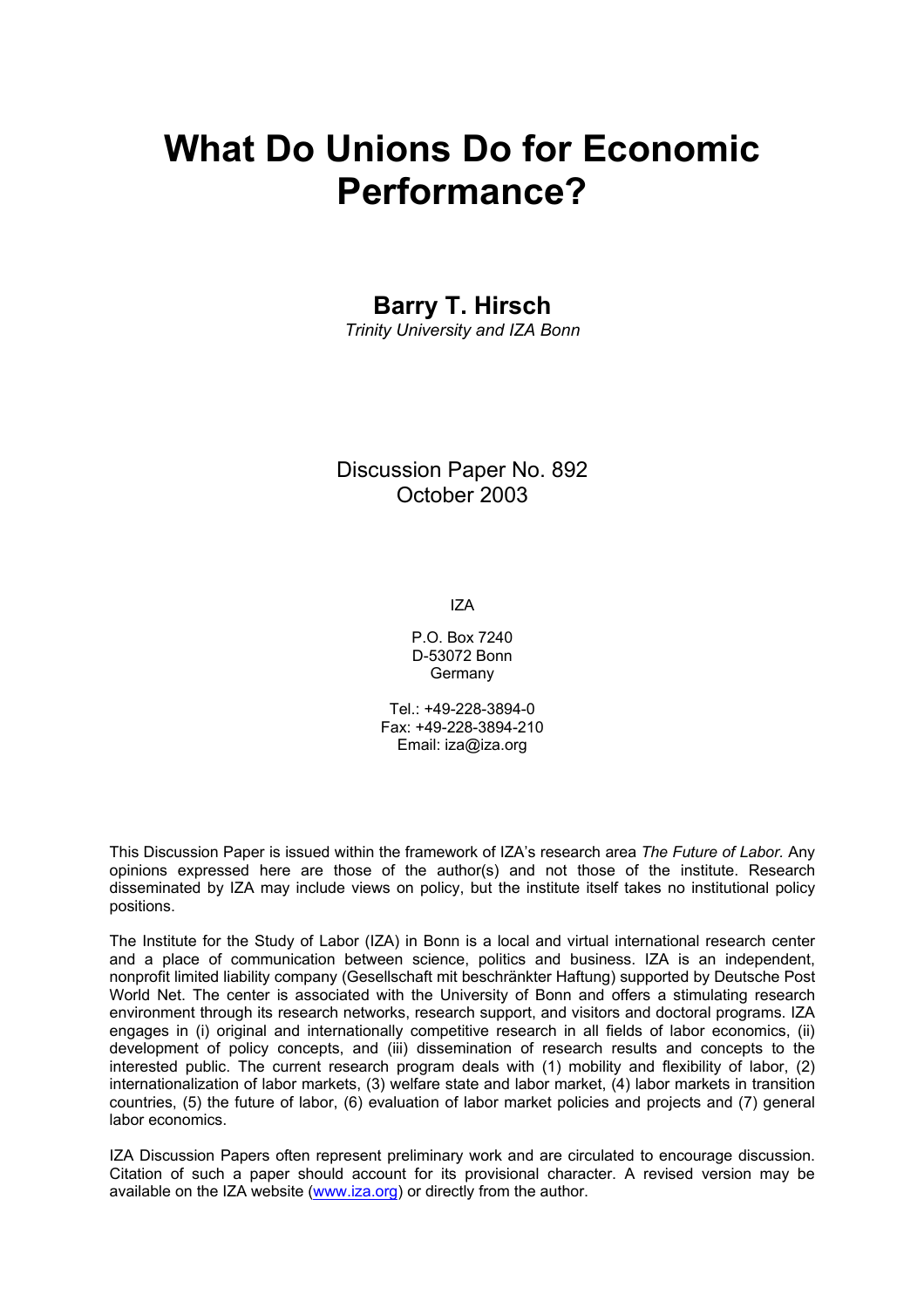IZA Discussion Paper No. 892 October 2003

## **ABSTRACT**

## **What Do Unions Do for Economic Performance?**[∗](#page-2-0)

Twenty years have passed since Freeman and Medoff's *What Do Unions Do*? This essay assesses their analysis of how unions in the U.S. private sector affect economic performance - productivity, profitability, investment, and growth. Freeman and Medoff are clearly correct that union productivity effects vary substantially across workplaces. Their conclusion that union effects are on average positive and substantial cannot be sustained, subsequent evidence suggesting an average union productivity effect near zero. Their speculation that productivity effects are larger in more competitive environments appears to hold up, although more evidence is needed. Subsequent literature continues to find unions associated with lower profitability, as noted by Freeman and Medoff. Unions are found to tax returns stemming from market power, but industry concentration is not the source of such returns. Rather, unions capture firm quasi-rents arising from long-lived tangible and intangible capital and from firm-specific advantages. Lower profits and the union tax on asset returns leads to reduced investment and, subsequently, lower employment and productivity growth. There is little evidence that unionization leads to higher rates of business failure. Given the decline in U.S. private sector unionism, I explore avenues through which individual and collective voice might be enhanced, focusing on labor law and workplace governance defaults. Substantial enhancement of voice requires change in the nonunion sector and employer as well as worker initiatives. It is unclear whether labor unions would be revitalized or further marginalized by such an evolution.

JEL Classification: J5, L1, D2

Keywords: unions, economic performance, productivity, profits, investment, growth, collective voice

Barry T. Hirsch Department of Economics Trinity University San Antonio, TX 78212-7200 USA Tel.: +1 210 999 8112 Fax: +1 210 999 7255 Email: [bhirsch@trinity.edu](mailto:bhirsch@trinity.edu)

 $\overline{a}$ 

<span id="page-2-0"></span><sup>∗</sup> Prepared for: James T. Bennett and Bruce E. Kaufman, eds. *What Do Unions Do? The Evidence Twenty Years Later*, Chapter 6, forthcoming. The paper benefited from the detailed comments of Bruce Kaufman, helpful discussion with John Addison, and editorial suggestions from James Bennett.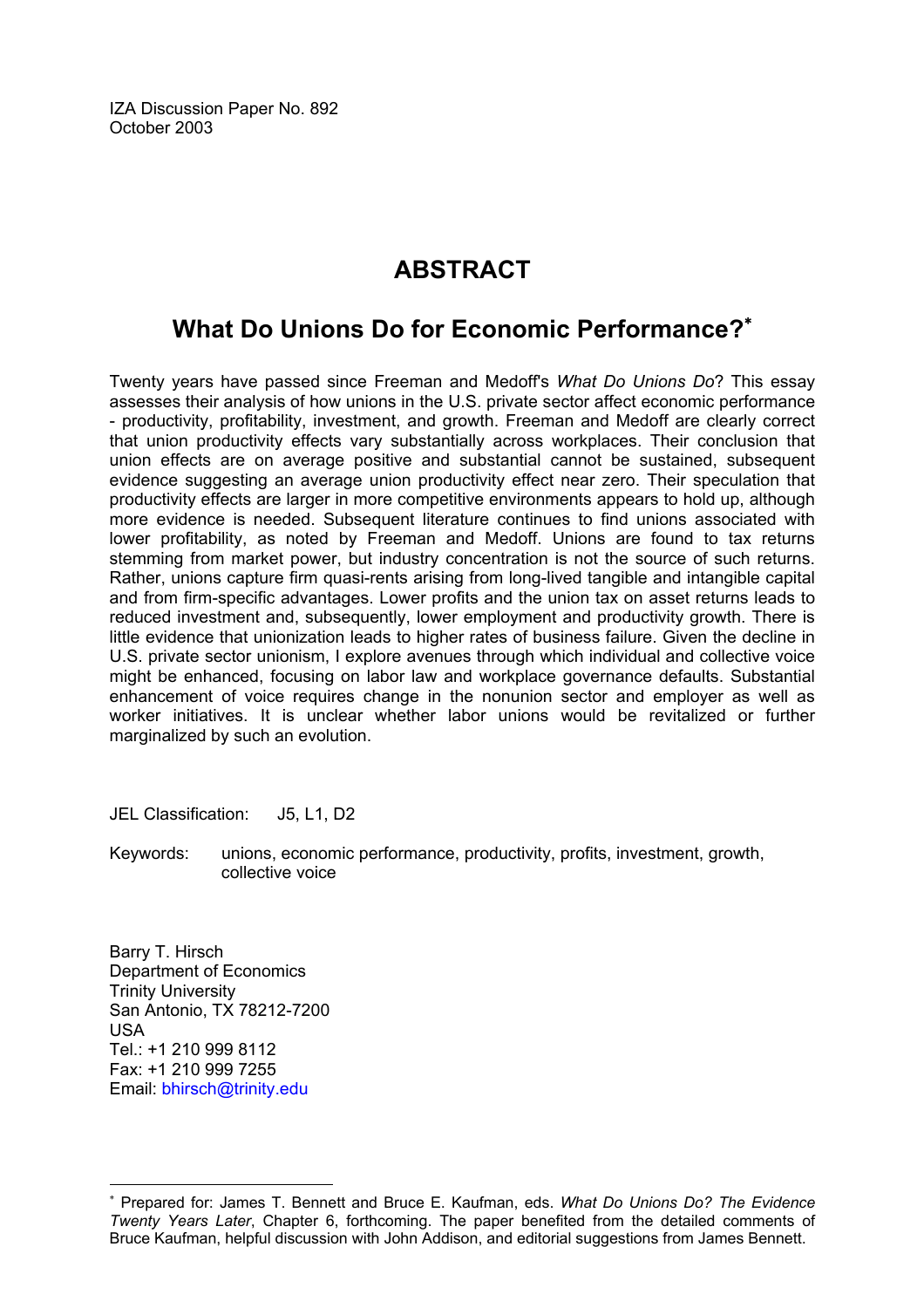#### I. *Introduction*

<u>.</u>

The publication in 1984 of Richard Freeman and James Medoff's *What Do Unions Do?*, which summarized and synthesized results from their broad-based research program, was a landmark in labor economics and industrial relations. *What Do Unions Do?* quickly changed the subject matter and approach for scholars studying unions. The models (or descriptions) of unions employed by labor economists were extended to include a collective voice face of unions in addition to its microeconomic monopoly face. Empirical analyses of unions, which once focused almost exclusively on union wage effects, began to address the large variety of topics studied in *What Do Unions Do?* Industrial relations scholars, who had never abandoned a broad multi-disciplinary approach to what unions do, increasingly were expected to include data and econometric analysis in their research.

The appearance of *What Do Unions Do?* coincided with the beginnings of the long-term decline in private sector unionism in the U.S. Although unionism was declining, the steady stream of research fueled by *What Do Unions Do?* provided us with a far richer understanding of the nature of unions and collective bargaining than we would otherwise have had. Twenty years later, the approach adopted and empirical regularities found by Freeman and Medoff hold up reasonably well. The continuing decline of private sector unionism, however, eventually eroded interest in and research on this topic. Freeman and other scholars increasingly have turned their attention toward issues such as public sector unions, alternative union and nonunion forms of worker representation, and workplace institutions outside the U.S.

This essay focuses on perhaps the most contentious topic in *What Do Unions Do?* – union effects on productivity, growth, profits, and investment. Contentious first because the monopoly and voice approaches to unions provide different expectations about union effects on performance, and second because the empirical evidence on which conclusions were based was extremely limited in 1984 (and remains limited today). Much of their story on unions and economic performance holds up well.<sup>1</sup> Freeman and Medoff rightly emphasize that union effects on productivity vary with respect to the labor relations environment and degree of competition, that unions generally decrease profitability, and that there exists slower growth in the

<sup>&</sup>lt;sup>1</sup> When I refer to Freeman and Medoff's "story" I refer to what the authors actually state in *What Do Unions Do?* and not to the simplistic (and incorrect) caricature of their work as saying that unions are everywhere good.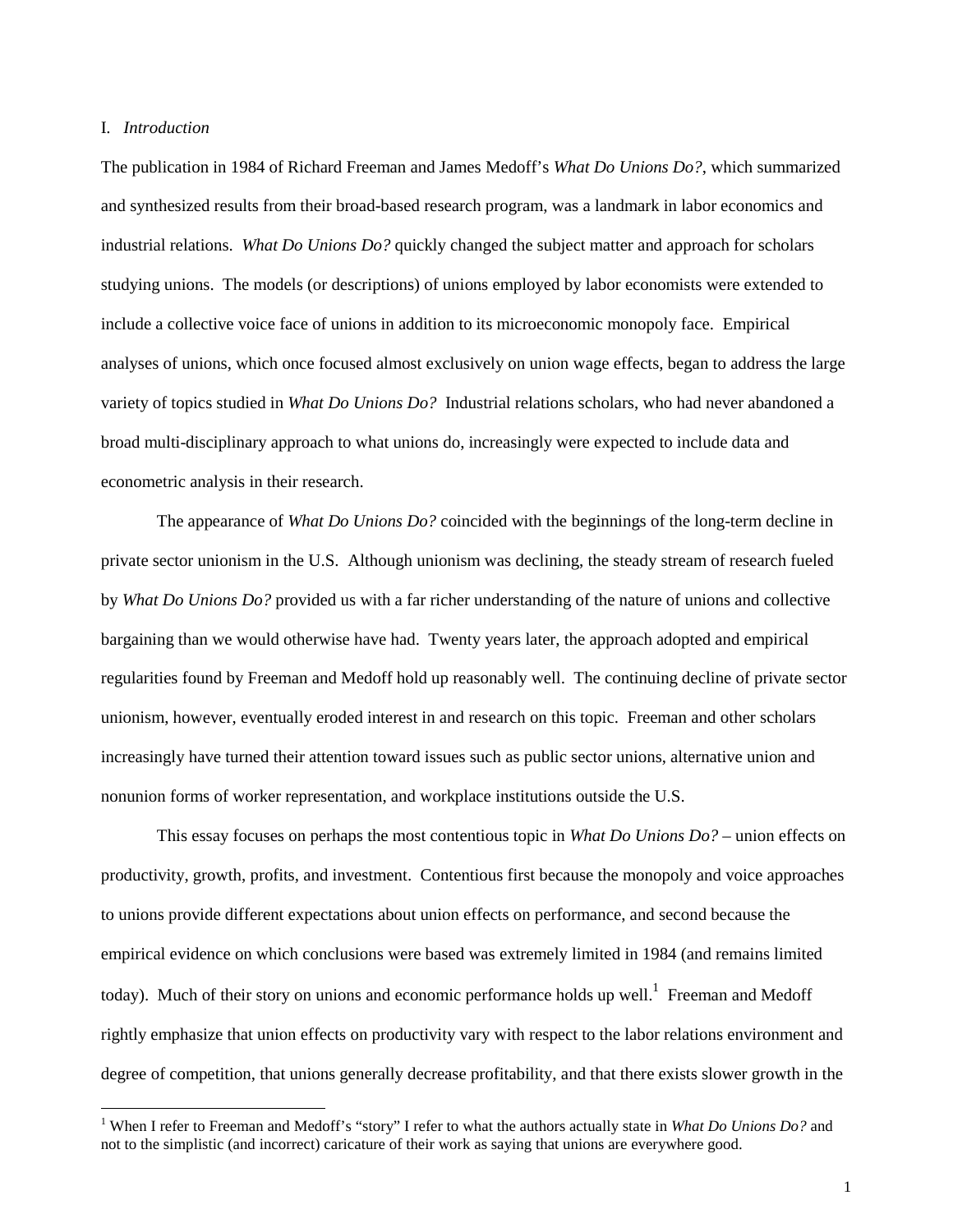union sector of the economy. Subsequent research suggesting that *average* union productivity effects are close to zero does not support Freeman and Medoff's conclusion that unions are generally good for productivity. Although they conclude that monopoly profits provide the principal source for union wage increases, subsequent research suggests that unions also tax the normal returns to long-lived tangible and intangible capital investments. And while it is true that much of the negative relationship between unions and growth is not causal, slower growth is partly attributable to the lower profits and investment resulting from union rent seeking.

I first summarize what Freeman and Medoff say about unions and performance in *What Do Unions Do?* A brief section on issues of measurement follows. I then provide an analysis of subsequent evidence on unions and performance, focusing on studies examining the U.S. private sector. This lengthy section is not intended to provide an exhaustive survey of each topic but, rather, to evaluate the themes, evidence, and conclusions presented in *What Do Unions Do?*<sup>2</sup> The next section is rather speculative, looking forward and asking what types of policy changes might better encourage workplace voice and participation in a world of declining unionism. A concluding section follows.

#### II. *What Do Freeman and Medoff Do?*

<u>.</u>

Freeman and Medoff examine the effects of unions on firm performance in two chapters of *What Do Unions Do?* Chapter 11 asks whether unionism is good or bad for productivity. Chapter 12 provides evidence on unions and profitability. They rightly emphasize that: "What unions do to productivity is one of the key factors in assessing the overall economic impact of unions" (p. 180). They conclude that in general unions tend to increase productivity, although the effect varies to no small extent with respect to time and place and the associated labor relations environment. In contrast, unionism almost always lowers profitability. Taken together, these pieces of evidence present a paradox. In Freeman and Medoff's words: "Beneficial to organized workers, almost always; beneficial to the economy, in many ways; but harmful to the bottom line of company balance sheets: this is the paradox of American trade unionism, which underlies some of the ambivalence of our national policies toward the institution" (p. 190).

 $2^2$  There have been numerous surveys or appraisals of unions and performance in the U.S. and in other countries; see, for example, Becker and Olson (1987), Addison and Hirsch (1989), Booth (1995), Belman (1992), Freeman (1992), Kuhn (1998), Hirsch (1997), Doucouliagos and Laroche (2003), Aidt and Tzannatos (2002), Metcalf (2003), and Van Reenen and Menezes-Filho (2003).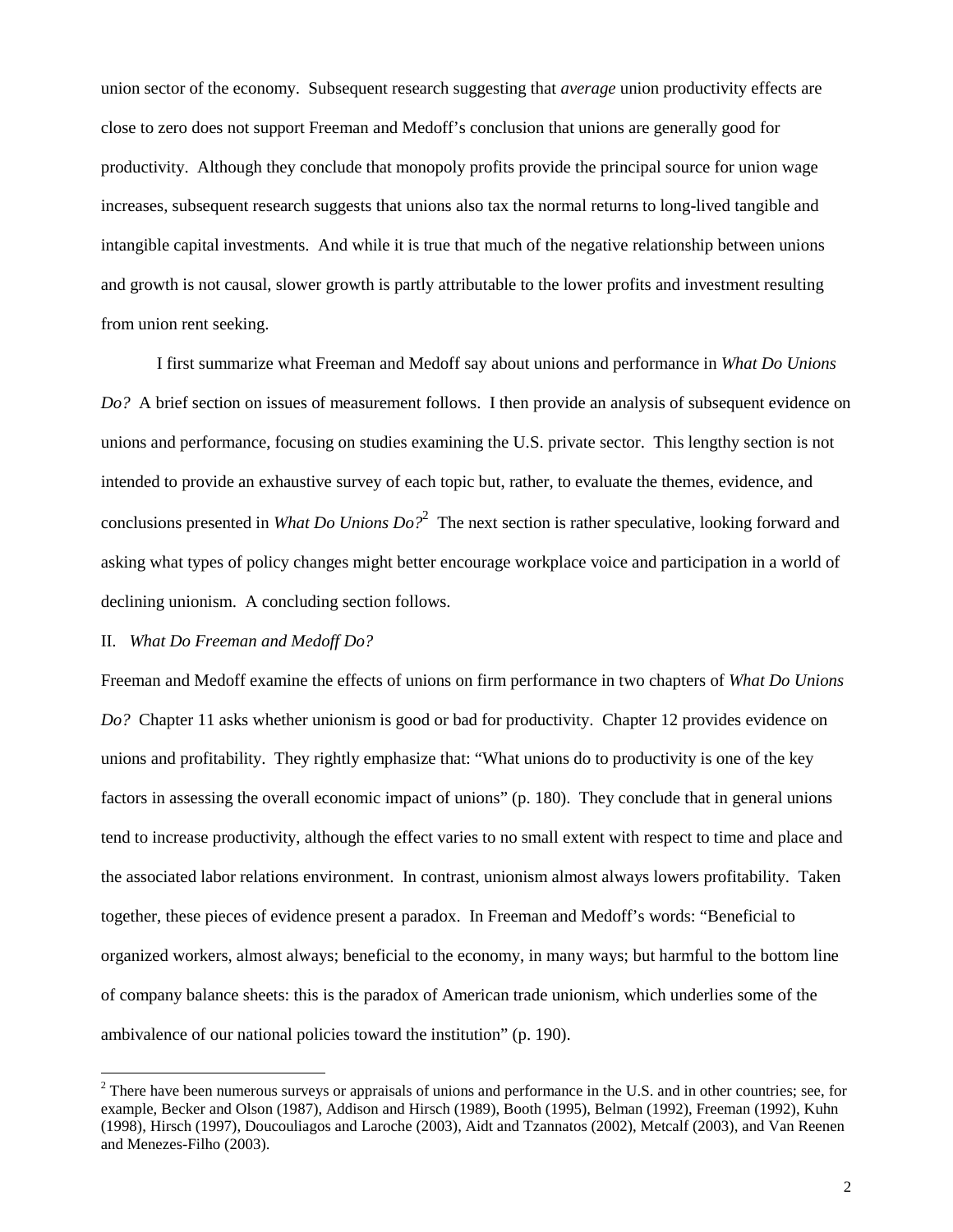Freeman and Medoff identify three routes through which unions affect productivity. One is via price-theoretic effects from standard microeconomic theory. Given union monopoly wage gains, firms may shift toward more capital and higher quality labor. As discussed later, a union wage gain need not produce such responses, but this point can be ignored for now. Although capital deepening or skill upgrading increase output per hour, this is not what is being tested (in principle) in the unions-productivity literature. Rather, the thesis is that unions increase "technical efficiency" – output for a given mix of inputs. Empirical literature in this area is clear on the issue, attempting to quantitatively control for capital investment and labor quality. If unions affect output per worker exclusively by moving up a labor demand schedule, then such price-theoretic responses should not show up as union productivity gains in the empirical estimates.<sup>3</sup>

As outlined by Freeman and Medoff, what should show up in the empirical literature (which controls for the input mix) is the net effect of restrictive union work rules and voice/response interaction, the former depressing and latter raising productivity (1984, figure 11-1, p. 163). These categories should be interpreted broadly. "Restrictive work rules" can include not only inefficient staffing requirements ("featherbedding"), but also any decrease in productivity resulting from limited incentives for worker effort or restrictions on management discretion (obviously, union formalization of the workplace governance structure can increase or decrease productivity).<sup>4</sup> As for voice/response, Freeman and Medoff highlight lower quits and improved personnel policies as key to increased productivity, emphasizing that positive outcomes require good labor relations. Productivity enhancing institutional response might also include a "shock effect" to management induced by higher union wages. Whether such a response should be considered a union voice/response effect or a monopoly effect is not clear, raising the more fundamental question as to whether the two faces of unions are truly distinct. I return briefly to this question later. Given both positive and negative effects, the net effect of unions on productivity is an empirical question.

Empirical evidence on unions and productivity was rather sketchy in 1984; it remains less than clearcut today. As Freeman and Medoff state: "This 'answer' to the debate over what unions do to productivity is

 $3$  Addison and Hirsch (1989) make this point, largely rejecting the critique of Brown and Medoff (1978) made by Reynolds (1986).

<sup>&</sup>lt;sup>4</sup> More broadly, what shows up using the production function approach are the effects of any factor (not elsewhere controlled for) affecting productivity and correlated with unionism. For example, the impact of union pay compression, which can positively or negatively affect productivity, would be included in estimated union productivity effects.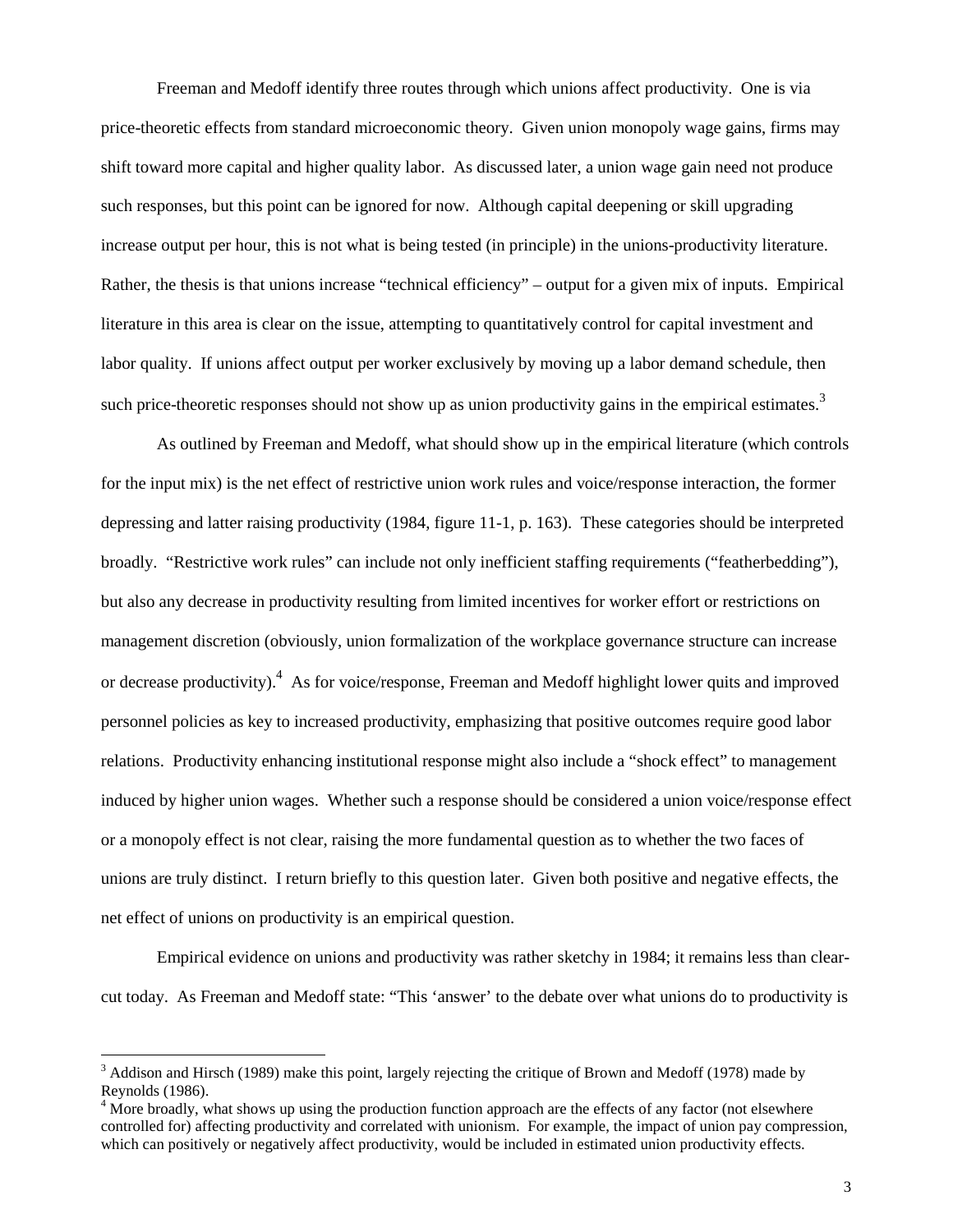probably the most controversial and least widely accepted result in this book" (1984, p. 180). Freeman and Medoff summarize evidence on manufacturing studies and sector-specific studies in construction, wooden furniture, cement, and coal (1984, Table 11-1, p. 166). The strongest evidence for a large positive effect of unions on productivity comes from Brown and Medoff's (1978) rightly influential study using manufacturing industry-by-state data. Depending on one's assumption regarding capital usage, one obtains estimates of union effects on total factor productivity of either 20-25 percent or 10-15 percent. Additional unpublished work with Jonathan Leonard using 1972 and 1977 Census of Manufacturers data produces positive estimates of union productivity effects.

In contrast to the Brown and Medoff study, Clark's (1984) analysis of manufacturing lines of business indicated a -2 percent average difference in the productivity of union and nonunion businesses. Freeman and Medoff cite but do not emphasize Clark's results, despite the fact that business-level analysis has numerous advantages over Brown and Medoff's highly aggregated data.

Sector-specific studies using value-added measures of output during the 1970s indicate extremely large union productivity effects in construction and moderate productivity effects in wooden household furniture. Studies using physical output measures confirm large union productivity effects in construction. Clark's studies of cement plants indicate a moderate union productivity advantage (6-8 percent) in his crosssectional analysis and a roughly similar increase in productivity among the relatively few plants changing from nonunion to union status. Among the more interesting results in Freeman and Medoff's table are productivity results in underground bituminous coal for four years, 1965, 1970, 1975, and 1980, with union productivity effects swinging from highly positive in 1965 to highly negative in 1975 and 1980. Freeman and Medoff link these changes to deterioration in labor relations within the industry, emphasizing that union effects in the workplace vary depending on labor and management policies and their working relationship.

Despite the rather mixed empirical evidence on productivity, even in 1984, Freeman and Medoff interpret these findings as follows: "In sum, most studies of productivity find that unionized establishments are more productive than otherwise comparable nonunion establishments" (1984, p. 169).

Freeman and Medoff recognize the importance of union effects on productivity *growth* as well as levels. They analyze three alternative data sets, in each case finding industry union density associated with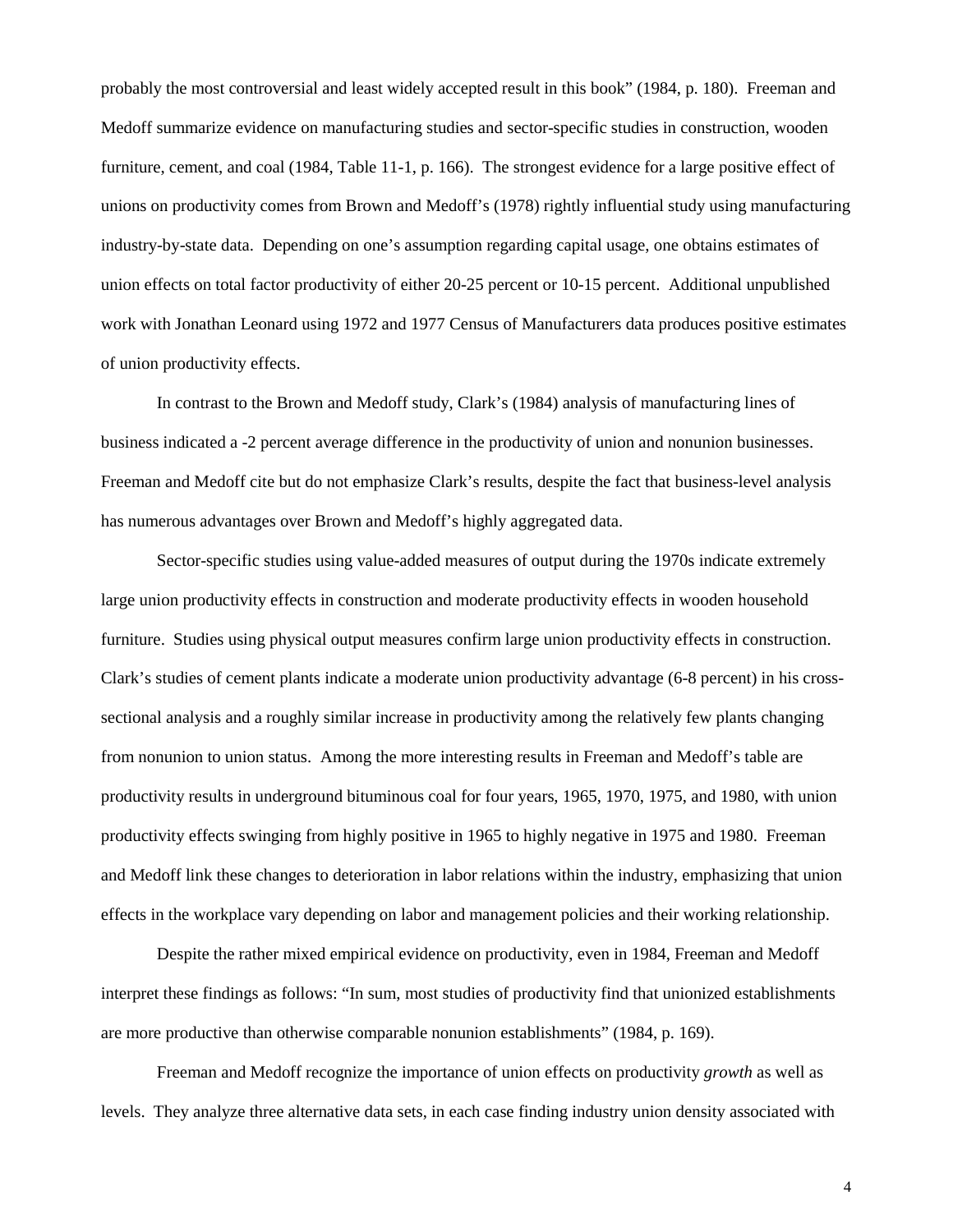slower productivity growth. The magnitude of the estimates is nontrivial (relative to mean growth rates), but none is statistically significant, reflecting the large variation across industries in growth rates and their relationship to unionism. Freeman and Medoff conclude: "In sum, current empirical evidence offers little support for the assertion that unionization is associated with lower (or higher) productivity advance" (p. 170).

The final sections of Chapter 11 explore *why* or *how* unions affect productivity. There is no single metric to be estimated here; rather the authors assemble various observations or findings across otherwise disparate studies. Each of their explanations fits into their collective voice/institutional response framework, although in different ways. They first give prominence to the Brown and Medoff (1978) estimate that onefifth of the union productivity effect found in their study can be attributed to lower quit rates. They also emphasize Clark's (1980a) findings that cement plants switching from nonunion to union changed their plant managers, replacing previously authoritarian or paternalistic managerial practices with more professional and structured supervision and governance. Freeman and Medoff next cite studies showing a link between productivity at unionized plants and the industrial relations climate in those plants, as reflected in number of grievances. Returning to the coal industry, where productivity swung from positive to negative, Freeman and Medoff state (italics in original): "The lesson is that *unionism per se is neither a plus nor a minus to productivity. What matters is how unions and management interact at the workplace*" (p. 179). They then note the importance of competition, suggesting that the coal industry's deterioration in labor relations and failure to maintain productivity gains along with wage gains stems in part from limited competition in that sector. In the concluding section of their productivity chapter, the authors declare: "Higher productivity appears to run hand in hand with good industrial relations and to be spurred by competition in the product market, while lower productivity under unionism appears to exist under the opposite circumstances" (p. 180).

Chapter 12, entitled "But Unionism Lowers Profits," summarizes what at the time was very limited evidence on unions and profitability. Freeman and Medoff (1984, Table 12-1, p. 183) rely on their own unpublished work using aggregate industry data from the Census of Manufacturers or from the Internal Revenue Service, as well as line-of-business data subsequently published in Clark's (1984) paper. Clark's study finds that union plants realize a price-cost margin 16 percent lower than nonunion plants, and "quasirents divided by capital" 19 percent lower. The aggregate data likewise indicated substantially lower profits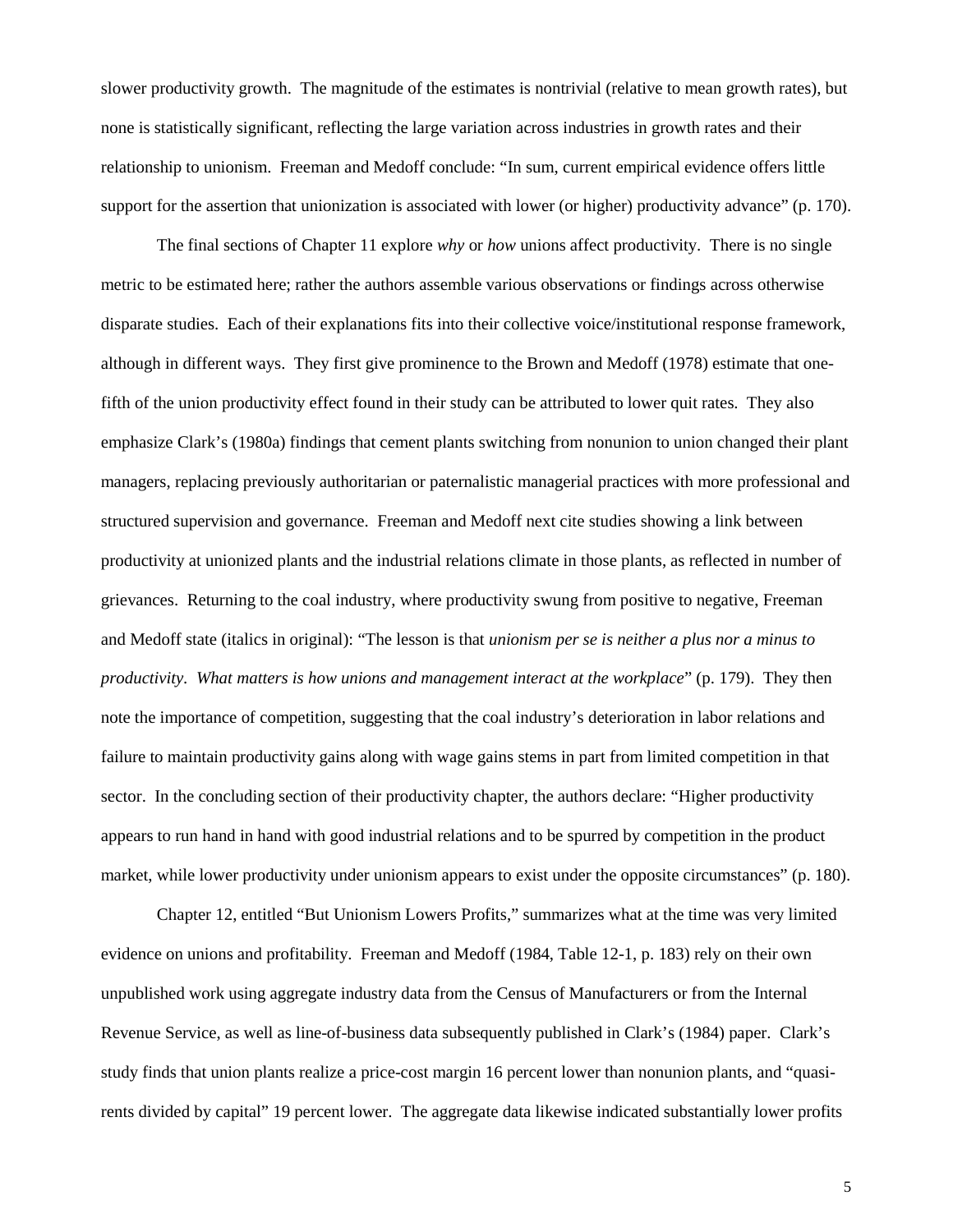associated with unionism, but with a wider range of estimates. The authors also cite Ruback and Zimmerman's (1984) subsequently published study showing that stock values fall as a result of successful union organizing drives. Despite the paucity of data on profitability, they conclude that unions lower profits. Subsequent work fully supports this conclusion.

Evidence is less clear as to *whose profits* are hardest hit. Freeman and Medoff emphasize work using aggregate industry data showing that unions reduce profits substantially in highly concentrated industries, but not in low-concentration industries. They also cite a subsequently published paper by Salinger (1984) arriving at the same conclusion using company data (although concentration is only weakly related to market value in Salinger's study). As discussed below, Salinger's conclusion is based on a restrictive specification that *forces* the union profit effect to interact with concentration and other variables (Hirsch and Connolly, 1987). Freeman and Medoff downplay Clark's (1984) finding that the largest impact of unions on profits is among lines of business with *low* market shares, noting in a footnote Clark's "contrary result … limited to a special group of businesses rather than to the entire economy" (1984, p. 278, fn. 7). Freeman and Medoff conclude that "the union profit effect appears to take the form of a reduction of monopoly profits" (1984, p. 186). Freeman and Medoff, however, are quick to point out that lower profits, whatever their source, can be associated with lower investment and growth. They explore the relationship between concentration and growth, find conflicting evidence, and safely conclude that the evidence relating unions, profitability, concentration, and growth is mixed. They rightly recognize "an important point about the impact of unions on profits: there is little normative content in the direction of the effect per se; rather, what matter are the market conditions and routes by which unionism alters profits" (p. 189).

In summary, Freeman and Medoff conclude that "the evidence on profitability shows that, on average, unionism is harmful to the financial well-being of organized enterprises or sectors" (p. 190). Beneficial to organized workers but harmful to the bottom line of companies – this paradox of American labor unions is one that Freeman and Medoff fully recognize. I return to this point subsequently.

#### III. *Two Faces Revisited: What Does Theory Do?*

By the time that *What Do Unions Do?* was published in 1984, Freeman and Medoff's "two faces of unions" dichotomy (Freeman and Medoff, 1979; Freeman, 1980) had become a standard framework or cataloging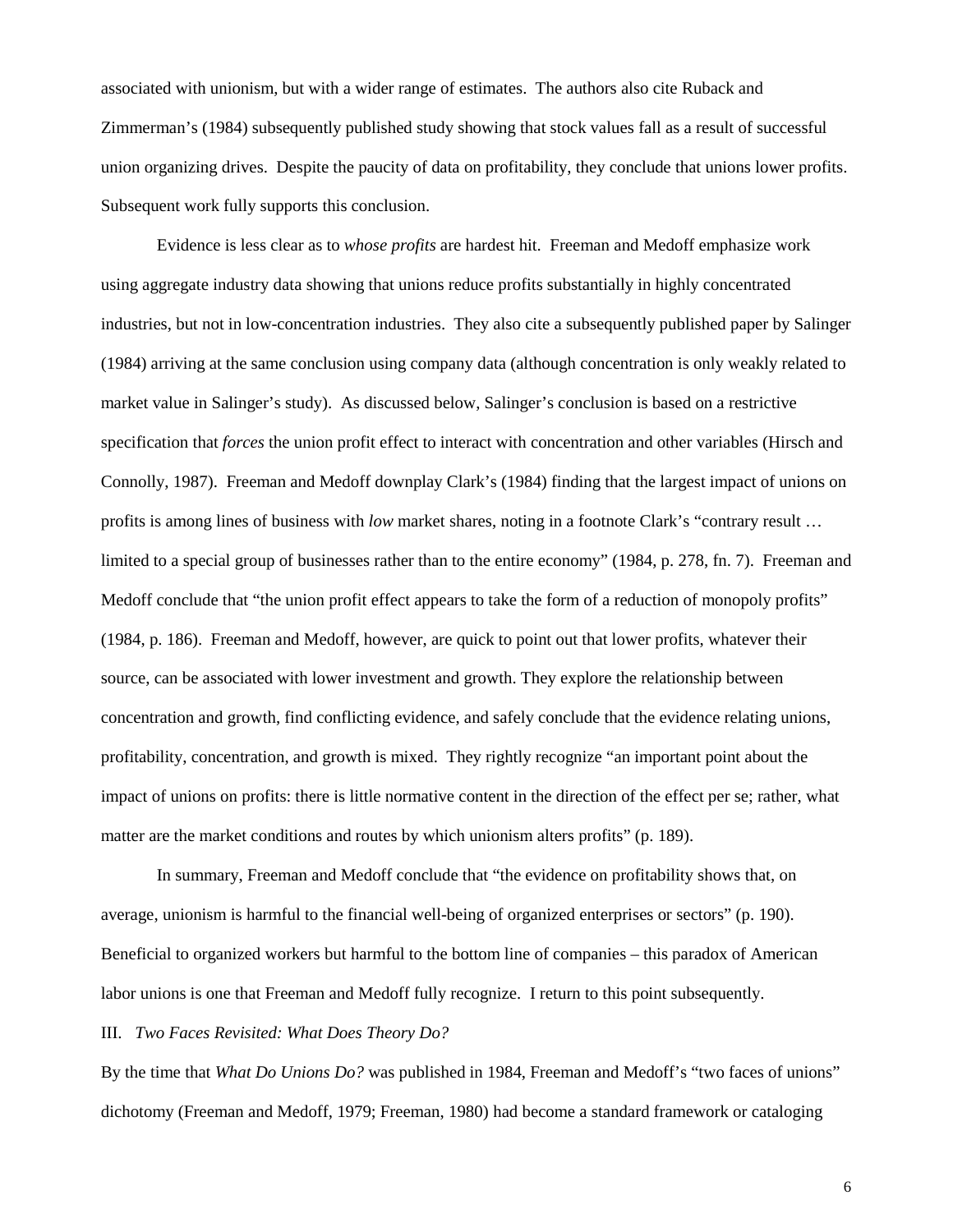device to address the labor market effects of unions and remains so twenty years later. Although not a formal model in the sense that economists typically use the term, the two-faces approach has provided a broad umbrella under which labor economists and industrial relations scholars either have organized their thoughts about what unions do or, less frequently, based their explicit theoretical models of union behavior. The beauty of the framework is that the two faces – monopoly and voice – provide a sufficiently accurate description or shorthand for unions' principal activities, while at the same time being sufficiently broad to permit inclusion of a wide range of union effects in the workplace and economy.

The monopoly-voice distinction is not without limitations, however; the most serious is that these categories are neither distinct nor without ambiguity. Three examples should suffice. First, worker preferences and demand for wages, benefits, employment security, and working conditions depend in no small part on union bargaining power. Is this union's voice or monopoly face? Second, Freeman and Medoff stress that workplace outcomes depend crucially on management's response to its union. Is tighter management control in response to a union wage increases (a "shock effect") an example of labor union's voice/response or monopoly face? Or should one speak of a monopoly/response face? Finally, surveys indicate that workers have a desire for greater voice and cooperation in the workplace (Freeman and Rogers, 1999). Should this be considered an unsatisfied demand for union representation and the types of *collective* voice/response associated with unions? Or is it instead a desire for forms of individual voice and workplace interaction more typically found in nonunion than in union establishments (Kaufman, 2001)?

To address such questions, it is necessary to delineate a much clearer theory of what unions do. Fortunately, such an endeavor is not essential for this essay (but see the contribution to this symposium by Addison and Belfield on union voice). Herein, it is sufficient to identify those elements associated with unions that are likely to improve or detract from productivity, growth, profits, and investment. The monopoly/voice framework is a useful device to organize parts of the discussion. Once the focus turns to empirical evidence, one typically identifies (at best) the net effect of unions on various outcomes and rarely identifies the specific routes at work.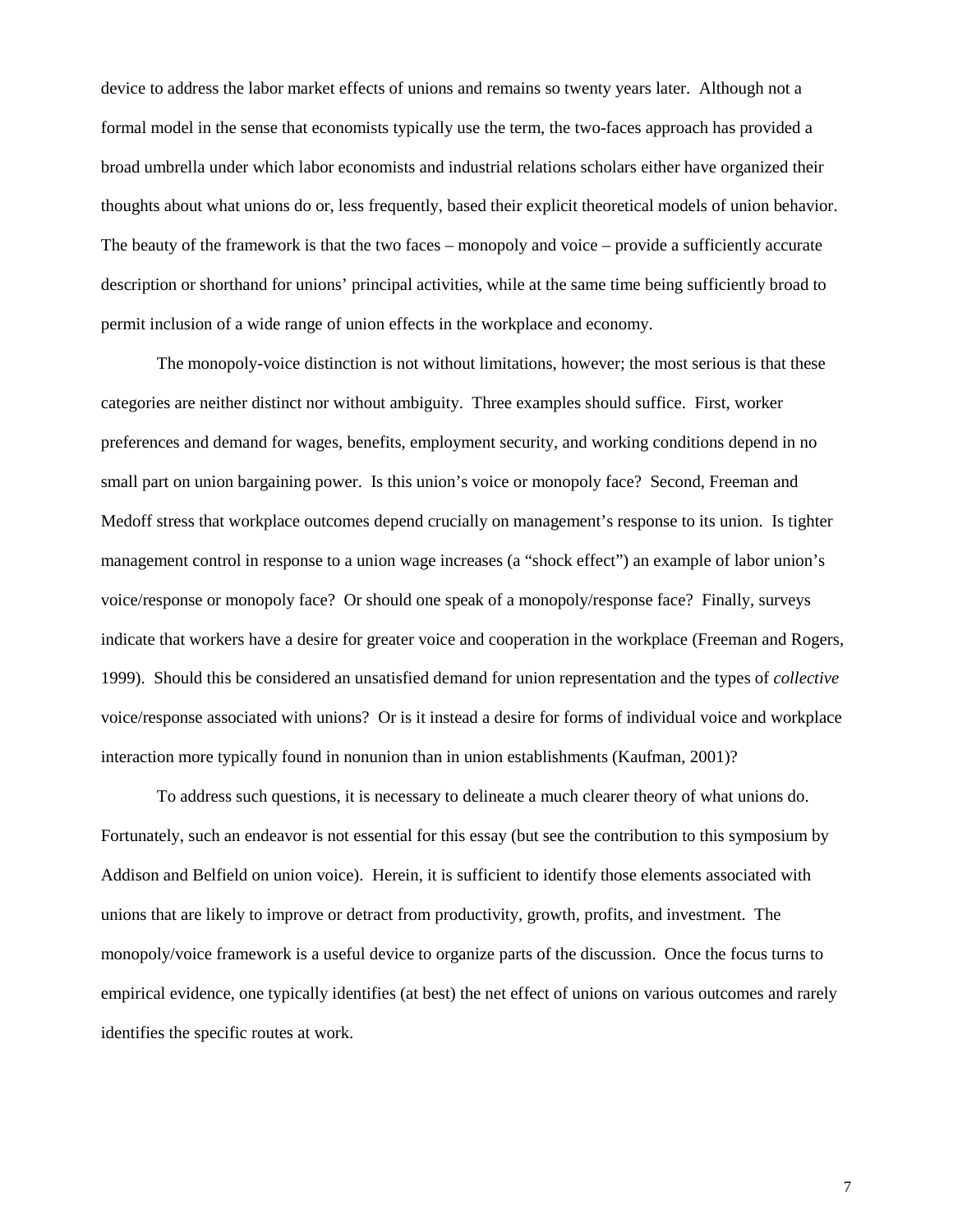The monopoly face typically refers to what are mostly negative results emanating from union distortions relative to what might otherwise exist in a competitive labor market.<sup>5</sup> This face emphasizes the role of bargaining power, recognizing that the ability of unions to extract monopoly gains for its members is determined by the degree of competition and constraints on substitution facing both the employer and union. The standard microeconomic model has unions affecting labor (and product) market outcomes via wages above opportunity costs. The wage premium distorts relative factor prices and factor usage, thus producing a (presumably small) deadweight welfare loss. Independent of price distortions, unions may cause losses in output through strikes and decrease productivity in some workplaces through contractual work rules, reduced worker incentives, and limited managerial discretion.

Taken more broadly, the monopoly face can catalog any union effect that decreases efficiency or total value (the "size of the pie") to firm stakeholders (workers and owners) and consumers. Literature since *What Do Unions Do?* emphasizes unions' role in taxing returns on tangible and intangible capital and the resulting effects on profitability, investment, and growth.

The other face of unions is what Freeman and Medoff call "collective voice/institutional response." This face focuses on value-enhancing aspects of unions, emphasizing the potential role that collective bargaining has in improving the functioning of internal labor markets. For example, legally protected unions can effectively allow workers to express their preferences and exercise "collective voice" in the shaping of internal industrial relations policies. Collective bargaining may be more effective than individual bargaining or regulation in overcoming workplace public-goods problems and attendant free-rider problems. As the workers' agent, unions may facilitate the exercise of the workers' right to free speech, acquire information, monitor employer behavior, and formalize the workplace governance structure (Weil, 2003). Unions may better represent average or inframarginal workers, as opposed to workers who are most mobile and hired at the margin. In some settings, the exercise of collective voice should be associated with higher workplace productivity, an outcome that depends not only on effective voice, but also on a constructive "institutional

 $<sup>5</sup>$  Recent literature (Manning, 2003) argues that many firms face upward sloping supply curves (i.e., have a work force</sup> with limited mobility) and thus have leeway in their choice of wage policies. Unlike classical monoponsy theory, the "new monopsony" literature downplays the importance of market structure and provides few implications about employment and efficiency (just as price discrimination does not have clear-cut implications for output and efficiency). A principal outcome of new monopsony is wage heterogeneity. It is not clear if this literature has a lot to say about union performance outcomes, apart from the obvious point that the nonunion counterfactual is more complex than a textbook competitive labor market. The empirical importance of the new monopsony literature remains to be seen.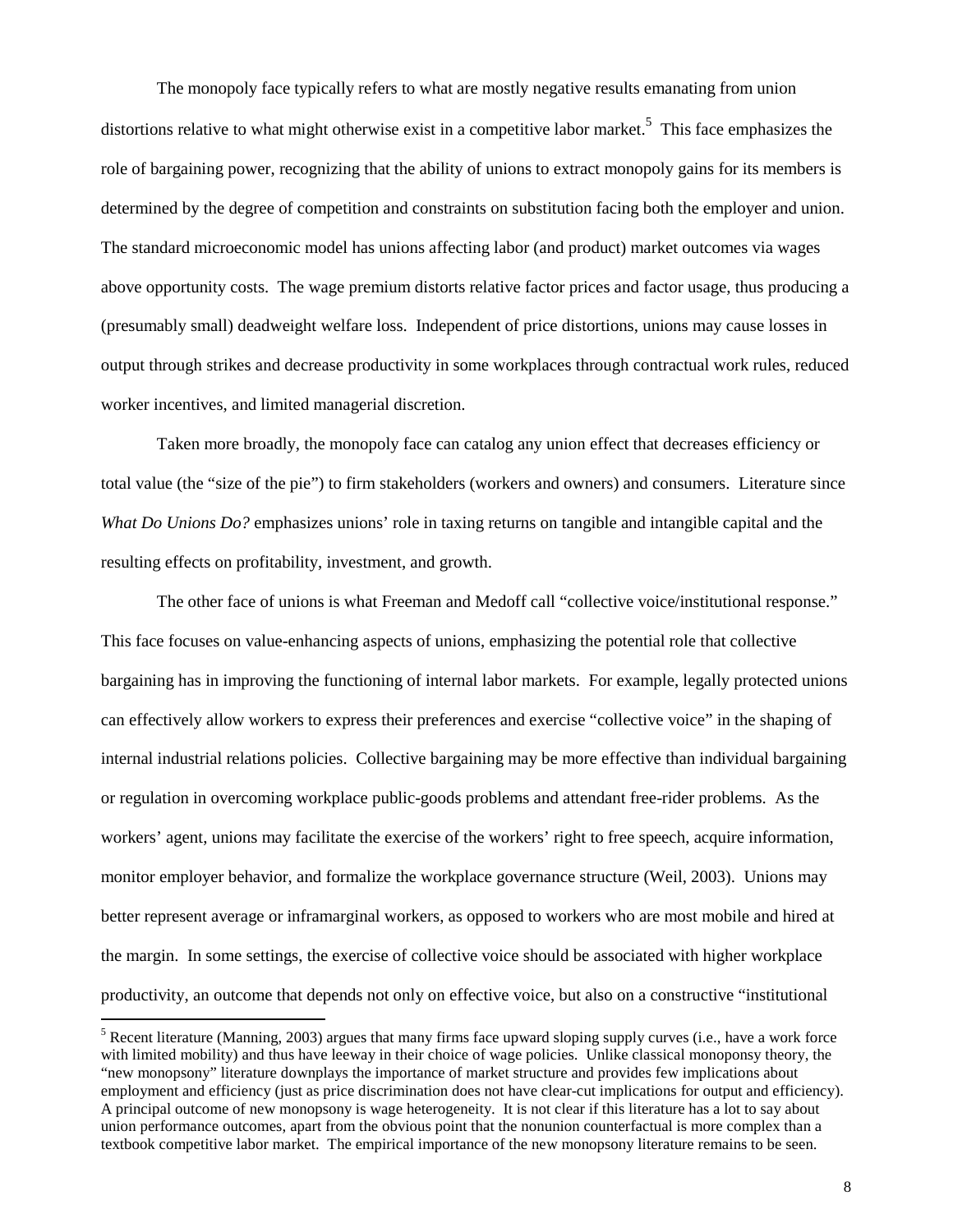response" and a cooperative labor relations environment. Freeman and Medoff emphasize that supportive management response to union voice is a necessary condition for positive union outcomes. Less clear is whether management actions that produce positive outcomes are responses to union voice (or voice bolstered by bargaining power) or responses to monopoly gains.

The monopoly and voice faces of unionism operate side-by-side, the importance of each being influenced by the economic environment. For a union firm in a reasonably competitive, largely nonunion industry, cost increases cannot be passed forward to consumers through higher prices. Thus, absent a productivity offset, unions should have little bargaining strength. Substantial union wage premiums in a competitive setting absent productivity improvements should lead establishments to contract over time. If a sizable proportion of an industry is unionized, industry-wide wage increases absent productivity offsets increase costs throughout the industry, costs increases are passed through to consumers, and no individual firm is at a severe disadvantage. But such a tuation is difficult to sustain in the long run, if entry/expansion of nonunion companies is possible or products are tradeable in world markets. On the one hand, the more competitive the market, the more limited is unions' bargaining power and ability to organize. On the other hand, the more competitive the market the greater the pressure on *union* companies to increase productivity. From a measurement standpoint, union companies that prosper or survive in a competitive environment are not a random draw from among all possible (and largely unobserved) union-firm experiences.

Unions have considerably greater ability to organize and to acquire and maintain wage gains in less competitive economic settings. Such settings include regulated industries in which entry and rate competition is legally restricted and oligopolistic industries in which entry is difficult because of economies of scale or limited international competition. Examples of the former include the previously regulated U.S. trucking and airline industries and the currently protected U.S. Postal Service, in each of which unionized workers have captured regulatory rents (Hirsch, 1988; Hirsch and Macpherson, 1998; Hirsch, et al., 1999). Examples of the latter include the *deregulated* airline industry and the automobile industry. Following deregulation, unions' considerable strike power in the airline industry was maintained, allowing unions to capture a sizable share of potential profits during periods of strong demand but requiring concessions during downturns (Hirsch and Macpherson, 2000). In the automotive industry, labor relations have adapted in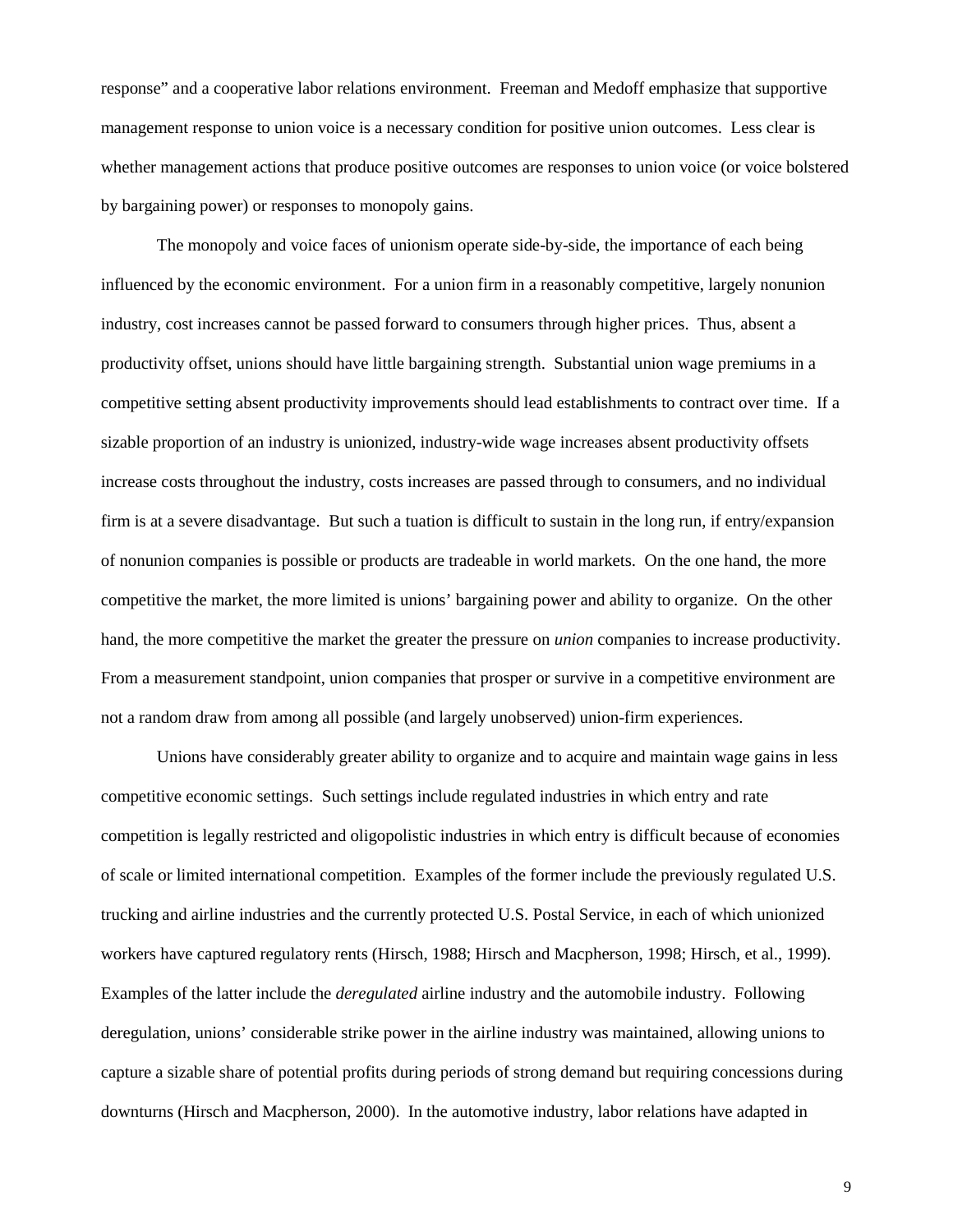response to more limited market power and union power following the influx of European and Japanese imports, foreign-owned nonunion assembly plants in the U.S., and labor-saving technological change and production innovations (Katz and MacDuffie, 1994).

Absent an offsetting productivity effect, a critical question concerns the source from which a union premium derives. Were it entirely a tax on *economic* profits (returns above opportunity costs), union rent seeking might be relatively benign. But for most firms in a competitive economy, above-normal returns are relatively small and short-lived. What appear to be abnormally high profits often represent the reward to firms for developing new and successful products, a reward for implementing cost-reducing production processes, or simply the quasi-rents that represent the normal returns to prior investment in long-lived physical and R&D capital. These profits serve an important economic role, providing incentive for investment and attracting resources into those economic activities most highly valued. To the extent that union gains vary directly with the quasi-rents emanating from long-lived capital, union wage increases can be viewed as a tax on *capital* that lowers the net rate of return on investment. In response, union firms reduce investment in physical and innovative capital, leading to slower growth in sales and employment and shrinkage of the union sector (Baldwin, 1983; Grout, 1984). It no longer follows that capital-labor substitution in union workplaces is optimal, a subject discussed more fully in the section on investment.<sup>6</sup>

Skill upgrading has been a conventional argument in the union literature (Freeman and Medoff, 1984; Lewis, 1986; Hirsch and Addison, 1986). The argument is simple – a union wage premium both allows and provides incentive for employers to upgrade the skill level of their work forces, offsetting part of the higher wage. Yet empirical evidence for skill upgrading is weak. Absence of clear-cut evidence is not surprising, however, once one realizes that such behavior need not follow from theory. Wessels (1994) provides a simple but persuasive challenge to the skill-upgrading hypothesis. If firms upgrade in response to a union wage increase, the union can then bargain in a future contract for an even higher wage in order to restore the premium. Employers, anticipating this, may respond by not upgrading. Firms that upgrade will

<sup>&</sup>lt;sup>6</sup> Using standard theory, a wage gain can decrease capital if scale effects exceed substitution effects, but the capitallabor ratio unambiguously rises. If unions tax capital (i.e., the returns on capital facilitate wage gains), there is no presumption that the factor mix is either more or less capital intensive in union firms (Hirsch and Prasad, 1995). No distortion in the factor mix also follows from bargaining models with "strong efficiency" outcomes (a vertical contract curve). Empirical tests of contract models are particularly difficult (Farber, 1986; Abowd, 1989; Pencavel, 1991).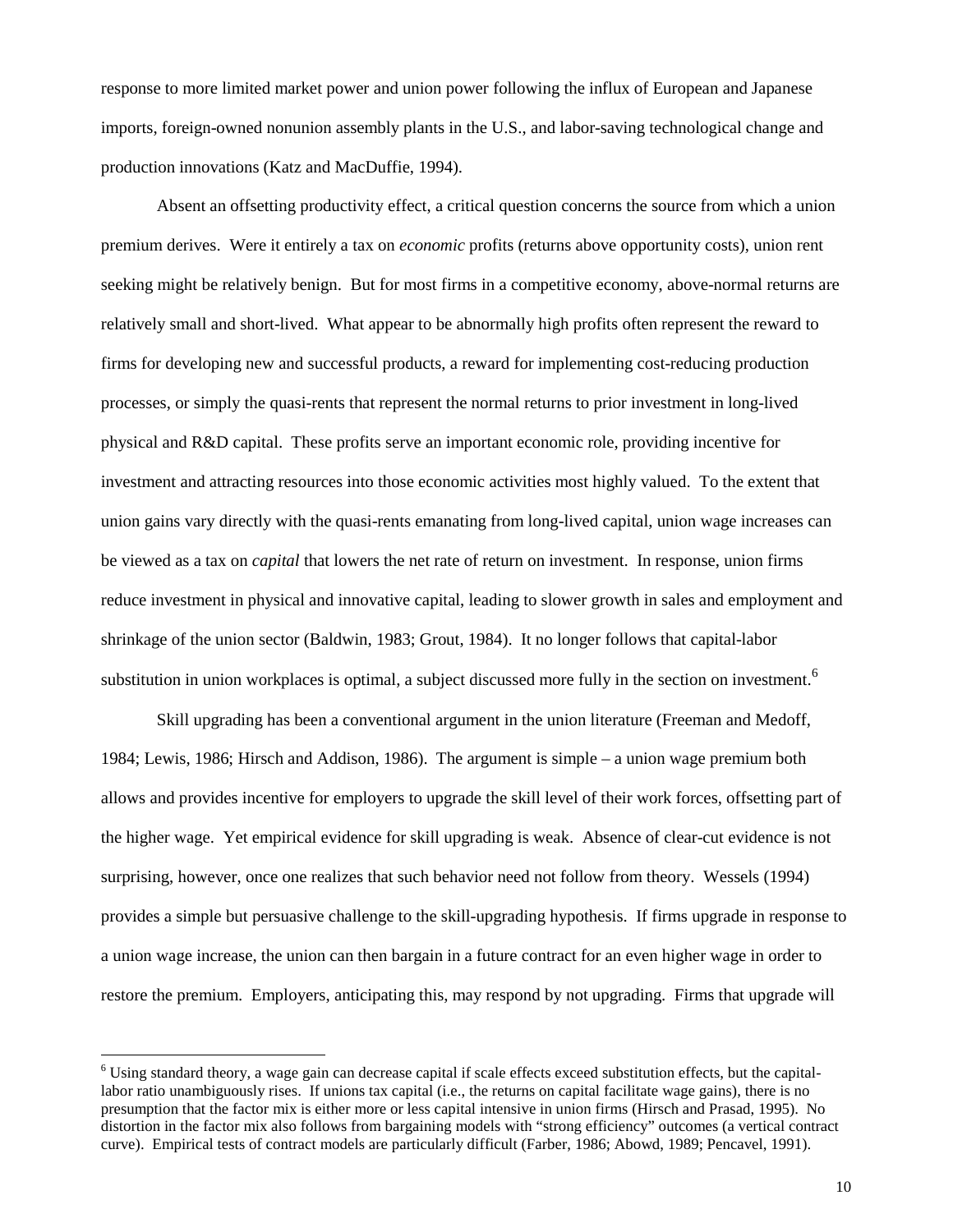face higher future wage demands and will have distorted their factor mix, using a higher skill labor mix than is optimal given its technology. Wessels provides an explicit model in which it is assumed that labor quality augments capital productivity and the decision to hire higher (lower) skill workers results if the elasticity of substitution between labor and capital is greater (less) than unity. Wessels concludes that available evidence is not consistent with skill upgrading.

Longitudinal evidence from wage equations also suggests that skill upgrading is not important. Freeman (1986) and Card (1996) conclude that wage-level and change estimates of the union-nonunion wage gap are similar, once one adjusts for bias from measurement error in union status (which is exacerbated in longitudinal estimates). This implies that, on average, *unmeasured* skills do not differ substantially for union and nonunion workers. Were skill upgrading important, we should observe high measured and unmeasured skills among union as compared to nonunion workers. The selection mechanism within union companies might better be characterized as a form of two-sided selection with positive selection among those with low measured skills and negative selection among those with high measured skills (Abowd and Farber, 1982; Card, 1996). Because of a queue of workers for union jobs, employers are able to avoid hiring workers in the lower tail of the skill distribution (skill here is defined broadly to include productivity-related attributes such as motivation and reliability). Yet few workers from the upper-tail of the skill distribution are either in or chosen from the union queue. Wage compression within union firms, both compression in skill differentials and contractually standardized wages, discourages applications by many of the most able workers. And following the logic of Wessels, firms may not have incentive to screen for and select the most able workers in the union queue if such action may lead to an increase in future wage demands. Card (1996) and Hirsch and Schumacher (1998) find clear evidence of two-sided selection.

The lack of strong longitudinal evidence for high unmeasured skills among union workers provides indirect evidence on unions and productivity. Were there a substantial positive union productivity effect (with measured worker skills and other inputs controlled for), then it seems likely that *some* of this higher productivity would be reflected in high unmeasured skills among union workers. We see no such thing. It seems implausible that union productivity effects would be embedded entirely in the workplace environment and not at all in workers, although such an outcome would be compatible with the collective voice view of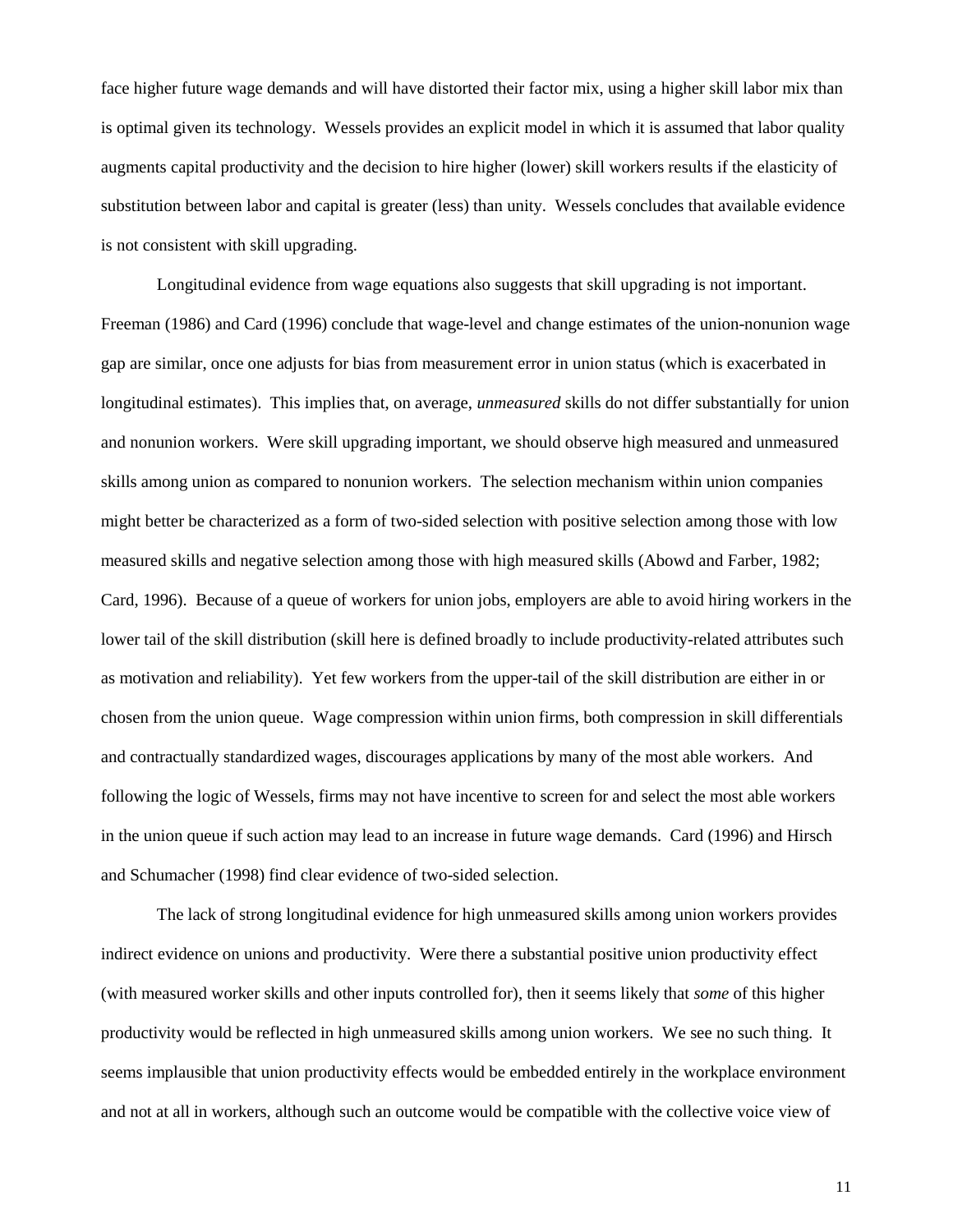how unions affect the workplace.

As the above discussion indicates, evidence is required to assess the relative importance of the monopoly and collective voice faces of unionism. Two additional points warrant emphasis. First, the effects of unions on productivity and other aspects of performance should differ substantially across industries, time, and countries. This is hardly surprising given that both the collective voice and monopoly activities of unions depend crucially on the labor relations and economic environment. Second, union effects are typically measured by differences in performance between union and nonunion firms or sectors. Such differences do not measure the effects of unions on aggregate or economy-wide economic performance as long as resources are free to move across sectors. For example, evidence presented below indicates that union companies in the U.S. have performed poorly relative to nonunion companies. To the extent that output and resources are mobile, poor union performance has led to a shift of production and employment away from unionized industries, firms, and plants and into the nonunion sector. Overall effects on economywide performance have been relatively minor.

#### IV. *Measurement: The Binding Limitations of Data and Inference*

What unions do is largely an empirical question. The evidence on this topic has greatly enhanced our knowledge and understanding of union effects on performance. But the availability and quality of data leave much to be desired. Even were better data available, identifying causal relationships is difficult. In this section, a few of the inherent problems associated with empirical studies are reviewed. My purpose is not to denigrate the value of this work – we would have far less understanding of what unions do absent such evidence. But given present limitations, caution must be used in drawing inferences. Were it possible to analyze these issues using better data and alternative methods, our assessment of how unions affect economic performance would require modification, certainly quantitatively if not qualitatively.

Most studies utilize cross-sectional data (at single or multiple points in time), measuring differences in outcomes (productivity, profitability, etc.) across establishments, firms, or industries with different levels of union coverage. Regression estimates from production functions, profit equations, and the like provide estimates of union-nonunion differences in performance, controlling for other *measurable* determinants. The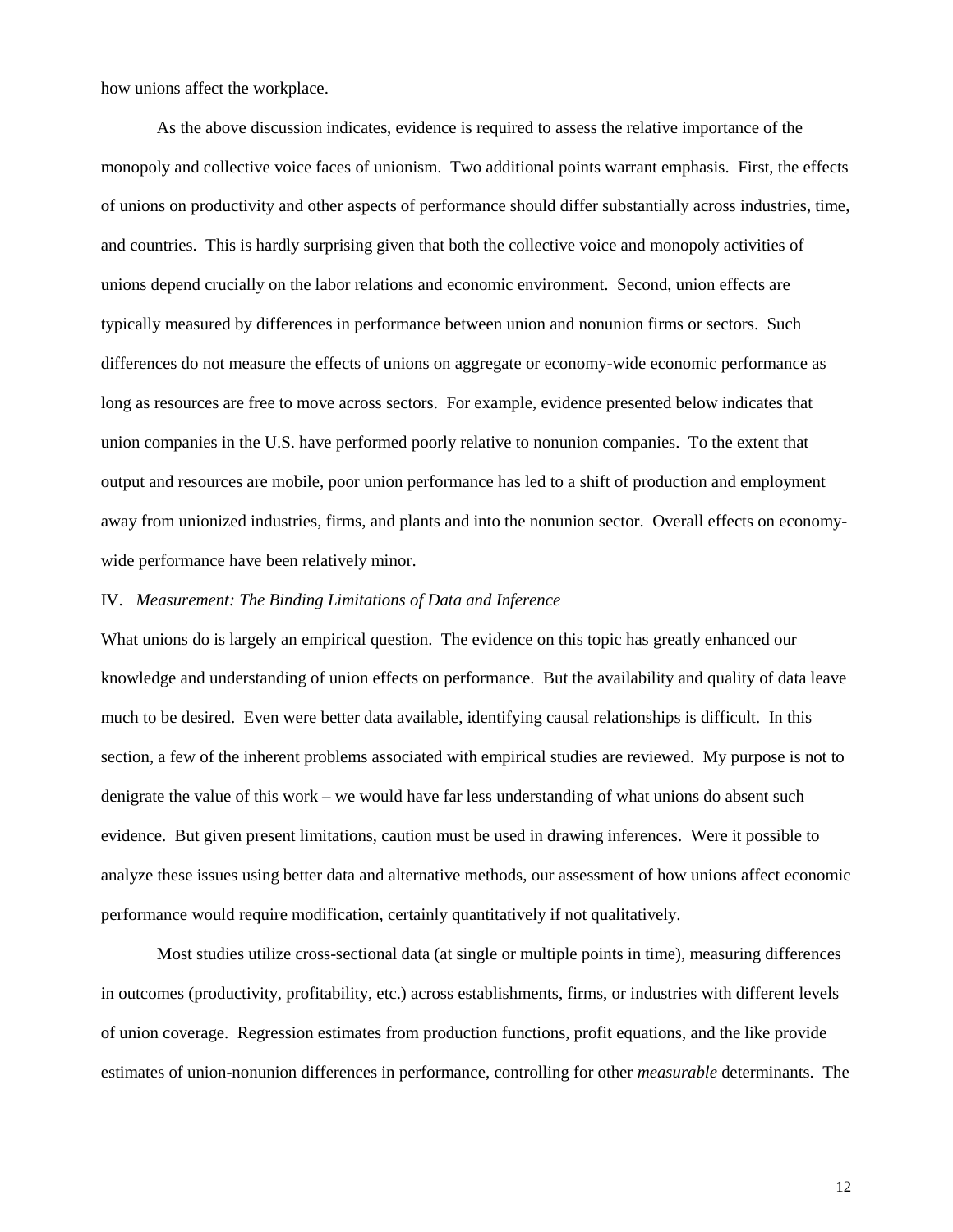key question is whether one can conclude that the estimated difference in performance associated with differences in unionization truly represents the causal effect of unions.<sup>7</sup>

There are several reasons why one must exhibit caution in drawing such a conclusion. First is potential bias from omitted variables. If one fails to control for an important productivity determinant and that factor is correlated with union density, then one obtains a biased estimate of the causal effect of unionism on performance. For example, older plants tend to have lower productivity, and union density is higher in older plants. If a study were to estimate the union impact on productivity among plants, the inability to measure and control for plant age (or its correlates, such as age of capital) would mean that part of the effect of plant age on productivity would be included in the (biased) estimate of the effect of unions upon productivity. Of course, omitted variables always exist in empirical work. One should have concern only where theory and supplemental evidence strongly suggest that there may exist substantial bias owing to some specified omission.

A second concern is bias resulting from union status being endogenous, rather than determined randomly (or independently of other correlates of the outcome measure). For example, unions likely will organize and survive in firms (or industries) with high potential profits; in this case, standard estimates of union effects on profitability (typically negative) would understate the impact of unions on profits. Alternative methods exist to deal with selection, but generally require identification (and measurement) of at least one variable that affects union status (say, state differences in labor law or sentiment toward unions), but not the outcome variable of interest (e.g., profitability).

A third reason for caution in making inferences is concern about "external validity." Even where one has obtained "internal validity" – unbiased estimates of union effects for the population being studied (e.g., a particular industry, time period, or country) – it is not clear whether these results have external validity that permit generalization. The most reliable estimates of union effects on productivity may well be based on specific industries (e.g., cement, sawmills) where output is homogeneous and can be measured in physical units rather than by value added. Yet it is not clear to what extent results in, say, the western

 $<sup>7</sup>$  I provide no discussion of experimental methods, which have so far played little role in the literature on unions and</sup> performance. The experimental literature in personnel economics has added much to our knowledge about how workers perceive and respond to alternative compensation schemes and workplace policies. Such results have potential to inform discussion of how unions impact the workplace, getting inside the proverbial black box.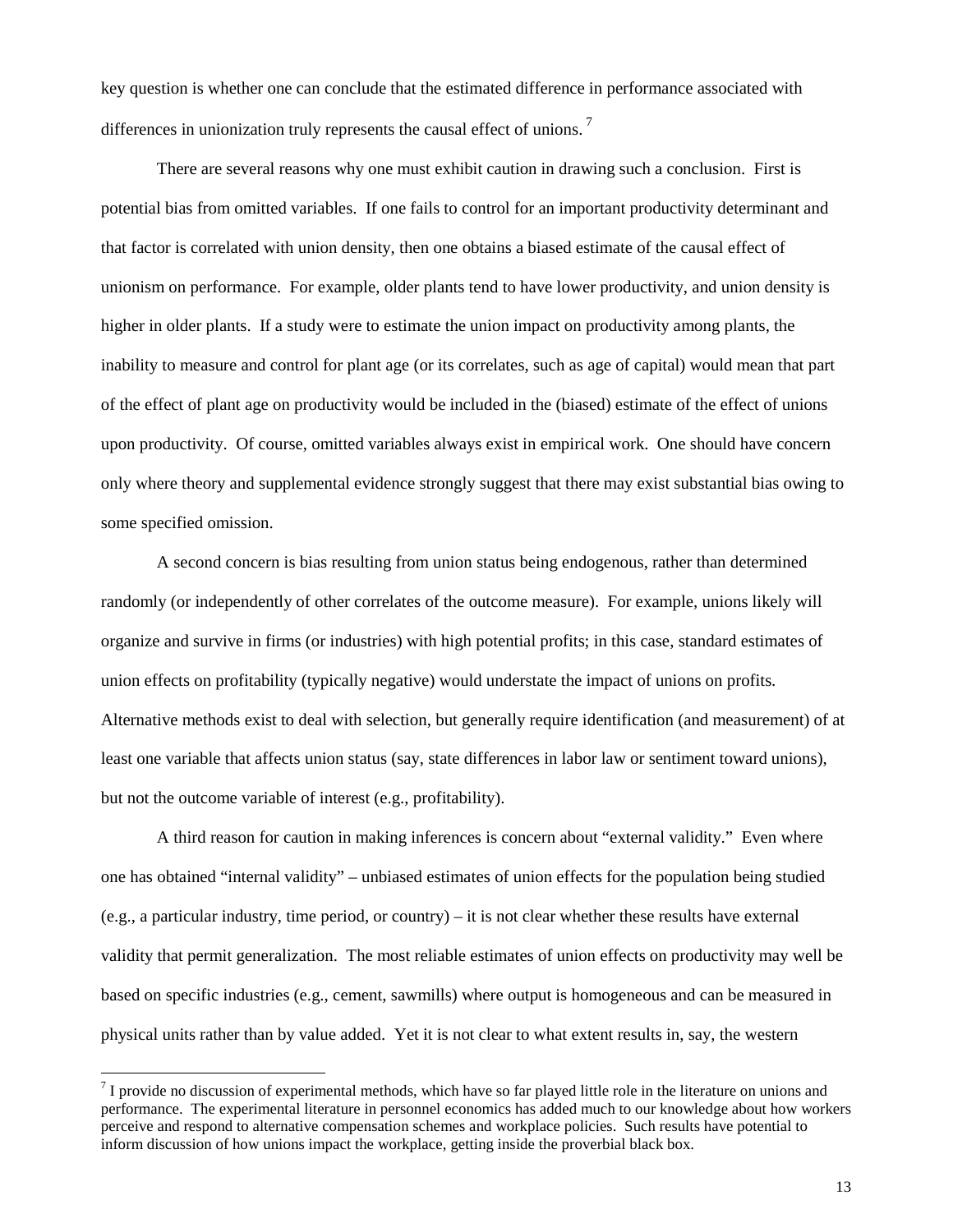sawmill industry (Mitchell and Stone, 1992) can be generalized to the economy as a whole, particularly given that we expect union effects to differ across time, establishment, industry, and country.

Several studies combine cross-sectional and longitudinal (i.e., time-series) analysis, typically examining *changes* in performance over time resulting from to changes in union status (or, similarly, controlling for establishment fixed effects). For example, several studies examine changes in firm market value (measured by stock price changes), investment, or employment following the announcement of union representation elections and their outcomes. A limited number of studies examine changes in productivity or other performance measures following changes in unionization within plants. The advantage of longitudinal analysis is that each individual firm (or plant) forms its own control group – that is, a firm's performance once unionized is compared to its performance prior to unionization (as compared to changes among firms not changing union status). In this way, unmeasured, observation-specific, attributes fixed over time are controlled for in estimating the causal effect of unionization. Although such studies have strong advantages, inference can be difficult. Because unions may affect performance gradually over time, it is difficult to correctly correlate changes in unionization and changes in performance.<sup>8</sup> Moreover, firms or establishments changing union status are not randomly determined, making it unclear whether or not the measured effect among those receiving "treatment" (union status change) can be generalized to those not treated.

#### V. What Have Unions Done? Revisiting the Evidence<sup>9</sup>

<u>.</u>

As described in the previous section, union effects on performance must be estimated using imperfect data and statistical models and techniques that permit alternative interpretations of the evidence. Because of these limitations, one must carefully assess individual studies and the cumulative evidence before drawing strong inferences regarding unions' *causal* effect on performance. Even where the evidence is reasonably compelling, we often know little about the precise mechanisms through which these results are produced. In most of the studies reviewed below, unionization is treated as exogenous and we have little or no information on differences across unions in behavior or strategy. We can estimate the strength of the relationship between union status and productivity, profits, investment, or other performance outcomes. But we do not

<sup>&</sup>lt;sup>8</sup> This criticism does not apply to events studies measuring changes in equity value, since changes in stock price quickly reflect investors' expectations as to the present value of future changes due to unionism. A separate question is whether investors are good at predicting how unionization will affect firm performance.

<sup>&</sup>lt;sup>9</sup> Portions of this section rely on my earlier survey of unions and performance (Hirsch, 1997).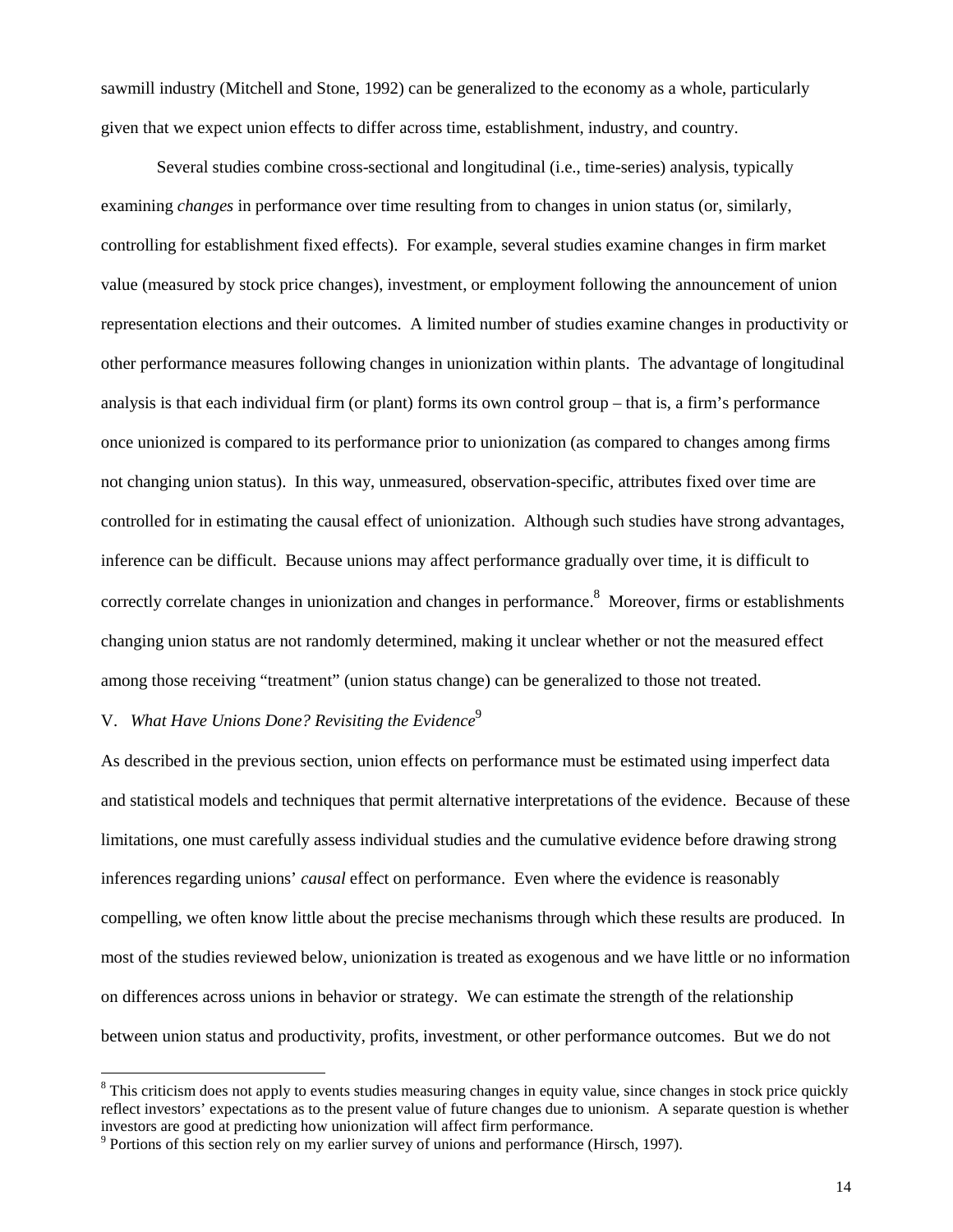learn much else. The industrial relations and human resources literature has shed a bit of light inside the union-performance black box. But the literature provides few answers to the types of questions asked by unions regarding appropriate strategies, by management about personnel policies, or by policy makers about appropriate legislative and regulatory reforms.<sup>10</sup>

Discussion herein is largely restricted to the U.S. private sector, as in *What Do Unions Do?* There is growing international evidence on unions and performance (recent surveys include Aidt and Tzannatos, 2002; Metcalf, 2003; and, tangentially, Nickell and Layard, 1999). It is doubtful that results from other economies can be readily generalized to the U.S., or vice-versa. As we have seen, the effects of unions are specific to the economic, legal, and structural environment. The institution of collective bargaining differs substantially across countries, making comparison difficult (the exception may be Canada and the U.S.). And changes in the economic, legal, and institutional structure surrounding collective bargaining have real effects on outcomes, as seen most notably by the changes in the U.K. since 1980 (Addison and Siebert, 2003; Pencavel, 2003). By the same token, variation across countries in the collective bargaining environment and in the legal structure, if clearly correlated with differences in union effects on performance, can offer clues as to the specific routes through which unions affect the workplace, something lacking in much of the U.S. literature. And non-U.S. studies frequently offer superior data. This is hardly surprising, given that in the U.S. data on firm or plant union density are not publicly available in any systematic fashion. Research may well provide more reliable answers to the question "what do unions do?" for other countries than for the U.S.

*Productivity and Productivity Growth*. Freeman and Medoff rightly emphasize the importance of what unions do to productivity. If collective bargaining in the workplace were systematically to increase productivity and not to retard growth, a strong argument could be made for policies that facilitate union organizing (this statement assumes that union-induced distortions in factor mix and economy-wide resource allocation are minor). A pathbreaking empirical study by Brown and Medoff (1978), followed by the body of evidence summarized in *What Do Unions Do?*, made for what appeared to many a persuasive case that collective bargaining in the U.S. is, on average, associated with substantial improvements in productivity.

 $10$  In a paper on "what unions do now" Turnbull (2003) makes this point forcefully, arguing for increased multidisciplinary research on unions and the need for greater relevance.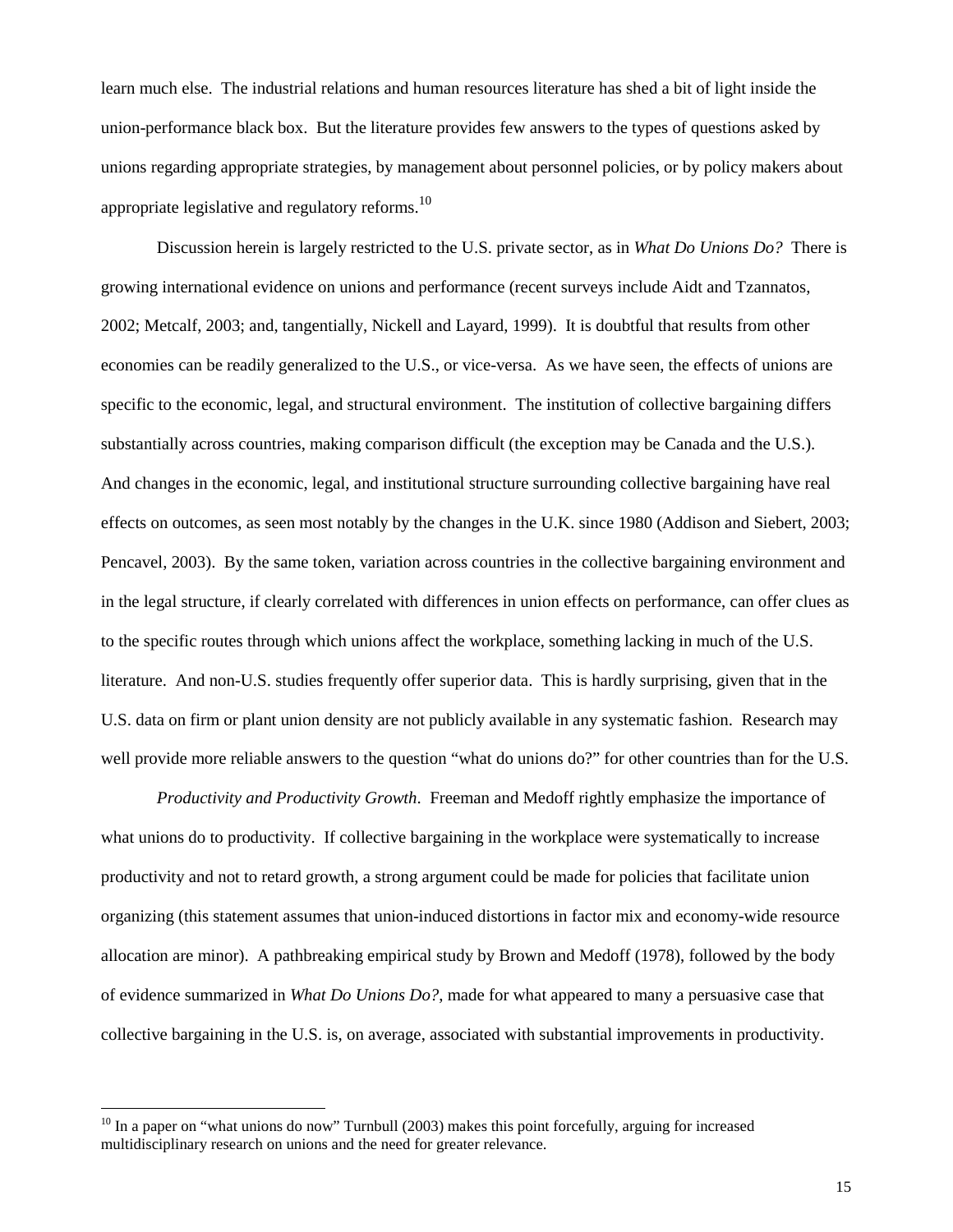The thesis that unions substantially increase productivity has not held up well. Subsequent studies are as likely to find negative as positive union effects on productivity. Critics have pointed out that a large union enhancement of productivity is inconsistent with the far less controversial evidence on profitability and employment (Addison and Hirsch, 1989; Wessels, 1985). And attention has focused on the dynamic effect of unions and their apparently negative effects on *growth* in productivity, sales, and employment. Surveys of the unions-productivity literature for the most part have concluded that union effects are highly variable but on average close to zero (see endnote 2). A "meta-analysis" of the unions-productivity literature concludes similarly that the average effect in the U.S. is very small but positive, while negative in the U.K. (Doucouliagos and Laroche, 2003). A survey of labor economists at leading universities asking for an assessment of the union effect on productivity produced a median response of zero and mean of 3.1 percent (Fuchs et al., 1998).<sup>11</sup>

A typical productivity study estimates Cobb-Douglas or (less restrictive) translog production functions in which measured outputs are related to inputs. To fix the discussion, a variant of the Cobb-Douglas production function developed by Brown and Medoff (1978) is:

$$
Q = AK^{\alpha} (L_n + cL_u)^{1-\alpha}, \tag{1}
$$

where Q is output; *K* is capital,  $L_u$  and  $L_n$  are union and nonunion labor; A is a constant of proportionality; and  $\alpha$  and  $(1-\alpha)$  are the output elasticities with respect to capital and labor. The parameter *c* reflects productivity differences between union and nonunion labor. If *c*>1, union labor is more productive, in line with the collective-voice model; if  $c<1$ , union labor is less productive, in line with conventional arguments concerning the deleterious impact of such things as union work rules and constraints on merit-based wage dispersion. Manipulation of equation (1) yields the estimating equation

$$
\ln(Q/L) \approx \ln A + \alpha \ln(K/L) + (1 - \alpha)(c-1)P,
$$
\n(2)

where *P* represents proportion unionized  $(L<sub>u</sub>/L)$  in a firm or industry or the presence or absence of a union at the plant or firm level (a zero/one categorical variable). Equation (2) assumes constant returns to scale, an assumption relaxed by including a ln*L* variable as a measure of establishment size. The coefficient on *P* measures the logarithmic productivity differential of unionized establishments. If it is assumed that the

 $11$  The specific question asked was: "What is your best estimate of the percentage impact of unions on the productivity of unionized companies?" (Fuchs et al., 1998, pp. 1392, 1418).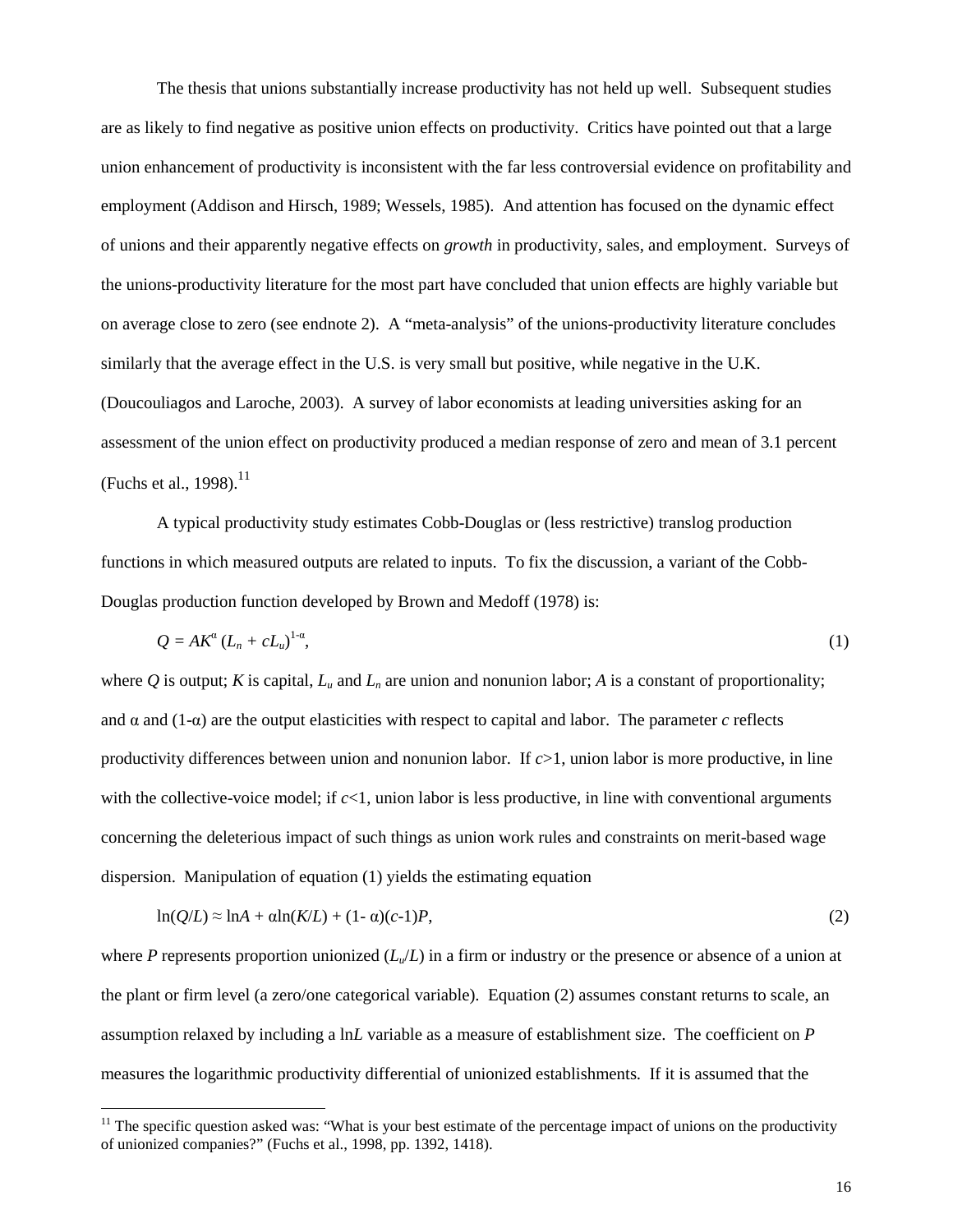union effect on productivity solely reflects the differential efficiency of labor inputs, the effect of union labor on productivity is calculated by dividing the coefficient on *P* by  $(1 - \alpha)$ .

The conclusion that unions in general raise productivity substantially rests almost exclusively on the results of the influential Brown and Medoff (1978) study. Using aggregate two-digit manufacturing industry data cross-classified by state groups for 1972, Brown and Medoff's preferred coefficient estimates on union density are from .22 to .24, implying values (obtained by dividing the union coefficient by 1- α) for *c*-1 of from .30 to .31. Using alternative assumptions about capital usage (that increase union relative to nonunion capital), estimates of union productivity effects fall roughly in half. Absent this study, it would have been difficult to sustain the conclusion in *What Do Unions Do?* that in general unions raise productivity.

Limitations attach to the production function test and to the results in their paper, many of which were identified by Brown and Medoff. The use of value added as an output measure confounds price and quantity effects, since part of the measured union productivity differential may result from higher prices in the unionized sector. Not surprisingly, estimated effects of unions upon productivity tend to be lower when price adjustments are made (Allen, 1986b; Mitchell and Stone, 1992). Union firms can more easily pass through higher costs when they operate in product markets sheltered from nonunion and foreign competition. Use of value added, therefore, is most likely to confound price and output effects in aggregate analyses relating industry value added to industry union density. It is less of a concern in firm or business level analyses that measure firms' union status *and* industry union density or other industry controls (Clark, 1984; Hirsch, 1991a). These studies tend to find small, generally negative, effects of unions on productivity.

It is difficult to reconcile the Brown-Medoff findings with other pieces of evidence. As argued by Addison and Hirsch (1989), parameter estimates from Brown and Medoff would most likely imply an *increase* in profitability associated with unionism, contrary to the rather unambiguous evidence of *lower* firm and industry profitability resulting from unionization. Wessels (1985) casts further doubt on these findings by showing that it is difficult to reconcile the productivity and wage evidence in Brown and Medoff with evidence on employment. Offsetting increases in productivity due to unionization and relative labor costs would imply substantial decreases in union employment (holding output constant) if firms shift toward laborsaving capital. Yet unions appear to have little effect on capital-labor ratios (Clark, 1984).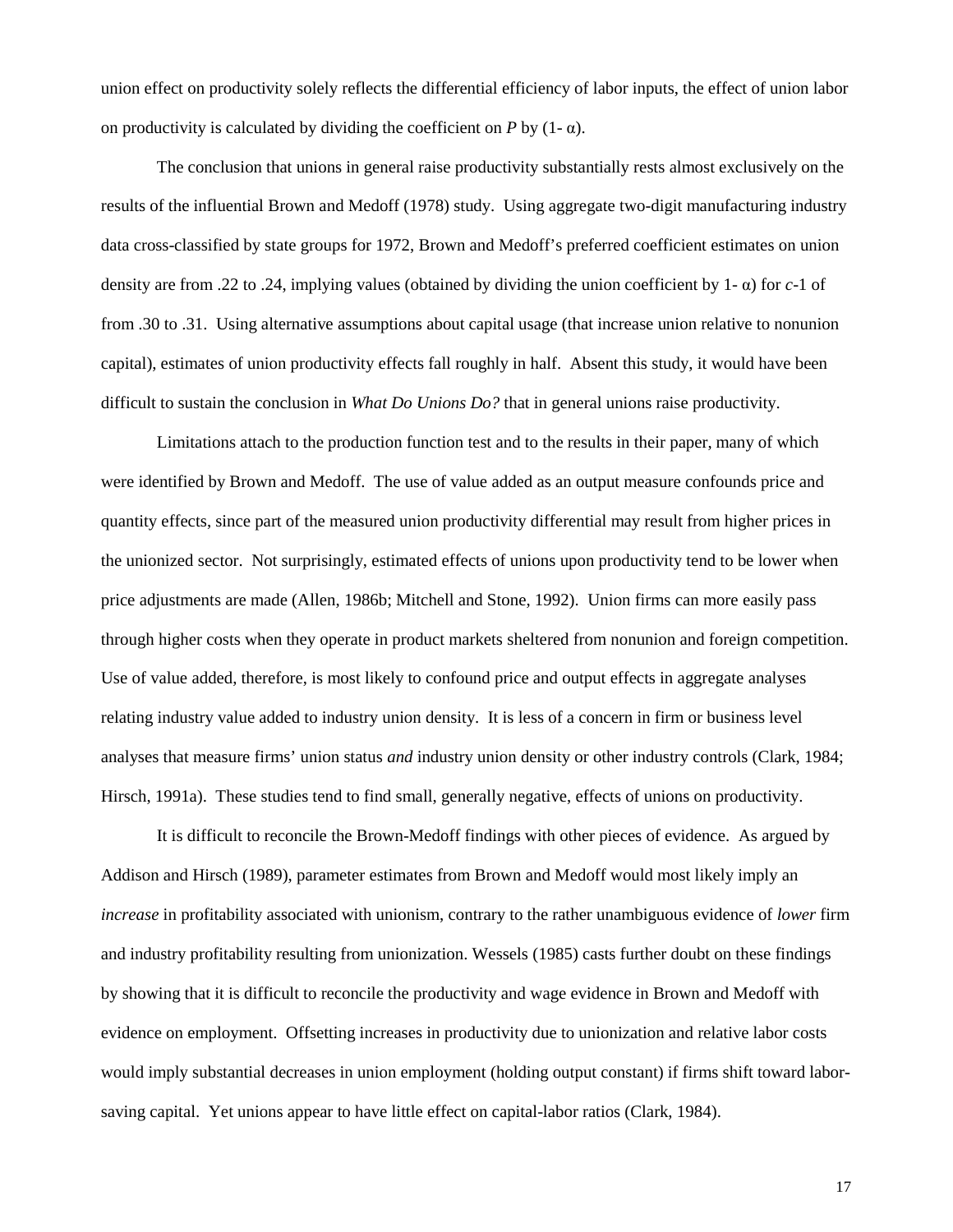There are surprisingly few manufacturing-wide or economy-wide productivity studies and, except for Brown and Medoff, none reports consistent evidence of an overall positive effect of unions on productivity.<sup>12</sup> Clark (1984) provides one of the better broad-based studies. He uses data for 902 manufacturing lines-of-business from 1970 to 1980 to estimate, among other things, value-added (and sales) productivity equations. He obtains marginally significant coefficients on the union variable of from -.02 to -.03. The Clark study has the advantage of a large sample size over multiple years, business-specific information on union coverage, and a detailed set of control variables. In Clark's separate two-digit industry regressions, positive effects by unions on productivity are found only for textiles, furniture, and petroleum. A similar study is conducted by Hirsch (1991a), who examines over 600 publicly-traded manufacturing firms during 1968-1980 (firm union data, collected by the author, is for 1977). Hirsch finds a strong negative relationship between union coverage and firm productivity when including only firm-level control variables, but the union effect drops sharply after including detailed industry controls. The results prove somewhat fragile when subjected to econometric probing. Hirsch interprets his results as providing no evidence for a positive economy-wide productivity effect and weak evidence for a negative effect. As in the Clark study, Hirsch finds considerable variability across industries.

A particularly rich data set has been developed recently by Black and Lynch (2002). They estimate production functions for a large sample of U.S. manufacturing plants over the period 1987-1993. Their study focuses on the effects of various workplace practices, information technology, and management procedures, but union status is also measured and analyzed. Absent interaction terms, Black and Lynch find slightly lower productivity in unionized plants following inclusion of detailed controls, a result equivalent to that in the Clark and Hirsch studies. The authors, however, find that this result is driven by low productivity among

 $12$  I exclude a study by Cooke (1994), who examines data on 841 Michigan manufacturing firms. Cooke's principal focus is on union-nonunion differences in the effect of employee participation programs and profit sharing on productivity. In his sample of firms, union companies have substantially higher output per worker, but Cooke has no measure of *firm* capital intensity, instead controlling for 2-digit industry capital per employee, which assigns the same capital intensity to union and nonunion firms. Its coefficient is small and barely significant. Prior studies of manufacturing firms or businesses (Clark, 1984; Hirsch, 1991a) find that the capital-labor ratio is the single most important determinant of labor productivity, union firms are somewhat more capital-intensive (unions are more likely to organize successfully in capital-intensive plants), and resulting union-nonunion productivity differences are negative and close to zero. There is little way to know how much of the union-nonunion productivity difference in Cooke's study results from differences in capital intensity; it is unlikely to explain all the difference. The Michigan sample is likely to contain many firms in motor vehicles and transportation supply, an industry where Hirsch (1991) finds union firms to have a large productivity advantage.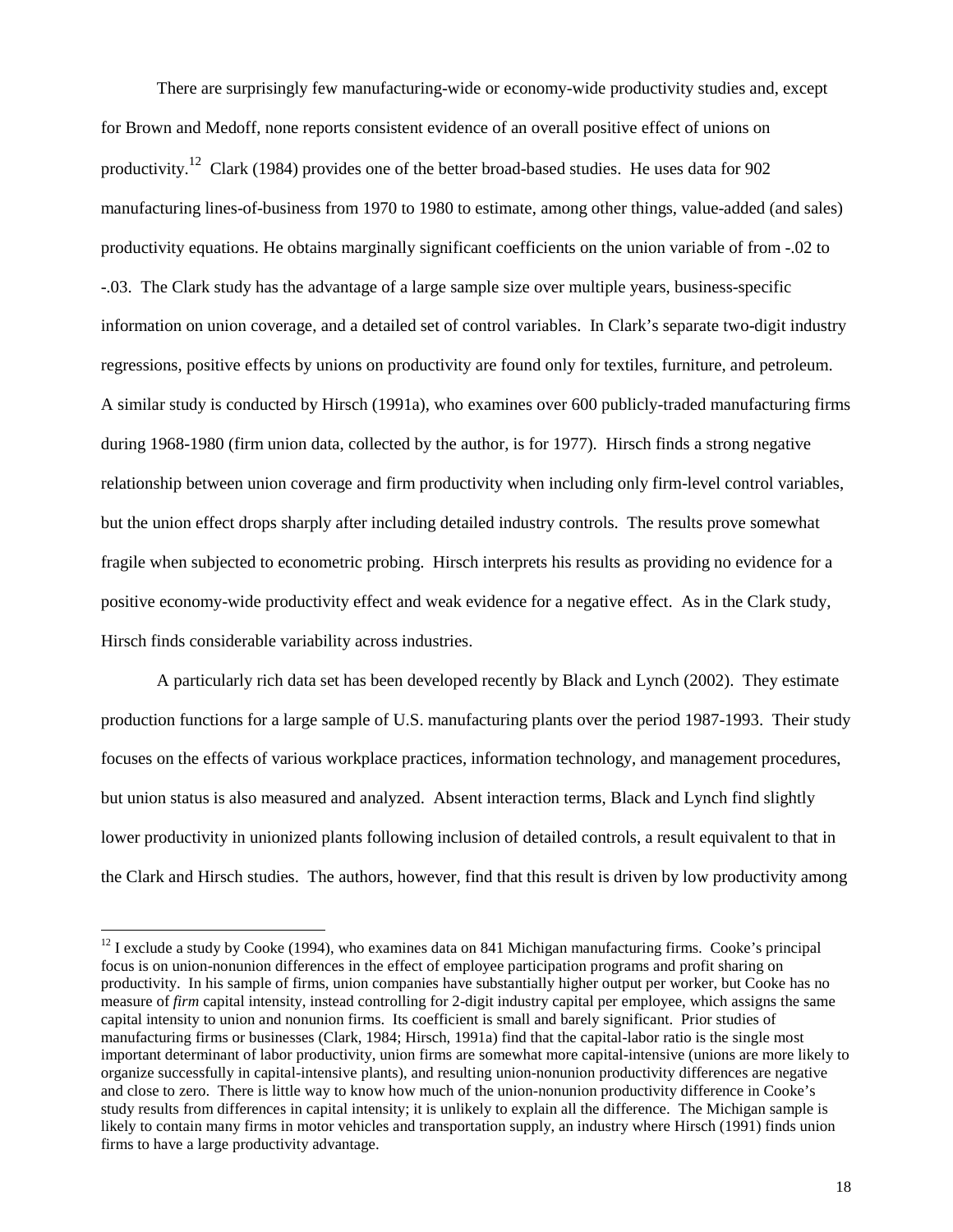unionized plants using traditional management systems. Unionized plants that adopt human resource practices involving joint decision making (i.e., total quality management or TQM) and incentive-based compensation (i.e., profit sharing for nonmanagerial employees) are found to be more productive than their nonunion counterparts, which in turn had higher productivity than union plants using traditional labormanagement relations (Black and Lynch, 2002). These results reinforce the conclusion that union effects are not a given, but depend highly on the specific economic and labor relations environment in which unions operate. Although one is reluctant to put too much emphasis on these specific results, they comport well with our priors. The suggestion is that union plants with high-performance systems, presumably adopted with union agreement, can realize enhanced productivity, whereas traditional top-down managed union plants realize no such enhancement.<sup>13</sup> Such research reinforces the need to get inside the union black box, helping us understand why there is high variation in performance across different unionized settings.<sup>14</sup>

Productivity studies based on firms within a single industry have advantages as compared to the manufacturing-wide studies. Output can sometimes be measured in physical units rather than value added, information on plant or firm-level union status is more readily available, and more flexible functional forms can be reliably estimated. From a methodological perspective, among the best analyses are Clark's studies of the cement industry (Clark 1980a, 1980b), Allen's analyses of the construction industry (Allen 1986a, 1986b), and Mitchell and Stone's (1992) work on western sawmills. Each of the studies provides a rather wide array of evidence. Clark finds positive, albeit small, effects of unions on productivity among cement plants. Allen (1986b) finds positive union effects in large office building construction and negative effects in school construction. Similarly, Allen (1986a) finds positive and negative union effects on productivity, respectively, in privately and publicly owned hospitals and nursing homes. Mitchell and Stone find negative effects of unions on output in sawmills, following appropriate adjustments for product quality and raw

 $13$  Nickell and Layard (1999) and Metcalf (2003) reach similar conclusions in their evaluation of international evidence. Human resource management (HRM) practices such as TQM do not automatically increase productivity. It appears that the circumstances under which they are adopted make a difference (Kleiner et al., 2002). HRM practices that increase productivity typically increase worker compensation; thus, costs need not decline (Cappelli and Neumark, 2001).

<sup>&</sup>lt;sup>14</sup> Ichniowski et al. (1997) also examine the effect of HRM practices on productivity. They collect data on steel finishing lines with a common technology but different HRM practices. They conclude that innovative practices increase productivity when introduced jointly (rather than individually). The authors estimate union effects, but say little about these, no doubt due to the paucity of nonunion lines (8 percent of the 2,190 line months and what may be just 5 of their 60 steel lines). They obtain union coefficients that are generally small and vary across specifications.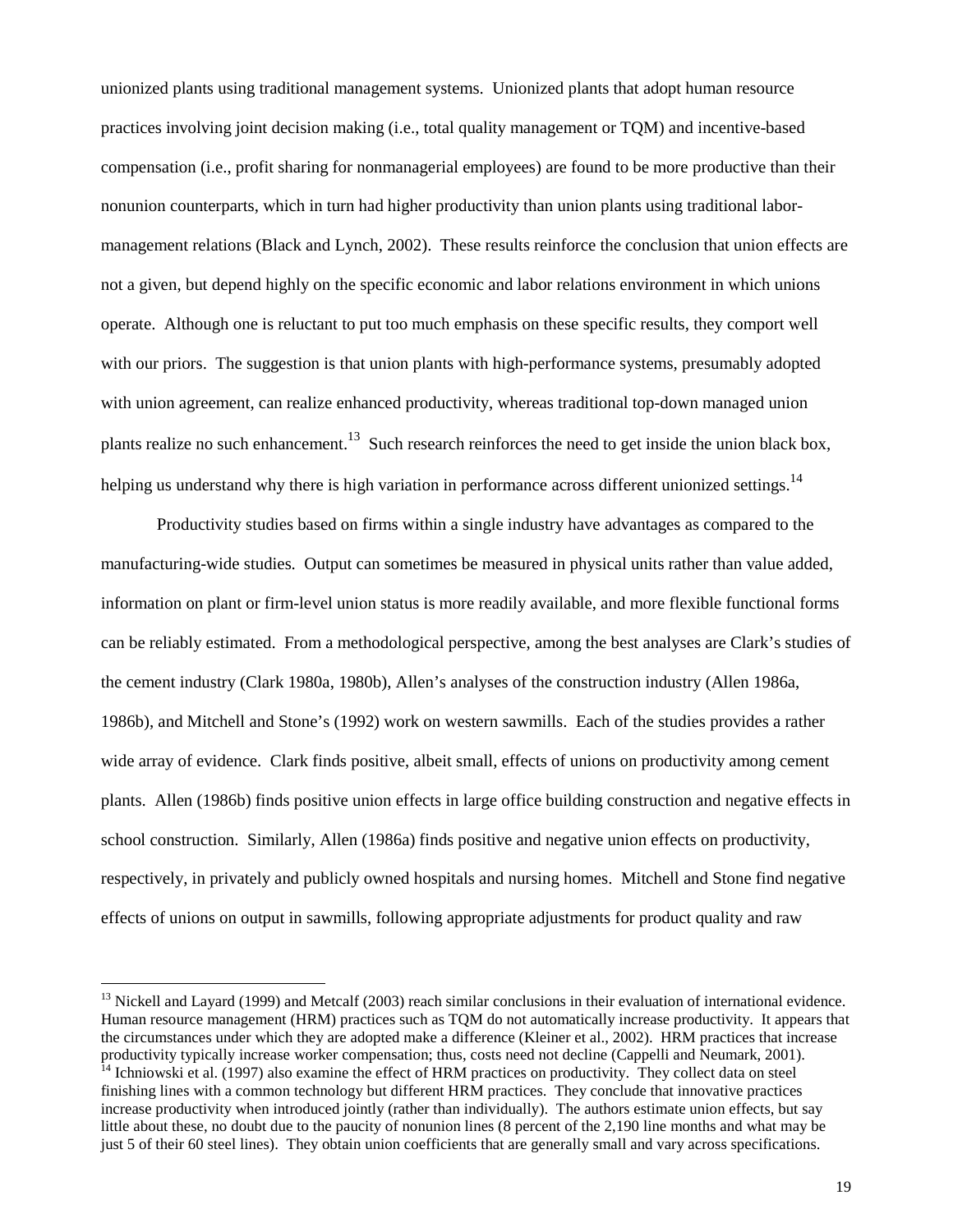material usage. Although methodological advantages of the industry-specific studies are achieved at the price of a loss in generality, they do increase our understanding of how unions affect the workplace.<sup>15</sup>

Despite substantial diversity in the literature about union productivity, several systematic patterns are revealed (Addison and Hirsch, 1989). First, productivity effects tend to be largest in industries where the union wage premium is most pronounced. This pattern is what critics of the production function test predict – that union density coefficients reflects in part a wage rather than a productivity effect. These results also support a "shock effect" interpretation of unionization, i.e., management responds to an increase in labor costs by organizing more efficiently, reducing slack, and increasing measured productivity. Second, positive union productivity effects are typically largest where competitive pressure exists (consistent with the expectations of Freeman and Medoff, 1984, pp. 179-80), and these positive effects are largely restricted to the private, for-profit, sectors. Notably absent are positive productivity effects in public school construction, public libraries, government bureaus, schools, and law enforcement.<sup>16</sup>

This interpretation of the productivity studies has an interesting twist. The suggestion is that a relatively competitive, cost-conscious environment is a necessary condition for a positive effect of unions on productivity, and that managerial response should be stronger the larger the union wage premium. Yet it is precisely in such competitive environments that there should be little managerial slack and the least scope for union organizing and wage gains. This implies that steady-state union density in the U.S. private sector must remain small, absent a general union productivity advantage. By the same token, introduction of unions or the strengthening of other instruments for collective voice into highly competitive sectors of the U.S. economy is unlikely to have large downside risks for economy-wide performance. Although individual firms may fail to be competitive and perform poorly, market pressures should induce other firms and unions to

 $15$  A general point in the literature is that union productivity effects depend on the state of labor relations. Recent studies provide evidence that productivity or quality suffers as a result of strikes and labor unrest. Kleiner et al. (2002) conclude that the productivity effects of strikes and slowdowns at a commercial airline manufacturer are temporary. Using auction data, Mas (2002) finds that construction equipment produced by Caterpillar at its U.S. plants during periods of labor unrest was more likely to be subsequently resold and sold at a deeper discount. Krueger and Mas (2003) find that tire defect rates were particularly high at a Bridgestone/Firestone plant during periods of labor unrest. <sup>16</sup> See Addison and Hirsch (1989) and Booth (1995) for references (a study not cited is Byrne et al., 1996). There are exceptions to the conclusion regarding productivity effects in non-competitive settings. An analysis of hospitals by Register (1988) finds higher productivity in union than in nonunion hospitals. A recent paper by Ash and Seago (2002) concludes that there are lower rates of heart attack mortality in California among hospitals with union rather than nonunion registered nurses. This conclusion is based in large part on declines in mortality among a relatively small number of hospitals that became unionized during the sample period.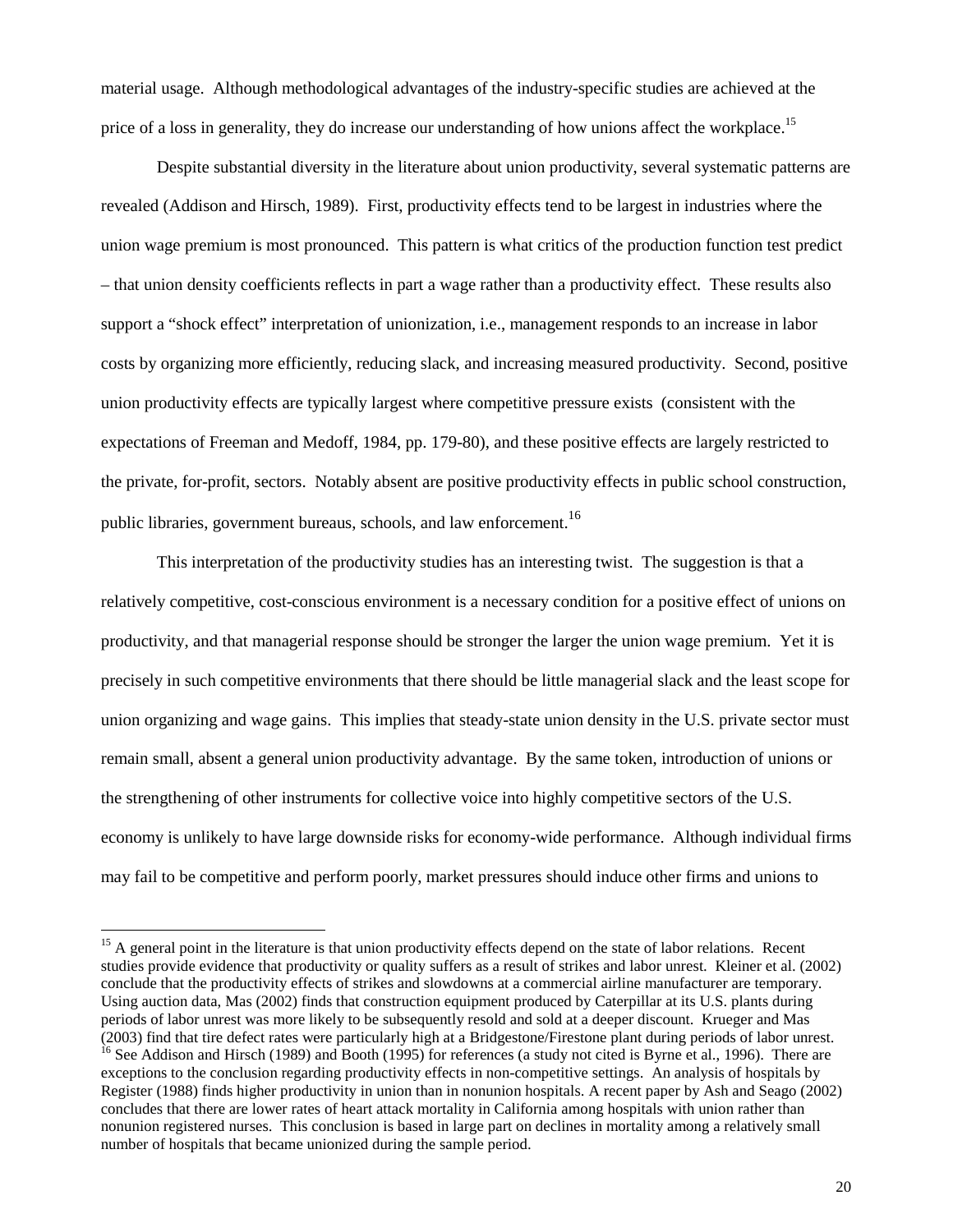develop labor relations systems providing the voice/response benefits envisaged by Freeman and Medoff. In short, as the U.S. economy has become more competitive over time (White, 2002), we might expect to see more favorable union-productivity outcomes among surviving and newly unionized establishments.

A concern expressed about the production function test is that there might be survivor bias, a form of selection that would bias upward estimates of union performance (Addison and Hirsch, 1989). In workplaces where unions have the most deleterious effects, businesses fail, contract, or grow slowly. Thus, the sample of union establishments sampled at any point in time includes a large proportion of establishments with positive performance outcomes, while those with poor outcomes are underrepresented.<sup>17</sup> Subsequent evidence indicates that survivor bias is not as serious as once believed. As discussed later, differences in failure rates among union and nonunion establishments and firms (following controls) appear small. If there is no union impact on business failure, survivor bias would arise only through use of weighted regressions, the use of current employment weights giving too large a weight to establishments with good performance (and growing employment) and too little to those with slow growth. Much of the literature uses unweighted regression estimates, however, which should avoid this particular form of bias.

Overall, the evidence produced since *What Do Unions Do?* suggests that the authors' characterization of union effects on productivity was overly optimistic. Freeman and Medoff were certainly correct that union productivity effects vary across workplaces, in particular with respect to the labor relations environment. They were correct to emphasize the role of management response, although one might just as readily emphasize the role of union response to management initiatives. And they were correct to note the role that a competitive market environment has on productivity outcomes. What appears incorrect is their conclusion that "productivity is generally higher in unionized establishments than in otherwise comparable establishments that are nonunion…" (p. 180). The empirical evidence does not allow one to infer a precise estimate of the average union productivity effect, but my assessment of existing evidence is that the average union effect is very close to zero, and as likely to be somewhat negative as somewhat positive.

 $17$  The logic here is identical to the survivor bias argument in measuring returns to mutual funds. If one measures past returns (over, say, 10 years) of surviving funds (a balanced panel), average performance is relatively favorable. If one measures the average across all funds in each of the 10 years (an unbalanced panel) average performance, which now includes funds that failed, is below the market as a whole (for evidence, see Malkiel, 2003). Even if no funds failed, an upward bias exists if one weights the funds based on *current* fund assets, since poorly performing funds would have decreased in relative size over time.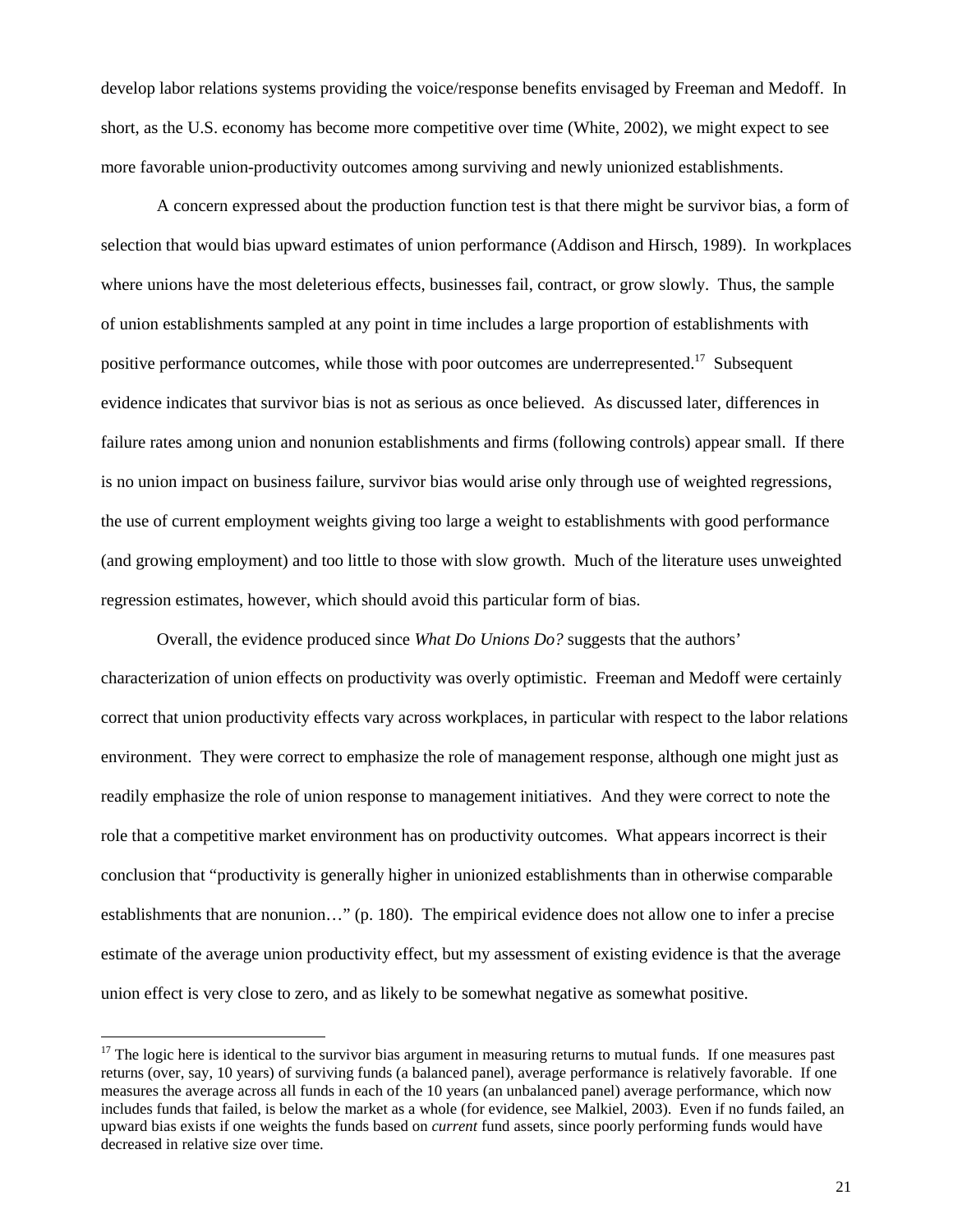Discussion now turns to the effects of unions on the *growth* in productivity. Productivity growth is typically measured by the change in value added after controlling for changes in factor inputs. Studies examining union effects on growth typically control (when possible) for union-nonunion differences in the accumulation of tangible and intangible capital and other measurable factors of production. Thus, what is being measured is a "direct" effect of unions on growth. Unions may also decrease productivity growth indirectly through their effects on investment and capital accumulation, a topic addressed shortly. Union effects on productivity levels and growth need not be the same. For example, unionization could initially be associated with higher levels of productivity, owing to a "shock effect" or "collective voice," but at the same time retard the rate of growth. In the long run, of course, low rates of productivity growth should produce lower productivity levels relative to comparison firms or industries.

As discussed earlier, Freeman and Medoff (1984) find lower (but not significant) union productivity growth using alternative industry-level data sets. They regard their results as inconclusive. A more comprehensive analysis using firm-level data (thus permitting control for industry effects) is provided by Hirsch (1991a), based on a sample of 531 firms and covering the period from 1968 to 1980. Following an accounting for company size and firm-level changes in labor, physical capital, and R&D, union firms have substantially lower productivity growth than nonunion firms. Accounting for *industry* sales growth, energy usage, and trade, however, cuts the estimate of the union effect by more than half. Addition of industry dummies cuts the estimate further, while the remaining effect proves fragile when subjected to econometric probes regarding the error structure. In short, union firms clearly display substantially lower productivity growth than do nonunion firms, but most (if not all) of this difference is associated with effects attributable to industry differences, union firms being located in industries or sectors with slow growth. There exists no strong evidence that unions have a *direct* effect on productivity growth.

Despite the contentiousness surrounding the effects of unions on productivity and growth, the most comprehensive studies find little effect that can be deemed causal. Results are simply too variable and not particularly robust to econometric probing. Five points surrounding this conclusion are worth emphasizing. First, union firms can be found to have lower productivity and productivity growth absent detailed controls. This is important in and of itself, although it tells us little about unions' causal effects. Second, a small or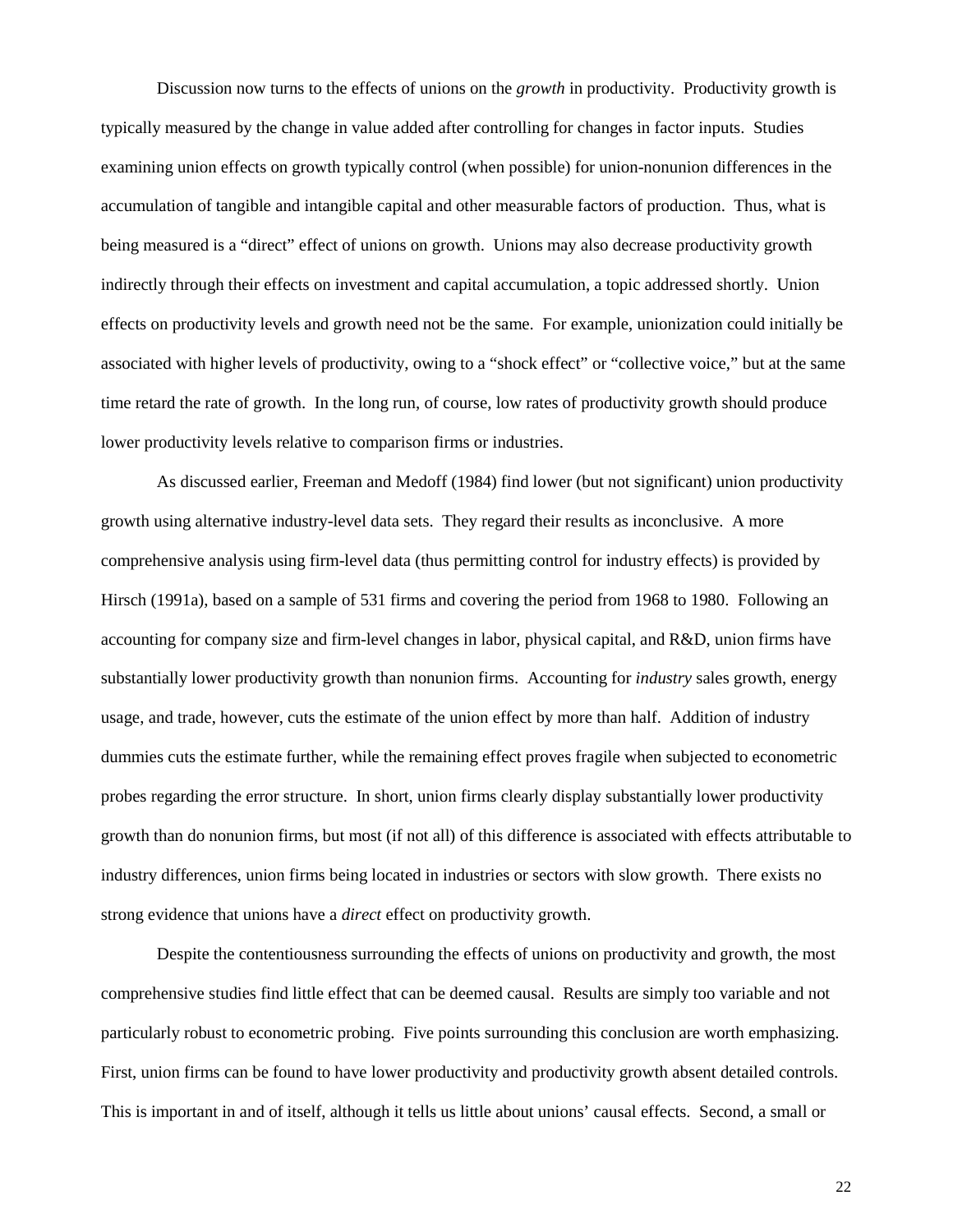zero impact of unions on productivity is difficult to interpret. Does this mean that the positive and negative effects of unions are each close to zero, or that they simply cancel each other out with each having an important independent effect? Third, economy-wide studies measure the average effects of unions. There is considerable diversity in outcomes across firms and industries, consistent with the considerable emphasis given to the importance of the economic and labor relations environments. Fourth, studies of productivity and productivity growth control for differences in levels or changes in factor-input usage. But unionization is associated with lower rates of investment and accumulation of physical and innovative capital. This indirect route is primarily how we obtain slower growth in sales and employment in the union sectors of the economy. Finally, absence of a large positive union effect on productivity implies that union compensation gains are not offset, implying lower profitability and (typically) lower investment. The most important point to bring away from the productivity evidence may be the *absence* of a large positive effect due to unions.

*Profitability*. Absent sufficient productivity enhancements in the workplace or higher prices in product markets, union wage gains decrease profitability. The evidence on productivity does not suggest sufficiently higher productivity to offset higher compensation. Nor is it plausible that higher prices can offset wage increases, apart from regulated industries where prices are administered to approximate average costs. In more competitive settings, where union firms compete with nonunion domestic companies and traded goods, there is little possibility for passing forward higher costs. Lower profits will be seen in current earnings, in measured rates of return on capital, and in lower stock market values of a firm's assets. Ex-ante returns on equity (risk-adjusted) should not differ between union and nonunion companies, since stock prices adjust downward to reflect lower expected earnings (Hirsch and Morgan, 1994).

The responses of firms to differences in costs (union-relateded or otherwise) should in the long run mitigate differences in profitability. These are mitigated through the movement of resources out of union into nonunion sectors – investment in and by union operations decreasing until post-tax (post-union) rates of return are equivalent to nonunion rates of return. Stated alternatively, union coverage will be restricted to economic sectors realizing above-normal, pre-union rates of returns. Because the quasi-rents accruing to long-lived capital may provide a principal source for union gains and complete long-run adjustments occur slowly, however, we are likely to observe differences in profitability as these adjustments take place.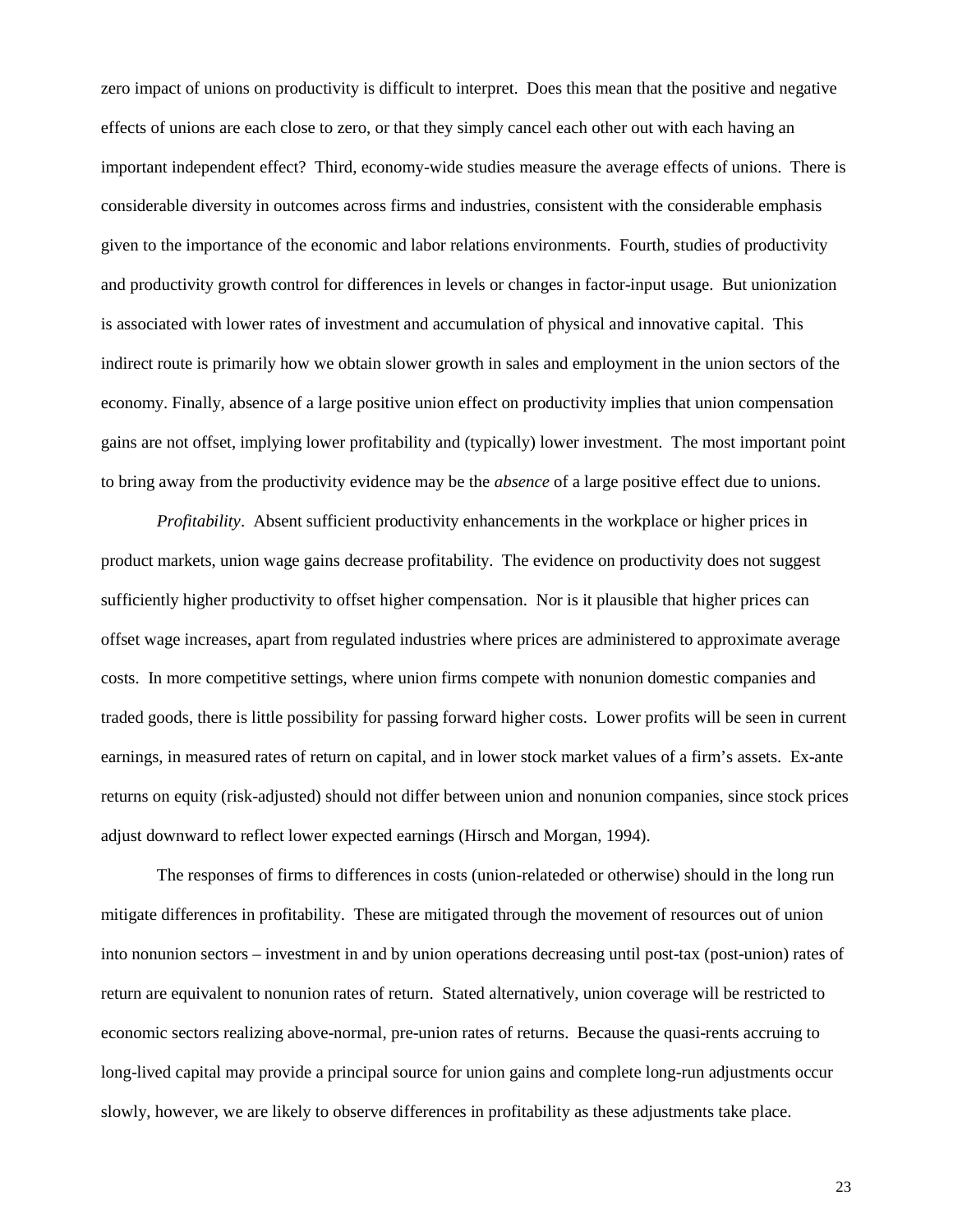Consistent with Freeman and Medoff's conclusion in *What Do Unions Do?*, subsequent evidence points unambiguously to lower profitability among union companies, although studies differ in their conclusions regarding the source of union gains. Lower profits are found using alternative measures of profitability. Studies using aggregate industry data typically employ as their dependent variable the industry price-cost margin (PCM) defined by (Total Revenue - Variable Costs) / Total Revenue – and typically measured by (Value Added - Payroll - Advertising) / Shipments. Line-of-business studies and some firmlevel studies use accounting profit-rate measures: the rate of return on sales, measured by earnings divided by sales, and the rate of return on capital, measured by earnings divided by the value of the capital stock. Firm-level analyses of publicly traded firms (Salinger, 1984; Hirsch, 1991a, 1991b) use market-value measures of profitability, a common measure being Tobin's *q*, defined as a firm's market value divided by the replacement cost of assets. Finally, "events" studies in which changes in market value attributable to votes for union representation or to unanticipated changes in collective bargaining agreements have been examined (Ruback and Zimmerman, 1984; Bronars and Deere, 1990; Abowd, 1989; Olson and Becker, 1990; Becker and Olson, 1992).

The finding of lower profitability from unionization is not only invariant to the profit measure used, but also holds regardless of the time period under study and holds for analyses using industries, firms, or lines-of-business as the observation unit. Although results vary, studies typically obtain estimates suggesting that unioni firms have profits 10 to 20 percent lower than in nonunion firms. Firm-level studies that include large numbers of firm and industry controls tend to obtain the lower estimates. Economists are understandably skeptical that large profit differentials could survive in a competitive economy. Because rates of profit are not typically large, small absolute differences can produce large percentage differences. Whether one believes 10-20 percent differences in profitability can be sustained for "long" period of times depends on the definition of "long" and one's beliefs regarding the competitiveness of the U.S. economy.

Two potential sources of bias that can be identified cause the effects of unionization to be *understated*. First, profit functions are estimated only for *surviving* firms, since those for which the effects of unionization are most deleterious may be less likely to remain in the sample. As stated previously, survival rates of firms do not appear to vary substantially with union status, so bias should be minor. Second, one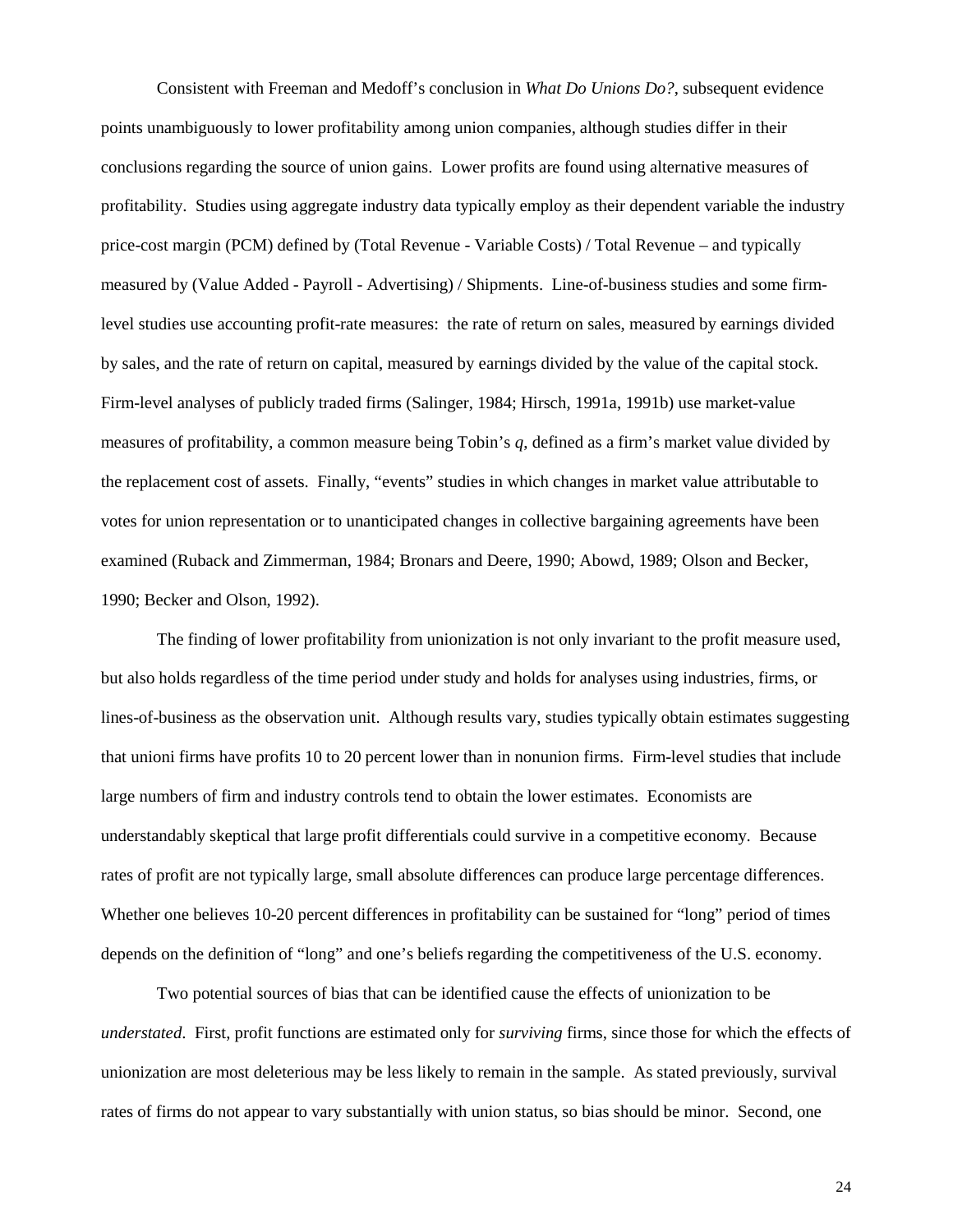expects unions to be more likely to organize where potential profits are higher; hence, the negative effect of unions on profits should be understated if union density is treated as exogenous. In fact, studies that attempt to account for the simultaneous determination of union status and profitability obtain larger estimates of union effects on profits (Voos and Mishel, 1986; Hirsch, 1991a), although such estimates are not precise. Because unionization in most firms was established long ago, however, the correlation between union status and current potential (i.e., nonunion) profits should be weak.

Although there is a consensus that unions decrease profitability, there is no agreement on the source of union wage gains. Influential early studies cited in *What Do Unions Do?* concluded that monopoly power provides the primary source for union gains, based on evidence that unions reduce profits primarily in highly concentrated industries (Freeman, 1983; Salinger, 1984; Karier, 1985). Subsequent research calls such a result into question. An early paper by Hirsch and Connolly (1987) criticizes this conclusion on several fronts. Market power arises not only from industry concentration, and rents from market power need not be the only source of union gains. Hirsch and Connolly provide firm-level evidence (but with an industry-level union measure) and find that unions gains derive from the returns associated with firm market share (with industry concentration constant), R&D capital, and weak foreign competition. With data similar to that used by Salinger, Hirsch and Connolly replicate the result from which he concluded that unions capture concentration-related profits. They show that the Salinger outcome is entirely the product of a restrictive specification that forces all union gains to vary with concentration. A more general specification rejects a positive interaction between union density and concentration.

Hirsch and Connolly also argue that if concentration were a major source of union gains, one should see union *wage* premiums larger for workers in more concentrated industries. Yet wage studies reject this outcome. In short, there is little evidence from either product or labor markets to support the hypothesis that profits associated with industry concentration provide a source for union rents. In a subsequent analysis using a data set with a *firm* union coverage measure, Hirsch (1990) more clearly rejects the hypothesis that concentration-related profit is a source of union rents.

The conflict in results with respect to concentration is not simply a result of the use of industry-level versus firm-level data. An industry study by Domowitz et al. (1986) finds no difference in union effects on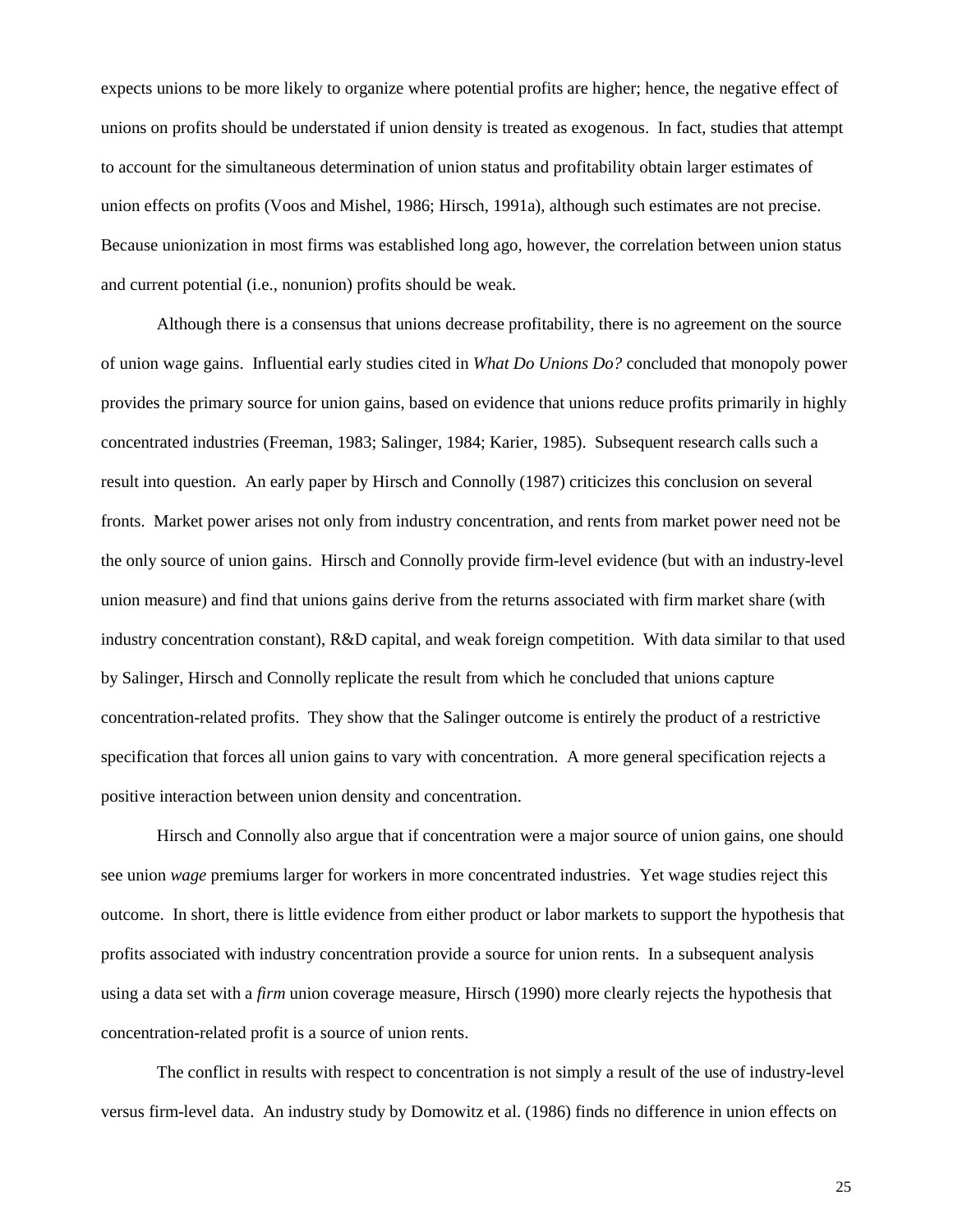profitability with respect to concentration. Likewise, using 1977 4-digit manufacturing-industry data, Chapell et al. (1991) find that unions have similar negative effects on price-cost margins among industries with low, medium, and high concentration. They also find that within concentration categories, unions have a larger effect on the profits of large than small firms.

Note that the studies summarized above do not reject the conclusion that union bargaining power and wage gains derive in part from firm market power. They reject the thesis that *concentration*-related profits provide a major source for union gains, in part because of the tenuous link between firm profitability and industry concentration (Ravenscraft, 1983).<sup>18</sup> As discussed above, unions can and do capture rents stemming from sources of limited competition other than concentration, such as limited trade penetration or firm special advantages. Obvious examples of union gains stemming from market power (or specifically, restrictions on entry) include large wage premiums in the unionized U.S. Postal Service and among union workers in the trucking and airline industries under regulation.

Research appearing since *What Do Unions Do?* suggests that in addition to capturing rents stemming from market power, unions appropriate quasi-rents, in particular those that make up the normal returns to long-lived investments. This has important implications for investment and long-term growth (addressed below). For example, Hirsch (1991a) concludes that unions capture current earnings associated with limited foreign competition, both current and future earnings associated with disequilibrium or growing demand in the firm and industry (sales growth), future earnings emanating from R&D capital, and current and future quasi-rents emanating from long-lived physical capital (for related evidence, see Cavanaugh, 1998).

An interesting question is the extent to which the poor profit performance of unionized companies during the 1970s and early 1980s helps explain the decline in union membership during the 1980s and beyond. Blanchflower and Freeman (1992) note the unusually high union wage premiums in the U.S. as opposed to other countries (for recent evidence, see Blanchflower, 2003), arguing that this has consequences for employment and membership. Linneman et al. (1990) show that employment declines have been concentrated in the unionized sectors of the economy; nonunion employment has expanded even in highly

 $18$  Using business-level data, Ravenscraft (1983) finds that market share, but not industry concentration, is related to profitability. Following aggregation, he shows that the positive relationship between *industry* profit measures and concentration derive from the correlation of concentration with mean market share and not concentration per se.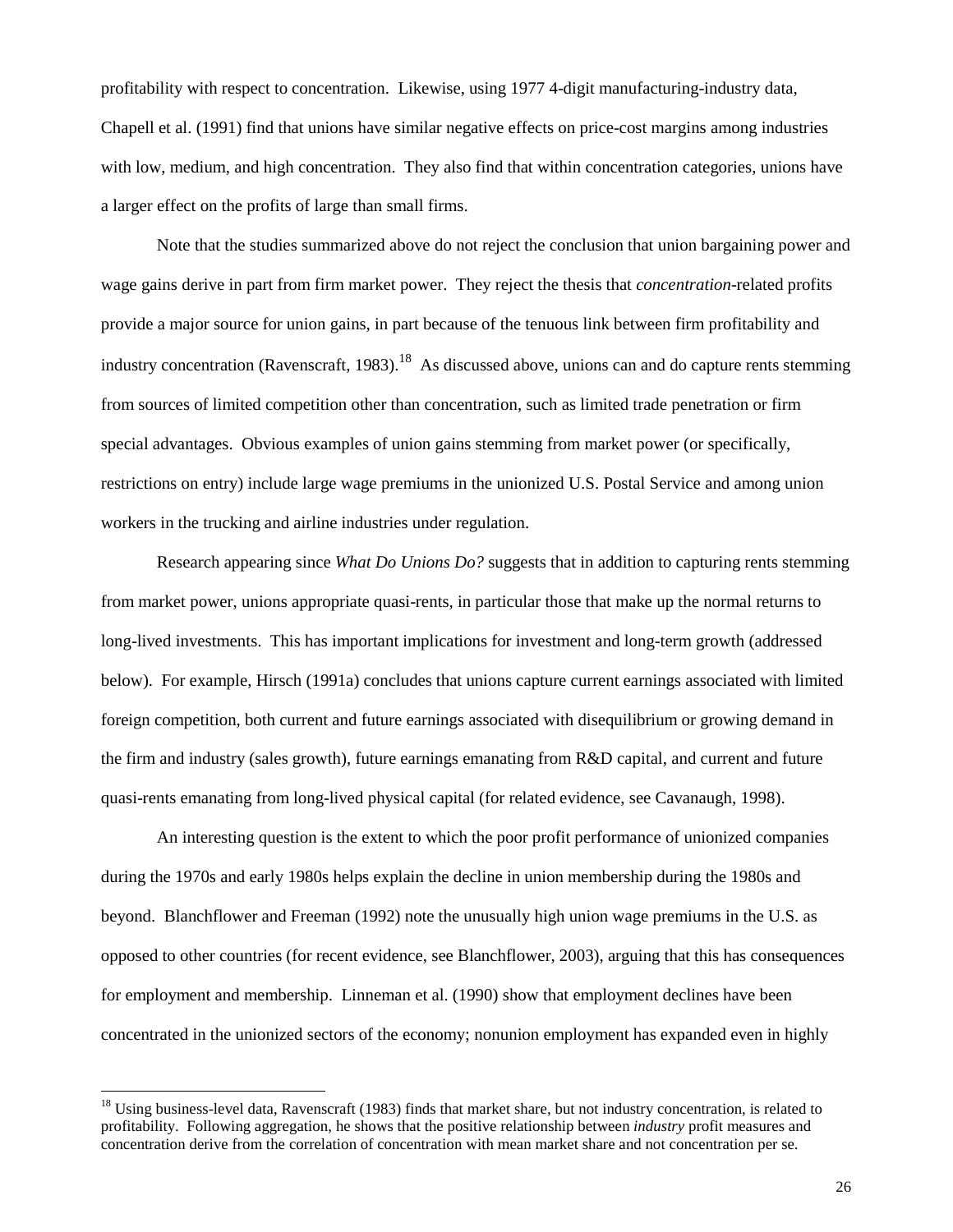unionized industries (for an update and extension, see Bratsberg and Ragan, 2003). That is, shifts in industry demand and employment are an insufficient explanation for the decline in private sector unionism. The complement of wage evidence linking large union premiums to declines in membership is the evidence summarized in this section on poor profit performance among union companies. A reasonable inference is that *profitability* differences between union and nonunion firms help explain declining unionization. Hirsch (1991a) finds a negative correlation between firm-level profitability in the late 1970s and subsequent changes in firm union density between 1977 and 1987. But the relationship between the wage premium, profits, and changes in union density is complex, and the verdict is out on how much of the decline in private sector density is related to lower profitability. Although smaller union wage premiums would lessen management response to unionization, they might also weaken the appeal that union representation has to workers.

*Investment in Tangible and Intangible Capital*. An area of theoretical and empirical research receiving attention since publication of *What Do Unions Do?* has been the union effect on investment, based on rent-seeking models in which unions appropriate (i.e., tax) the returns from investments in tangible and intangible capital. The theoretical origins for this literature reach back to Simons (1944); influential papers include Baldwin (1983) and Grout (1984). The earliest empirical paper in this literature appears to be Connolly et al. (1986). Rent-seeking models focus on the fact that unions capture some share of the quasirents that make up the normal return to investment in long-lived capital and R&D. "Rationally myopic" unions (Hirsch, 1991a; 1992b) find it optimal to tax capital when the time horizon of their members is short relative to owners' time horizon for long-lived, nontransferable capital (it need not follow from theory that the union always has the shorter time horizon; see Addison and Chilton, 1998). In response, firms rationally reduce their investment in vulnerable tangible and intangible capital until returns on investment are equalized across the union and nonunion (i.e., taxed and nontaxed) sectors. Contraction of the union sector, it is argued, results from the long-run response by firms to such rent seeking.

As discussed earlier, the union tax or rent-seeking framework both complements and contrasts with the standard economic model of unions. In the standard model, a union wage increase causes a firm to move up and along its labor-demand schedule by decreasing employment, hiring higher quality workers, and increasing the ratio of capital to labor. Capital investment can increase or decrease owing to substitution and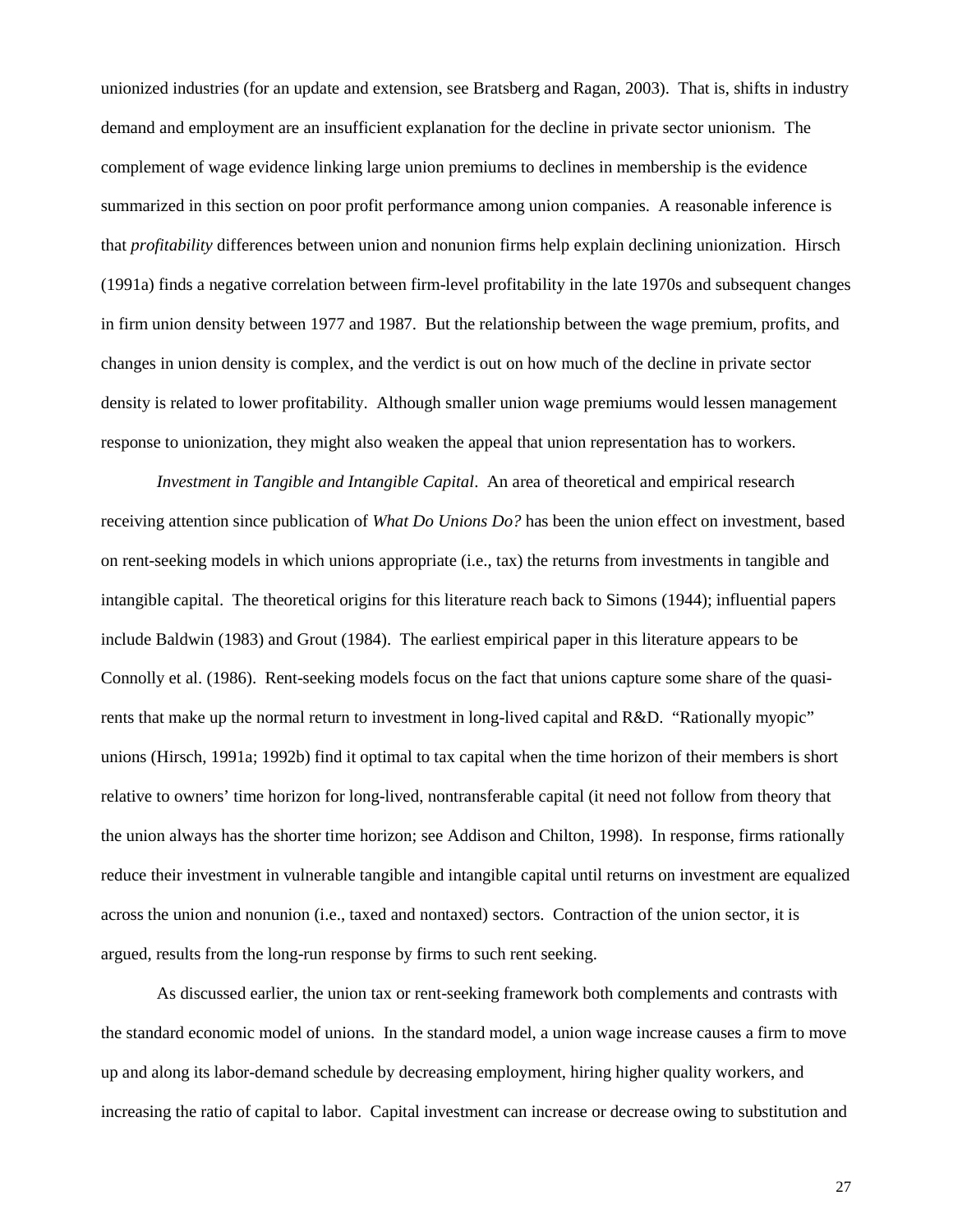scale effects working in opposing directions. In the rent-seeking framework, union wage premiums are a tax on the returns to capital. Firms know that if they invest now in long-lived and nontransferable capital, union bargaining power will result in higher future wages. Stated alternatively, *wage* increases to unions are in part a tax on *capital* and need not lead firms to shift their factor mix away from labor and toward capital (Hirsch and Prasad 1995; Addison and Chilton,  $1996$ <sup>19</sup>

Union rent seeking reduces investment not only in physical capital but also in R&D and other forms of innovative activity (Connolly et al., 1986). The stock of knowledge and improvements in processes and products emanating from R&D are likely to be relatively long-lived and firm specific. To the extent that returns from innovative activity are appropriable, firms will respond to union power by reducing these investments. Collective-bargaining coverage within a company is most likely to reduce investment in product innovations and relatively factor-neutral process innovations, while having ambiguous effects on labor-saving processes. Expenditures in R&D also tend to signal – or be statistically prior to – investments in physical capital. Therefore, firms reducing long-range plans for physical capital investment in response to unions' rent-seeking behavior are likely to reduce investment in R&D.

Patents applied for, or granted, are a measure of innovative *output* emanating from a company's R&D stock. Unionized companies may be more likely to patent, given their stock of innovation capital, to reduce union rent appropriation (Connolly et al., 1986). Although the patent application process is often costly and reveals trade secrets, patents offer firms opportunity to license product and process innovations and transform what might otherwise be firm-specific innovative capital into general capital, and lessen a union's ability to appropriate the quasi-rents from that capital. $^{20}$ 

Hirsch (1991a) provides an empirical analysis of union effects on investment, both tangible and intangible capital. He distinguishes between "direct" and "indirect" investment effects of unions. The direct effect, discussed above, stems from the union tax on the returns to long-lived and relation-specific capital,

<sup>&</sup>lt;sup>19</sup> An additional challenge to the standard model comes from the literature on efficient contracts. There are settlements off the labor-demand curve, with lower wages and higher employment, preferred by both the union and management. Efficient contracts require simultaneous bargaining (explicit or implicit) over wages and employment rather than sequential determination (agreement on the wage followed by the firm's choice of employment). If settlements are not on the labor-demand curve, the effect of unions on factor mix cannot be predicted in straightforward fashion (for analysis of these models, see Farber, 1986; Pencavel, 1991).

 $20$  Using firm-level Compustat data and union data from Hirsch (1991a), Cavanaugh (1996) shows that the deleterious union effects on market value and investment are directly related to the ease with which quasi-rents can be appropriated.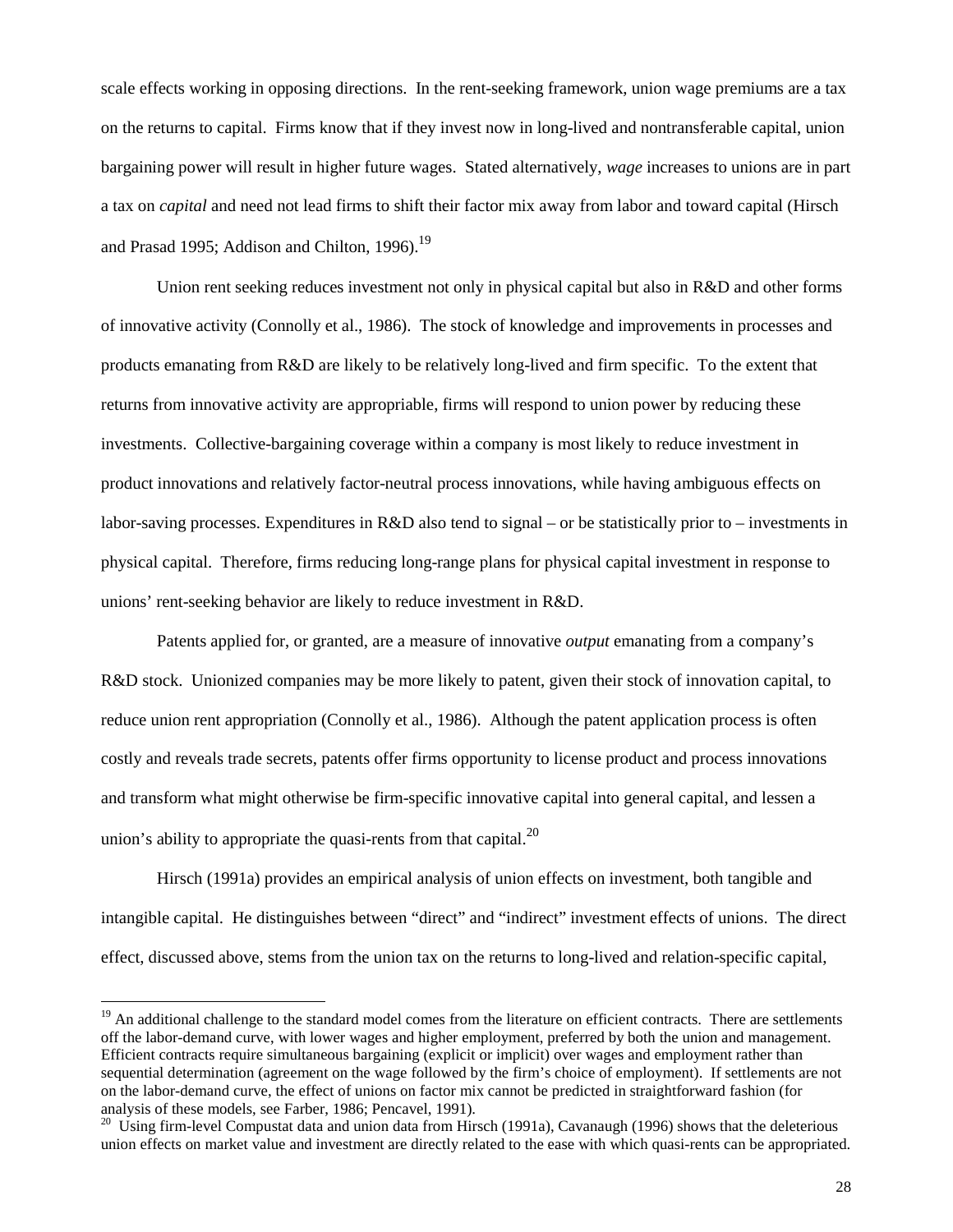leading firms to decrease investment to equate the marginal post-tax rate of return with the marginal financing cost. The indirect effect of unions on investment arises from the higher financing costs owing to reduced profits (and, thus, reduces internal funding of investment) for union firms. With data for 1968-1980 for approximately 500 publicly traded manufacturing firms and a model with detailed firm and industry controls, including profitability, Hirsch estimates the effect on investment for a typical unionized company compared to a nonunion company. Other things equal, the typical unionized firm has 6 percent lower capital investment than its observationally equivalent nonunion counterpart. Allowing for the profit effect increases the estimate to about 13 percent; that is, about half of the overall union effect is indirect. Hirsch repeats the exercise for intangible capital (annual investments in  $R&D$ ), and his findings imply that the average unionized firm has 15 percent lower R&D, holding constant profitability and the other determinants. Allowing for the indirect effects induced by lower profitability only modestly raises the estimate. These deleterious union effects on capital investment have been confirmed in subsequent U.S. studies (e.g., Hirsch, 1992; Becker and Olson, 1992; Bronars and Deere, 1993; Bronars et al., 1994; Cavanaugh, 1998). Fallick and Hassett (1999) examine *changes* in firms' capital investment in response to a union win in a certification election. They find a substantial reduction, likening the effects of a vote for certification to the effects of a 30 percentage point increase in the corporate income tax.

Given reasonable similarities in the Canadian and U.S. collective bargaining systems and economic environment, two studies warrant mention. Consistent with U.S. evidence, Odgers and Betts (1997) conclude that unions significantly reduce investment in physical capital, while Betts et al. (2001) conclude likewise for R&D. Despite use of industry data (for multiple years), the authors make a convincing case that they have measured causal union effects.

A comparative study of the U.S. and Britain also warrants attention. Menezes-Filho et al. (1998) provide a detailed analysis of the effects of unions on R&D, concluding that although unionized establishments invest less in R&D, in the United Kingdom this is primarily an effect of the industry location and not of unions. They then subject firm-level data from the U.S. (provided by Hirsch) to the same battery of econometric tests to which they subject the British data. They conclude that, unlike the British evidence, the U.S. evidence of a deleterious effect of unionization on R&D investment is robust. Whereas the union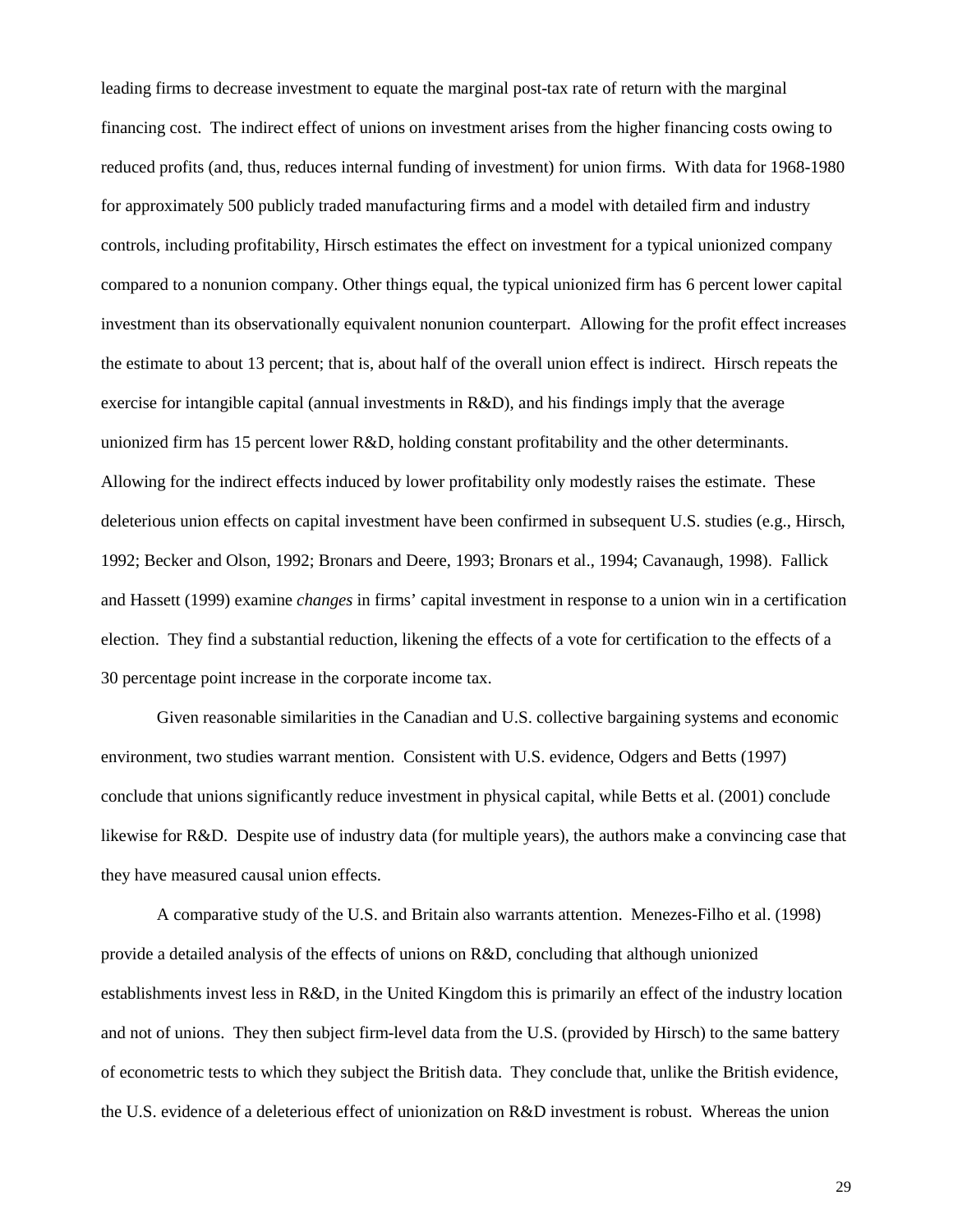tax model applies well to the U.S., the authors speculate that British unions have fewer deleterious effects on R&D than do American unions owing to more explicit bargaining over employment levels and a preference for longer contracts. A recent survey by Menezes-Filho and Van Reenen (2003) reaffirms this conclusion – in the U.S. labor unions appear to substantially decrease R&D investment, but this same effect is not evident in Britain. The R&D evidence is consistent with labor market evidence finding far smaller union wage effects in Britain than in the U.S. (Blanchflower and Bryson, 2003).

*Employment Growth and Survival*. The effect of unions on employment growth and survival is not independent of its effects on productivity, profits, and investment. It would be surprising were lower profits and investment not accompanied by slower growth, and this exactly what the evidence indicates. Linneman et al. (1990) show that much of what has been represented as a "de-industrialization" of America was in fact a *de-unionization*. Using Current Population Survey data for the 1980s, they show that within narrowly defined manufacturing industries, most displayed increases in nonunion employment while at the same time witnessing substantial decreases in union employment. The rate of decline in union employment is related to the magnitude of the union wage premium. In one of the few studies to examine firm-level employment growth, Leonard (1992) finds that unionized California companies grew at significantly slower rates than did nonunion companies. Dunne and Macpherson (1994) utilize longitudinal plant-level data (grouped by industry-by-size) to show that there are more employment contractions, fewer expansions, and fewer plant "births" in more highly unionized industries. They find that unions have no effect upon plant "deaths," even after controlling for plant size (larger plants are less likely to fail but more likely to be unionized). Freeman and Kleiner (1999) analyze two sets of data, one including insolvent and solvent firms, each with information on union status, and a second on individuals surveyed in the CPS Displaced Worker Surveys. Using the first data set, Freeman and Kleiner conclude that failed firms or lines of business (most lines of business remain in operation following bankruptcy) have similar union density as do solvent firms and lines of business. Using individual data, they find that being a union worker does not lead to a higher probability of permanent job loss from plant closure or business failure.

Two carefully executed studies examine the results of successful NLRB elections. In a study using longitudinal plant-level data, LaLonde et al. (1996) show that employment (and output) decrease following a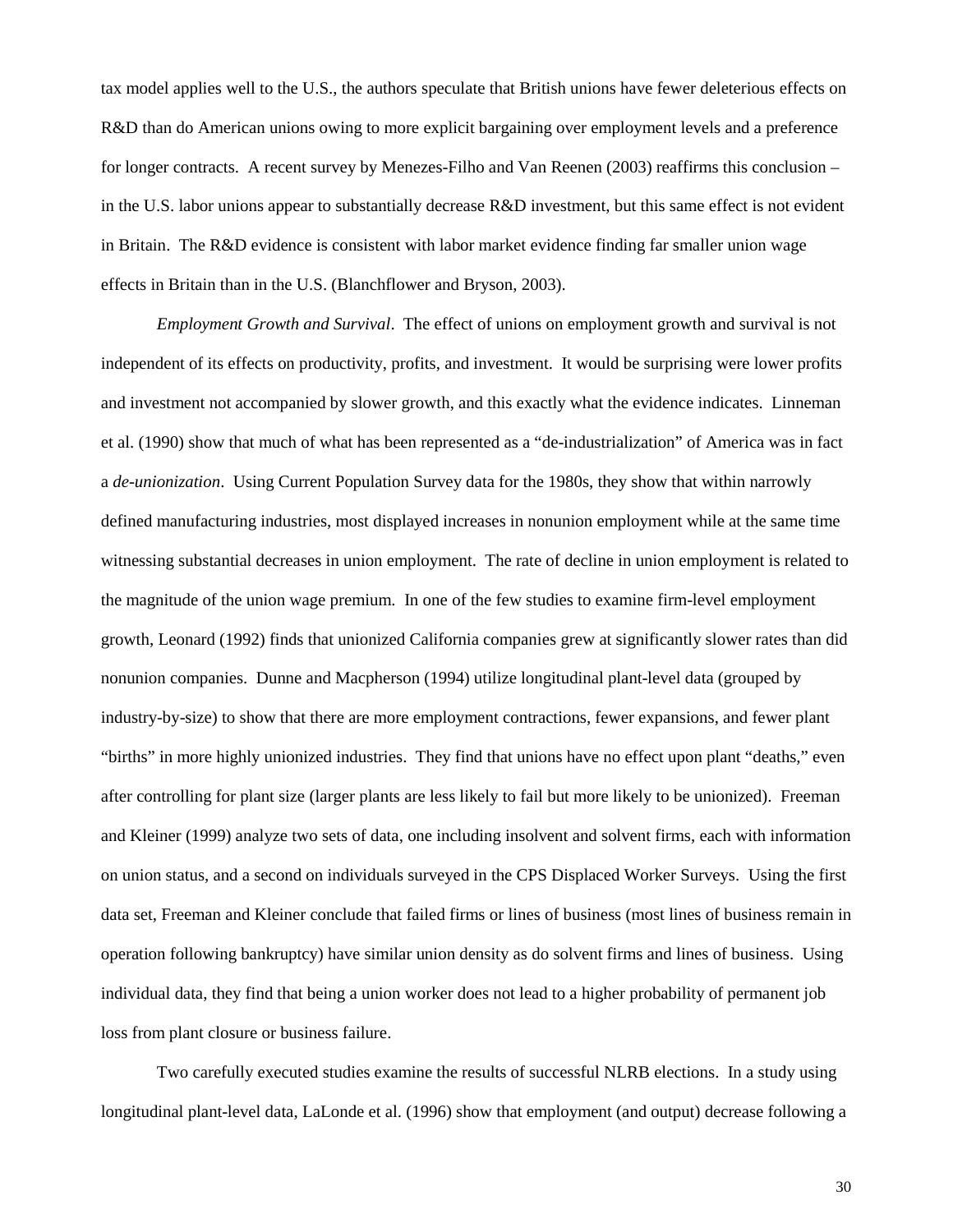vote in favor of union certification. DiNardo and Lee (2002) examine the causal effect of union elections on the subsequent survival of establishments. Previous literature is hobbled by a paucity of firm- and establishment-level unionization data and concerns about exogeneity. The authors address each of these issues. Combining NLRB election data for 1983-1999 with a matched listing of whether establishments named in the NLRB file continue to exist at that address in May 2001, they compare survival rates for establishments that have *just under* and *just over* a 50% vote in union elections. The authors make a convincing argument that the only important difference between these two sets of establishments is the union vote, so that subsequent differences in survival probabilities are likely to be causal. DiNardo and Lee conclude that the effects of successful union organizing drives on subsequent survival rates (from 1 to 18 years after an election) are negligible. The authors make a persuasive case that the results they find are causal and internally valid. It is less clear to what extent their results generalize to the larger population of existing (or previously existing) union establishments.

In short, the empirical literature finds that U.S. unions are associated with slower employment growth, but exhibit little or no difference in rates of business failure or survival.<sup>21</sup> These seemingly inconsistent results require explanation. The argument (Freeman and Kleiner, 1999) is that rent-seeking unions are willing to drive enterprises toward the cliff but not over it.<sup>22</sup> But in an uncertain world, it is implausible that unions will not sometimes miscalculate economic conditions or management actions, resulting in "accidental" business failures in the union sector. An alternative explanation is that because of wage premiums, union firms may have substantial wage flexibility via contract concessions as compared to nonunion firms with close to opportunity cost wages. Thus, nonunion companies are at a disadvantage when

 $21$  Canadian evidence on unions and employment growth appear consistent with that in the U.S. Long (1993) utilizes survey data from a survey of 510 Canadian business establishments in the manufacturing and nonmanufacturing sectors. Union establishments (i.e., establishments with employees covered by collective bargaining agreements) had considerably slower employment growth between 1980 and 1985, although in manufacturing roughly half of the slower growth resulted not from unionism *per se* but from location in industries showing slower growth (industry effects were not important in the non-manufacturing sector). After accounting for industry controls, firm size, and firm age, union establishments in the manufacturing (nonmanufacturing) sector had growth rates 3.7 (3.9) percent per year below those of nonunion establishments (union employment growth was negative over the period). For European evidence, see the recent paper by Addison et al. (2003) and the literature survey by Metcalf (2004).<br><sup>22</sup> In their words: "Unions reduce profits but they do not 'destroy the goose that lays the golden egg'" (Freeman and

Kleiner, 1999, p. 526). Using even more colorful language, Kuhn (1998, p. 1039) states: "Like successful viruses, unions are smart enough not to kill their hosts." Kremer and Olken (2001) apply a formal evolutionary biology model to unions, noting that parasites that kill their hosts do not spread, whereas those that do little harm spread and may evolve to become essential to their hosts. They conclude that unions maximizing the present value of members' wages are likely to be displaced by more moderate unions. Exogenous firm turnover lowers equilibrium union density since unions must work harder (organize more) to stay in place.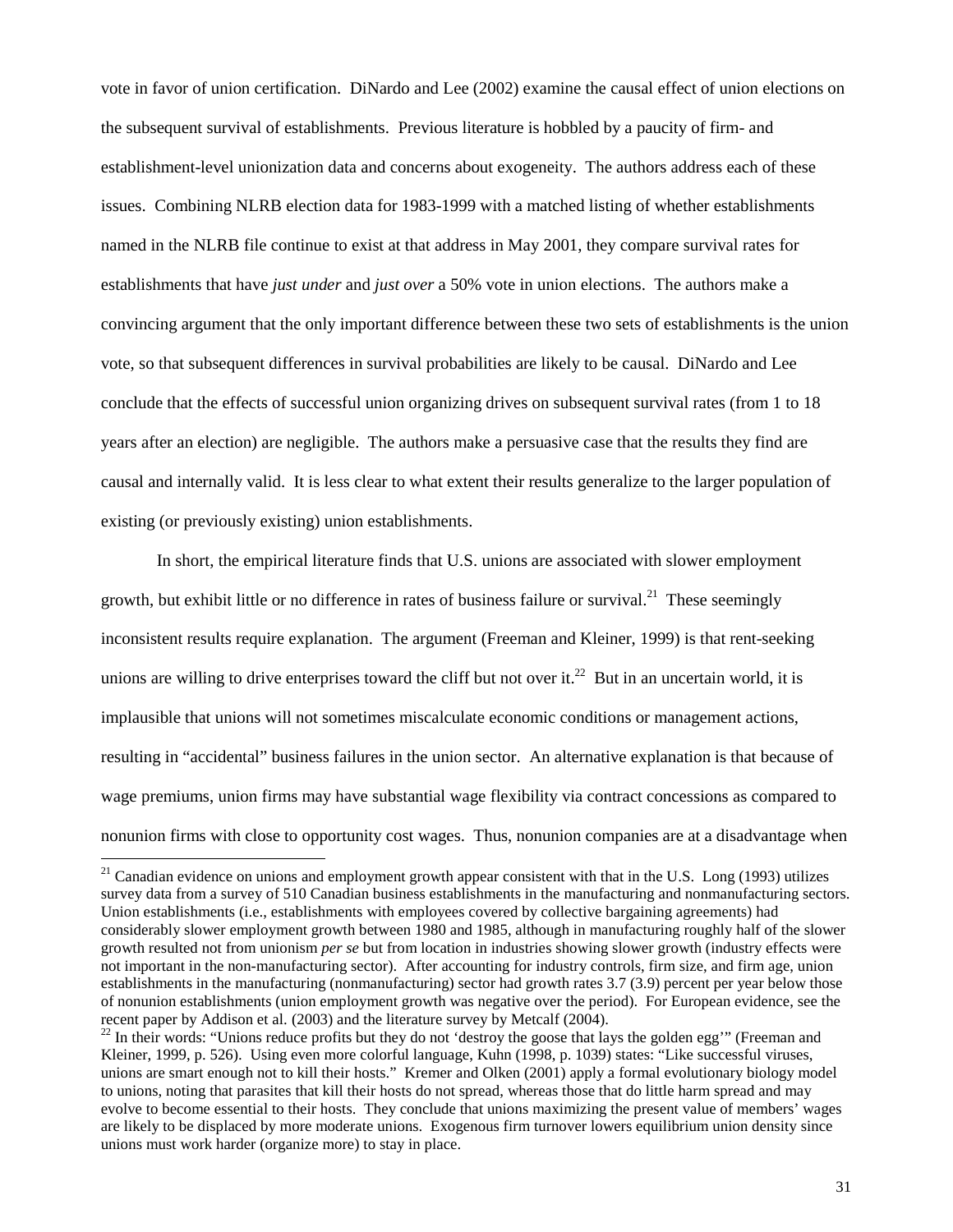they try to cut costs during a prolonged downturn in business. Such wage flexibility may operate only for the minority of union firms at risk for bankruptcy, plant closures, or significant layoffs; the economy-wide evidence indicates that nonunion wages are procyclical but union wages largely acyclic (Grant, 2001).

#### VI. *What Should Unions Do? Assessing the Future of CV/IR and Public Policy*

Freeman and Medoff (1984) expressed considerable concern for the future of labor unions and the exercise of voice in the workplace. It is obvious, twenty years later, that such concern was warranted. By 2002, traditional collective bargaining serves few workers in the U.S. private sector; only 1-in-12 (8.6 percent) are union members and 1-in-11 (9.3 percent) are covered by a collective bargaining agreement (Hirsch and Macpherson, 2003). Given a competitive world, there is good reason to expect private sector unionism to continue its decline and little reason to predict any "spurt" in organizing success (Freeman, 1998). Such a conclusion is reinforced by the research discussed herein. Given lower profitability in union companies and widespread management resistance to unionization, organizing levels are likely to remain below replacement levels (i.e., normal union job loss) (Farber and Western, 2001).

What does the status quo imply? Continuation of current trends means that workers' desire for effective voice, cooperation with supervisors and management, and participation in decision making will remain unrealized for much of the nonunion (and perhaps union) work force. Absent a formal voice mechanism in the workplace, there is likely to be a continued reliance on governmental regulation and mandates, which by many accounts is insufficiently flexible and overly litigious (for analysis, see Addison and Hirsch, 1997). Labor law reforms could improve fairness, mitigate the contentiousness of the union organizing process, and facilitate organizing, thus slowing the decline in union density.<sup>23</sup> But union representation would remain very much the exception rather than the rule in the private sector. The case for labor law reforms that would *substantially* enhance organizing is weakened by what on balance appears to be a deleterious impact of unions, in their current form, on long-run economic performance. More

<sup>&</sup>lt;sup>23</sup> Discussion of labor law reforms is beyond the scope of the paper. Among the recommendations proposed by the Dunlop Commission during the mid-1990s were: narrowing the definition of supervisory and managerial workers who are exempt from the NLRA, shortening the time between the call for union elections and conduct of the elections, increased access of workers to union organizers, procedures such as mediation to facilitate newly certified unions to achieve first contracts, and fast injunctive relief against discriminatory action by employers. Estreicher (1996) discusses various labor law reforms intended to facilitate "value-added unionism" in the workplace. He starts from the premise that labor markets are overregulated and that greater freedom of contract would enhance development of preferred labor-management arrangements.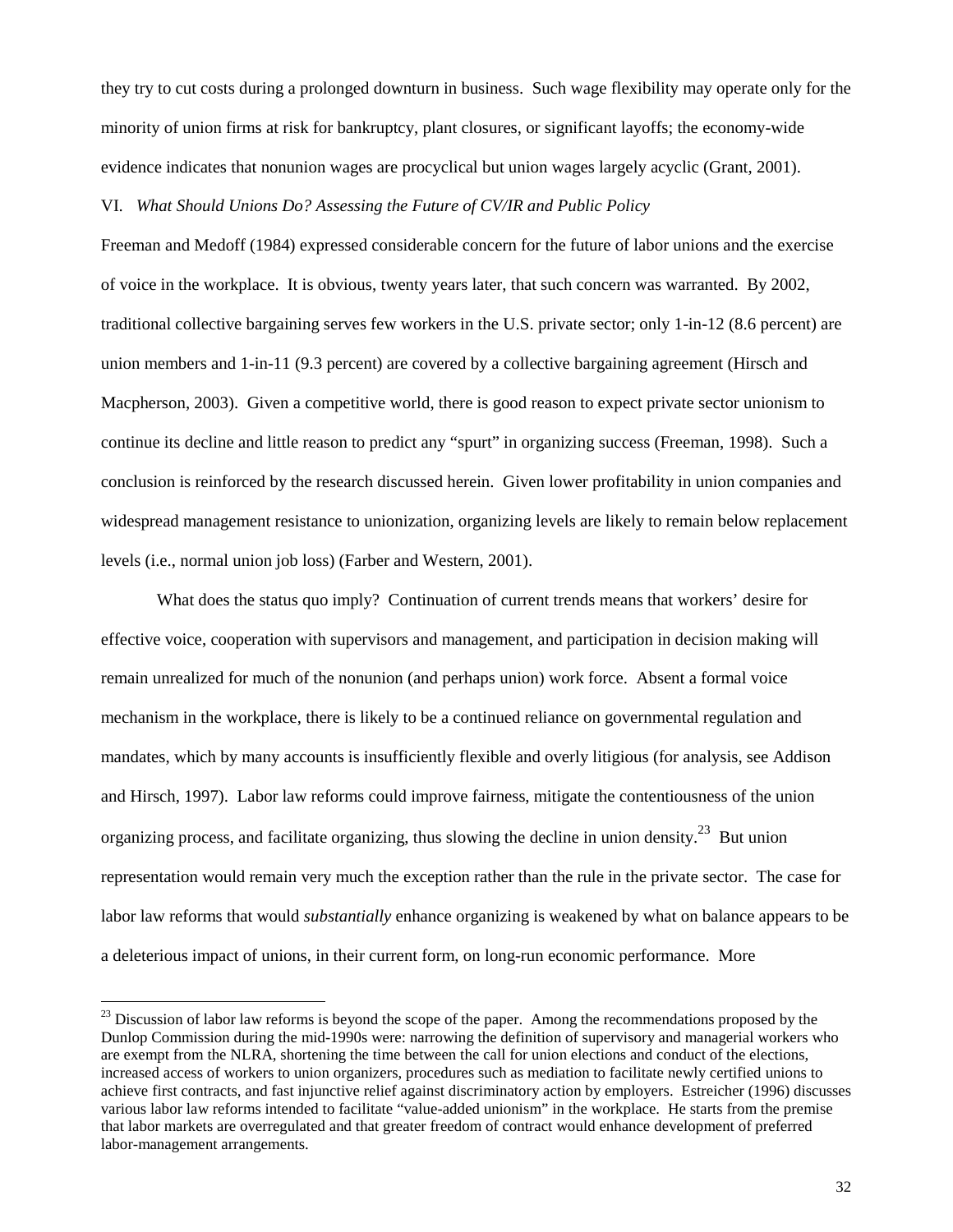fundamentally, labor unions as they now operate may not be the ideal organizational form to deliver the individual voice and cooperative work environment that workers want. $^{24}$ 

Perhaps the fundamental problem with our current collective bargaining framework is the tension between a union's role as an agent of workplace democracy and voice and its role in redistributing income from owners (or consumers) to workers (Freeman and Lazear, 1995). A principal goal of labor law reform should be to encourage collective bargaining that enhances voice and cooperation while discouraging rent seeking. I salute any such efforts, but success is unlikely. Reforms that might work in this direction and that might muster sufficient political support are likely to have at most a modest effect on the steady-state level of union density. It is difficult to envision changes in labor law that will substantially change workplace governance for the more than 90 percent of private sector workers not covered by collective bargaining.

Continuation of the status quo appears likely, perhaps coupled with modest reforms in labor law and a growing role for government regulation in the workplace. Although not a preferred outcome, it is hardly a nightmare scenario. More of the same would permit continued economic growth and improvement in workers' standard of living. The economic pie would get larger and competition among employers would ensure that most (but not all) workers receive shares of the pie roughly commensurate with their economic contribution. Such a labor market, however, may produce less than the optimal level of worker participation and voice, with lower wealth and well-being than is at least theoretically possible (Levine and Tyson, 1990; Freeman and Lazear, 1995; Kaufman and Levine, 2000).

The remainder of this section is speculative, attempting to outline a general direction in which we might head in order to enhance worker voice and participation, an outcome that Freeman and Medoff once envisioned being possible through the positive face of traditional labor unions. As previous discussion has indicated, I am skeptical that labor unions can provide the principal road to enhanced voice in the workplace. If enhanced individual voice and participation are to occur, they must develop using a variety of approaches in multiple types of largely nonunion workplaces. Successful approaches to enhanced voice are unlikely to be mandated from above. Rather, they are likely to evolve through experimentation and cooperation among employers and their workers, with successful forms being imitated throughout the economy. Organized

 $24$  For a description and data on what workers want, see Freeman and Rogers (1999). Kaufman (2001) provides a discussion and critique. Workers appear to desire individual voice and cooperation – not union voice per se.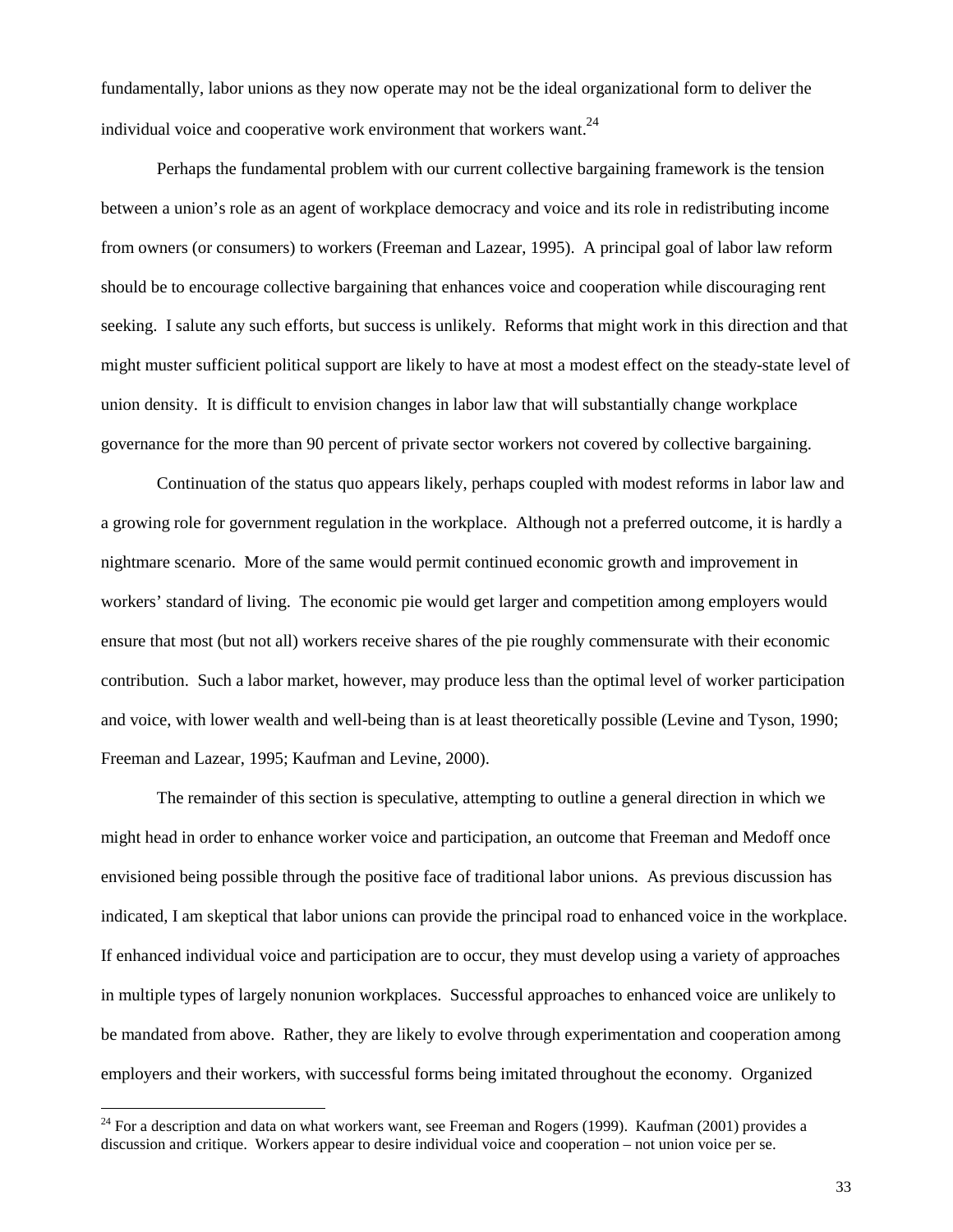labor either will be reinvigorated and reinvented via competition – or will continue to whither.

I will not describe the specifics of what the future ought to look like. Rather, I first outline a set of criteria that workplace innovations should satisfy in order to evolve and flourish, followed by proposals that appear to satisfy these criteria. Whether beneficial changes (either those proposed here or elsewhere) can be identified and adopted via the political process is a different question, one about which I have little to say.

*Criteria for Value-Enhancing Reforms in the Workplace.*<sup>25</sup>A prerequisite for discussion of workplace reforms is to identify criteria that labor and employment law changes should satisfy. I offer the following. Reforms should: (1) be value enhancing for the parties and the economy<sup>26</sup>; (2) involve a greater role for individual and group voice within nonunion and union workplaces; (3) should encourage cooperation and participation across and among all levels of workers; (4) allow for variation in workplace governance type across heterogeneous workplaces; (5) allow flexibility within workplaces over time; (6) limit rather than facilitate rent seeking among worker organizations, including but not limited to labor unions; and (7) facilitate the evolution of workplace agents and institutions that best represent workers' interests and rights (on this point, see Weil, 2003).

Absent major reforms and changes in current labor law, it is difficult to see how the current system can evolve toward adoption of employment governance structures embodying these characteristics. Meaningful change requires several things to occur. First, management must have incentives to initiate and encourage changes in workplace governance, changes that require removal of current legal barriers. Second, competitive pressures in product and labor markets are probably necessary. And third, pro-active changes in employment law and labor market regulations are likely necessary.

I discuss below two general approaches that have the potential to be value enhancing. The first approach is termed *conditional deregulation*. The second approach involves a change in the *labor law default* from no union to some alternative state. For each of these approaches, a move away from either the default regulatory structure or default governance structure within the firm requires approval of both management and workers (discussed below). The requirement for mutual agreement encourages

 $25$  These proposals follow discussion previously presented in Hirsch and Schumacher (2002).

<sup>&</sup>lt;sup>26</sup> For change to be enhancing for the parties, the "value of the enterprise" must increase. Abowd (1989) defines the value of the enterprise as the sum of firm market value and worker rents.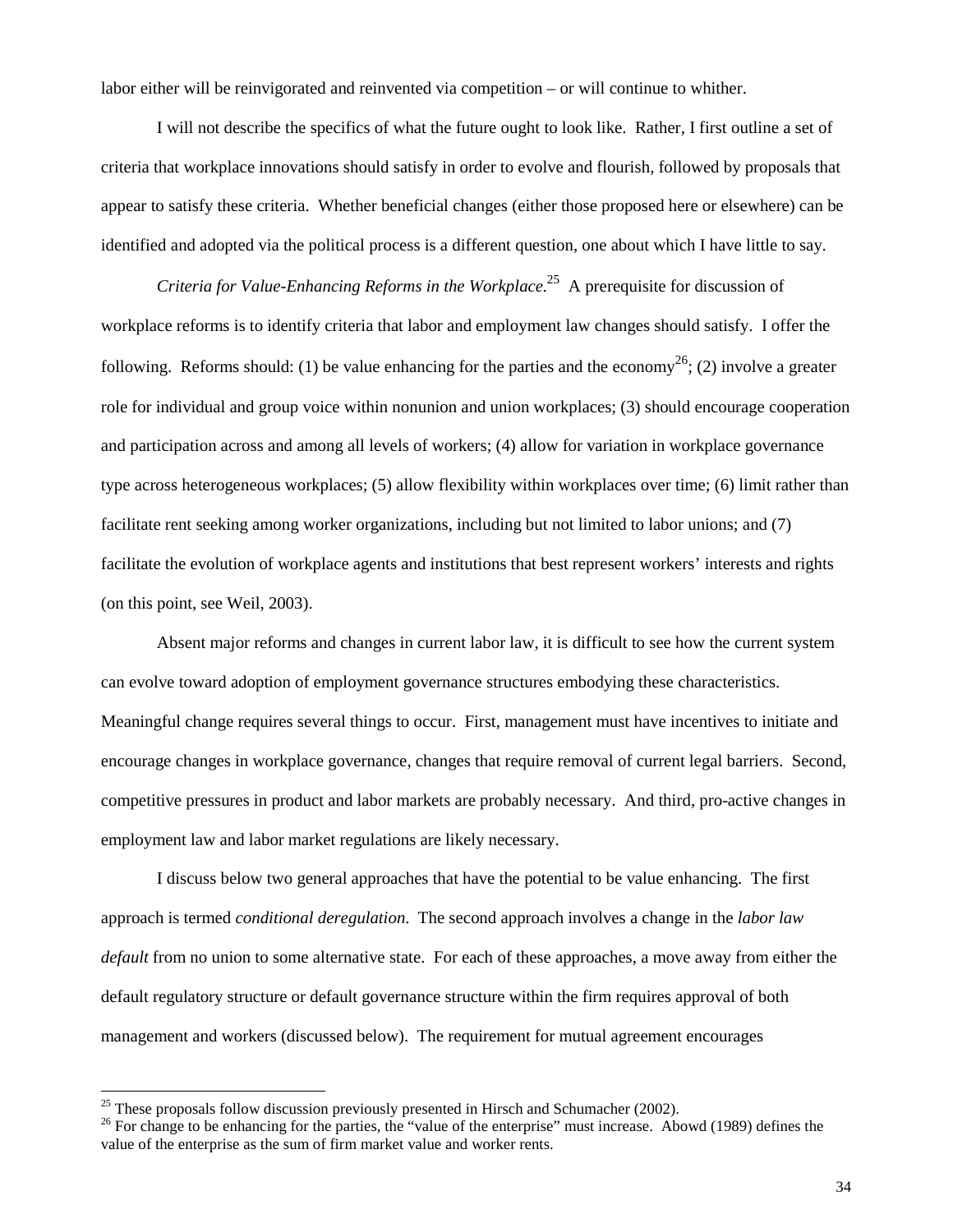management and workers to develop value-enhancing alternatives to the default structure.

• *Conditional Deregulation.* Here I describe a variant of a proposal suggested by Levine (1995), which he describes as conditional deregulation. Levine recognizes that there are a large number of governmental mandates and regulatory measures regarding workplace safety, hours and overtime requirements, pensions, discrimination, family leave, and the like. Under a system of conditional deregulation, the default for all (or nearly all) firms would be that they are covered by the full extent of these labor market regulations. These requirements would be divided into those that are *non-waivable* and those *waivable*. Non-waivable rights would include some *minimum* set of standards (say, with respect to discrimination or safety) that could not be waived by any employer. Conditional deregulation would permit employers to be exempt from the waivable set of regulatory standards and be subject only to the minimum standards if they voluntarily adopt alternative regulatory systems *with employee oversight and approval*.

In order to waive the regulations or "deregulate" workplace standards, firms must have in place independent worker committees to perform the approval and oversight functions. For union companies, the union would provide the employee voice with authority to waive government standards (the employer must also approve the waiver). For nonunion employers, worker committees or councils would be created with authority to approve the waiver on behalf of workers. A contentious issue would be the nature of these committees and the permissible employer role. Unlike Levine, I would argue for abolishment or major reform of 8(a)(2) of the NLRA, which restricts the creation of and role for worker associations other than traditional labor unions. (I would support abolishment of  $8(a)(2)$  even absent other reforms.) I would permit a reasonably active role for the firm in setting up such worker councils, as long as the worker groups meet minimum requirements regarding independence, democratic choice of worker spokespersons, secret balloting on key issues, and antidiscrimination provisions protecting workers active in the worker associations.<sup>27</sup>

An important benefit of such an approach would be that it would spur the establishment of worker associations throughout the private sector and provide a vehicle to enhance worker voice and participation, and possibly cooperation between management and its workers. In those establishments where worker

 $27$  The TEAM Act, passed by Congress but vetoed by President Clinton in July 1996, would have limited the scope of 8(a)(2) and allowed employer-organized and employer-funded worker participation groups in nonunion plants and offices. I support such legislation, whereas Levine would continue protections that prevent creation of "company unions." For evidence on how company unions worked prior to passage of the NLRA, see Kaufman (2000).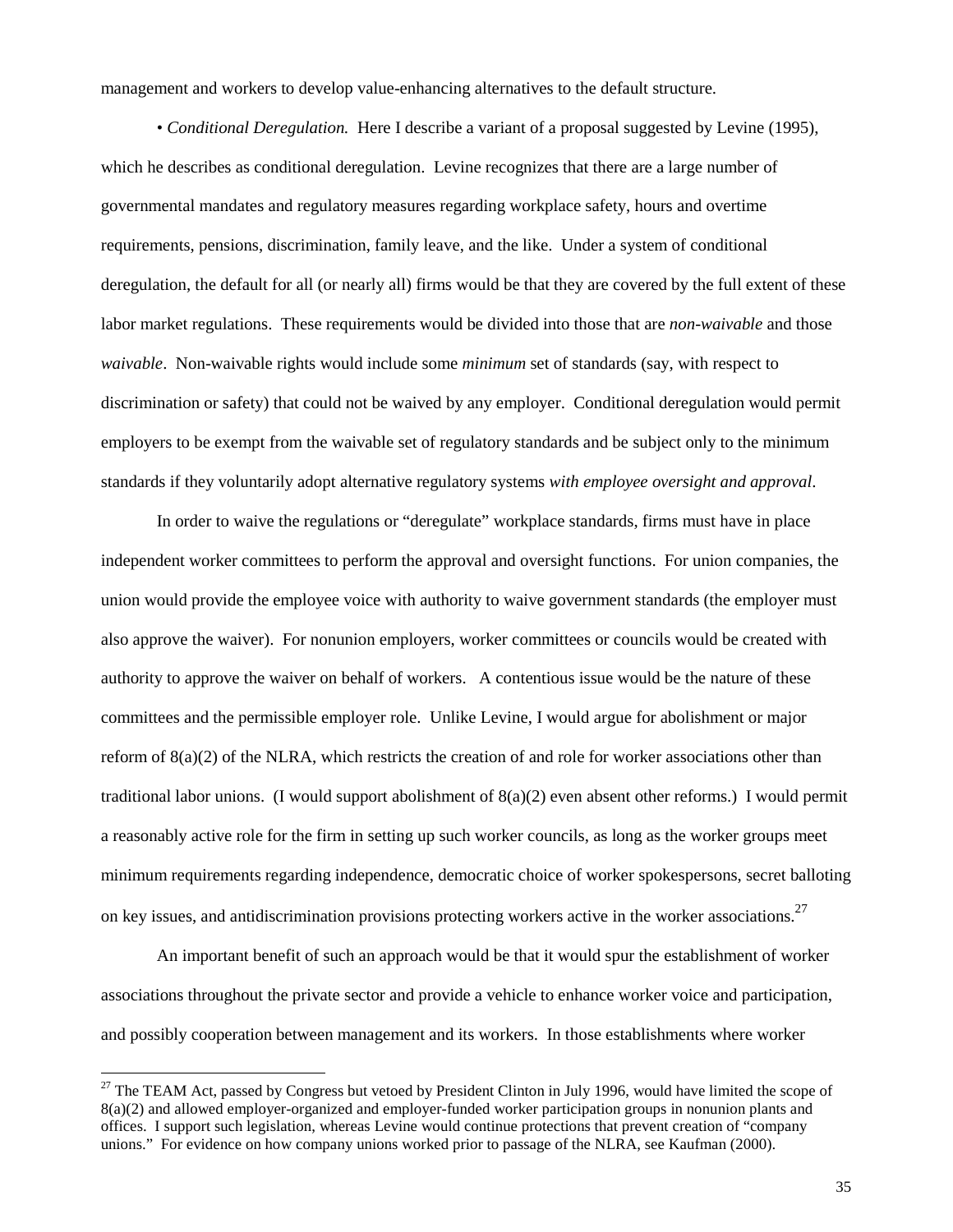associations are formed, its major role will likely be to facilitate the exchange of information and provide workers a collective voice. Such worker groups, however, may also serve as a vehicle to transfer rents or quasi-rents from shareholders to workers, since their approval of waiving workplace regulations is likely to be conditional on the receipt of monetary or non-monetary gains. Because the employer has the option of staying with the default regulatory standard, this makes it likely that any gains to workers through rent transfer will be less than the additional gains to shareholders from deregulation. In short, such a policy encourages value-enhancing choices by the firm and workers, while constraining the extent of rent seeking.

Adoption of conditional deregulation, as outlined above, would likely accelerate Congressional passage of *waivable* labor market mandates and employment regulations. Moreover, such regulations would likely set more stringent standards and contain fewer exemptions (based on company size and the like) than in the past. More stringent regulations could be costly absent the option to waive coverage. Given the availability of an opt-out, however, those establishments where regulations would prove costly are the ones most likely to agree on a mutually-preferred set of alternative standards. The hope is that establishments will create workers' associations that gradually evolve into effective vehicles for voice, encouraging cooperation between management and its employees and facilitating value-enhancing changes in the workplace.

Conditional deregulation and the widespread creation of worker associations would have uncertain effects on unions. To the extent that nonunion worker associations substitute for traditional organizing, workers in some sectors may see even less reason to unionize. Just as likely an outcome is that conditional deregulation would provide the impetus for fundamental changes in and growth of labor unions in the private sector. With independent nonunion worker groups in place, workers in some firms will decide to turn to traditional collective bargaining and a more formalized union voice.

• *Changing the Labor Law Default*. A second proposed approach would shift the labor law default from its current setting of *not unionized* to some alternative invoking a governance structure providing independent worker voice. The default structure could be waived or replaced following the joint approval of workers and management. A point to emphasize is that the choice of the labor law and employment regulation *defaults* matter a lot, even where there exist procedures to modify those outcomes (Sunstein, 2001). For example, current labor law has a nonunion default, but allows majority worker choice of union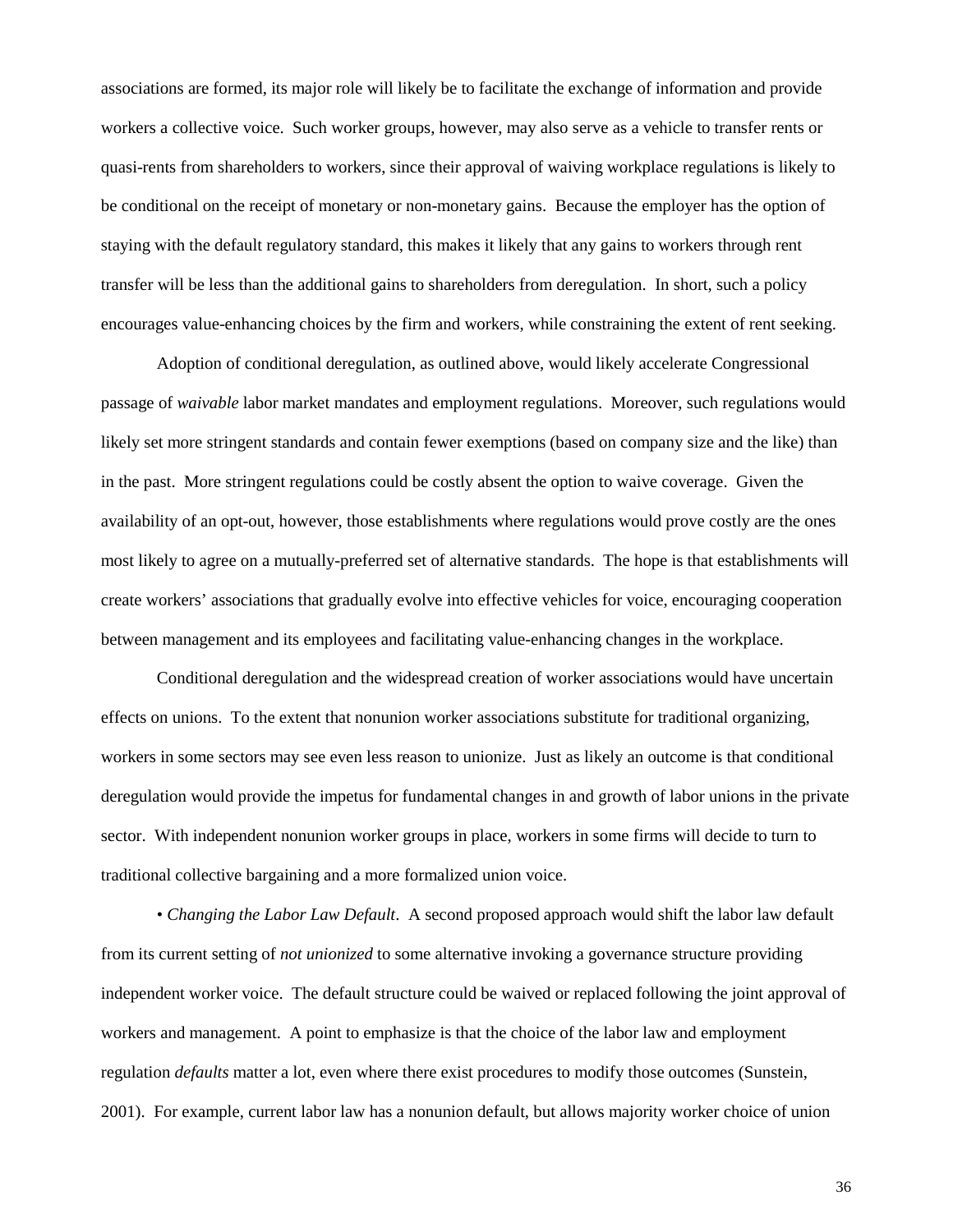representation. Imagine the opposite, with union representation the default, but workers free to reject representation by majority vote. In a frictionless system in which preferences are unaffected by the initial allocation, one might expect the two systems to produce the same outcomes.<sup>28</sup>

Obviously, eventual representation outcomes would differ enormously depending on a union versus a nonunion default. For one thing, the NLRA union certification and decertification processes are far from frictionless. Even absent such frictions, however, evidence from behavioral economics (Sunstein, 2001; Choi et al., 2003) indicates that workers would be more likely to stick to their initial endowment (collective bargaining) than would have chosen to adopt it through free elections. Were union coverage the workplace default, far more than 10 percent of private sector workers would remain unionized, even with frictionless decertification elections.

Why does the default affect outcomes? First, change is costly. Second, individuals exhibit behavioral inertia, often sticking with an existing rule or environment as long as it does not differ too much from the preferred choice. Third, and very important, is that the default signals a norm that the state (or employer, etc.) has deemed appropriate. That is, the choice of a norm affects individuals' evaluation of alternative arrangements. Whatever the relative importance of these reasons, a default governance structure must be chosen carefully since many workplaces will not change from it.<sup>29</sup> That being said, the default is not a mandate, but a starting point or endowment (or bargaining "threat point") from which the parties can move.

What might be an appropriate labor law default other than the current nonunion default? My preference is for a default that establishes some form of independent worker association, although not one with full collective bargaining rights. As part of any default, workers would retain their current right to form independent unions (without management approval). An important feature of a default mechanism is that it designates a standard procedure by which workers and management might discuss, negotiate, and approve mutually beneficial changes. It would be important that 8(a)(2) of the NLRA be crippled or abolished. This

 $2<sup>28</sup>$  In order to focus on the role of defaults, I assume that majority approval is synonymous with union coverage, ignoring the issue of obtaining a first contract following a union win.

<sup>&</sup>lt;sup>29</sup> Choi et al. (2003) make the interesting point that where preferences are diverse and the firm (or state in our case) cannot readily identify a preferred default rule, it can make sense to assign a highly inefficient default, thus encouraging parties to select a preferred alternative. Where preferences are homogeneous and change is costly, it is important to choose a default close to the parties' preferred outcome. Choi et al. analyze pension contribution rules for workers within a firm. Our situation is more difficult, since a common governance structure is being assigned for workers within the firm who may have heterogeneous preferences.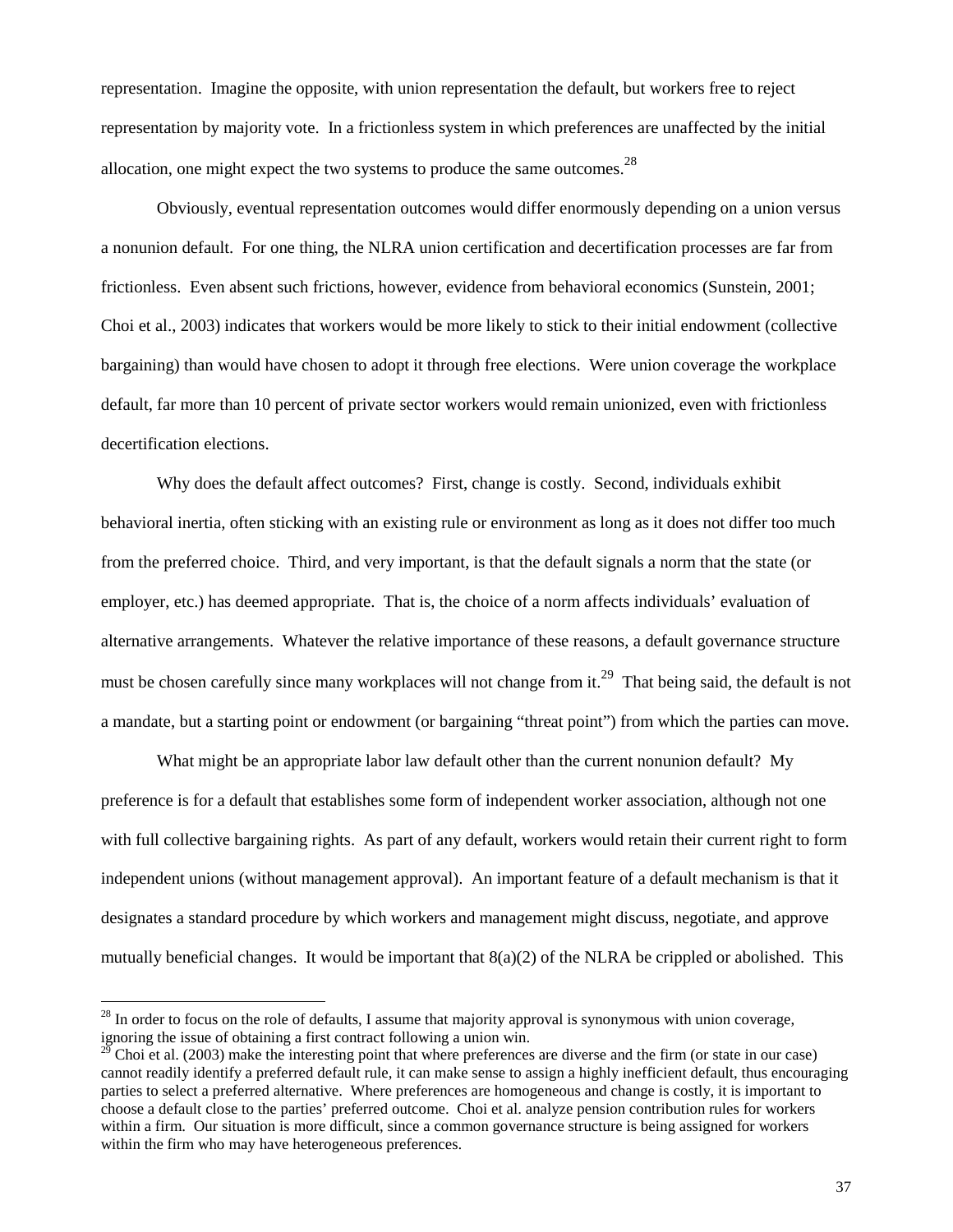would permit and encourage management to be involved in the development of their firm's labor relations system, but with workers now starting from an enhanced endowment or bargaining position. Although one cannot predict precisely how any given system might evolve and operate, the widespread availability of the Internet makes it likely that both management and employee groups will use electronic communications to provide and exchange information (Diamond and Freeman, 2001; Freeman, 2002).

Note that the proposal for a change in the employment default can be combined with Levine's proposal for conditional deregulation. Assume that the selected default establishes a relatively independent worker association in the workplace. Management and workers could then make a joint decision to opt-out of waivable federal workplace standards.

Whatever default, it will not function well in all workplaces. The same is true for our current labor law default. In these workplaces, the employer and workers (either in the form of unions or worker associations) have incentive to move away from the default and develop proposals for participatory valueenhancing governance structures. Over time, operation of the system and the observed choices of workers and firms will produce legislated and administrative changes in the default. The inability to identify in advance all outcomes of a given reform should not necessarily be regarded as a serious criticism. The same can be said about any change – or the status quo. Laws and regulations do evolve over time.

The important point is that not only can workplaces opt out of the default, but the search for an alternative governance structure involves a productive exchange of information and the exercise of worker and management voice. Adoption of such a proposal should encourage management, workers, and workers' agents (be they traditional unions or worker associations) to communicate, negotiate, and arrive at alternatives that make all parties better off relative to the default. Clearly, the current labor law default provides little incentive for management or traditional unions to develop alternatives. An alternative default that permitted greater flexibility, be it through conditional deregulation or nonunion worker associations, would encourage value-enhancing innovations.

A major change in employment law and the default governance structure obviously requires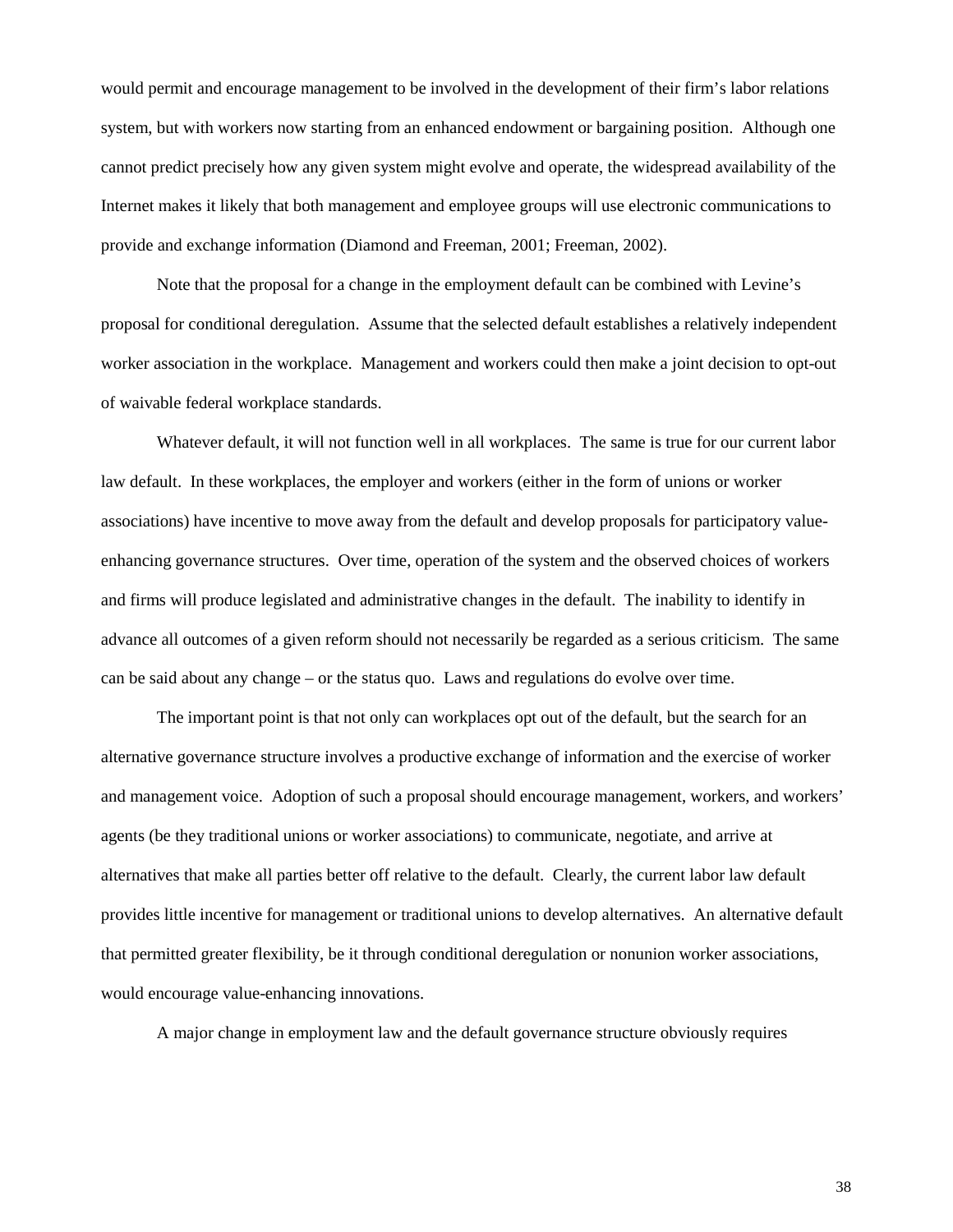thorough analysis and careful design.<sup>30</sup> The actual working of such a system, however, will be determined in no small part by the way it evolves in the workplace, courts, and regulatory agencies. Surprises will occur. Unanticipated outcomes may be good or bad. One simply hopes (perhaps naively) that policy evolves to minimize undesirable and encourage desirable results. An important concern is that a shift in the default away from the nonunion standard toward one emphasizing collective voice might shift too much power to incumbent workers (insiders), leading to employer cost levels inconsistent with full employment. It may prove difficult to limit the ability of worker associations or works councils to appropriate rents within a framework that promotes voice and the evolution of value-enhancing arrangements (Freeman and Lazear, 1995). But it strikes me that it's worth a try.

I sensibly end this rather speculative section on a sober note. The most likely prospect for the future, or at least the near future, is not adoption of any proposal discussed above, but continuation of the status quo. Changing the status quo in employment law does not appear feasible. Major changes cannot occur politically until there is strong dissatisfaction with our current system and a consensus that change is likely beneficial. While such a consensus may exist among legal and industrial relations scholars, it does not exist among workers or the general public. The emergence of a consensus for major workplace changes could result from some future economic and social upheaval. Whether such an upheaval will occur, its form if it does so, and the nature of a new majority consensus are far beyond the scope of this paper – and my imagination.

An alternative scenario is that major changes in workplace governance will occur, but that they will occur incrementally, absent a major upheaval or a spur via major public policy changes. A premise of my discussion has been that there are potential gains from greater employee voice and worker participation. What is needed is a governance form or workplace arrangements to make these gains possible. If  $8(a)(2)$ were abolished, one can imagine such arrangements gradually evolving, working well in some workplaces, and then being adopted elsewhere in various forms. The Internet will likely play a major role in any such evolution (Diamond and Freeman, 2001; Freeman, 2002). Labor unions, companies, and other workplace

 $30$  Relevant is the experience that other countries have had or will have with worker councils and alternative forms of organization, particularly in countries with relatively decentralized wage setting. The European Union Charter of Fundamental Rights of December 2000 provides for what appears to be broad-based guarantees for workers to have rights for information, consultation, and collective agreements (European Union, 2000, Articles 27, 28). How the Charter will be interpreted and implemented is unclear, but European experiences deriving from the Charter may well hold lessons for U.S. employment law reforms.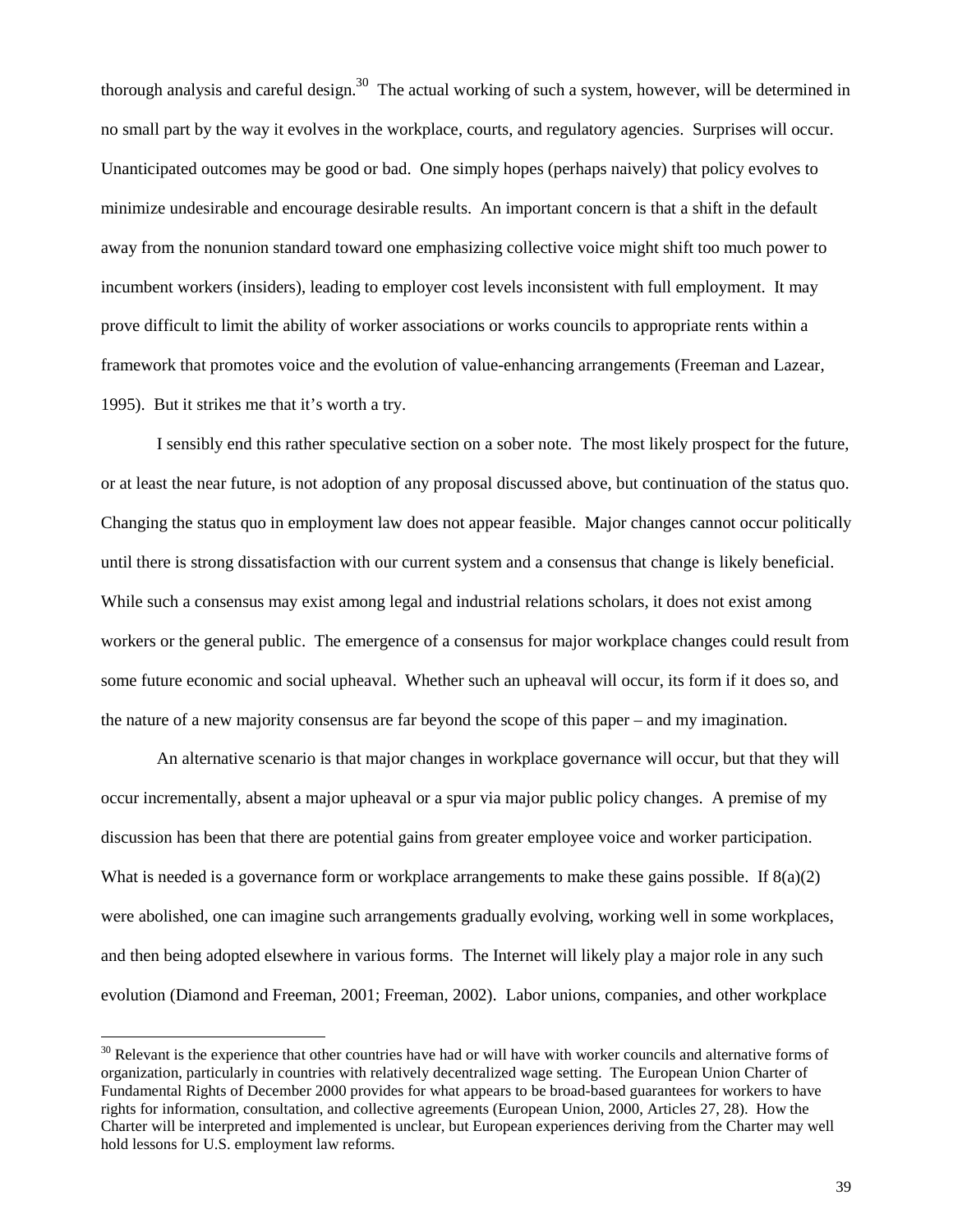organizations already use the Internet heavily to communicate with their members or workers. There are isolated examples (Walmart, IBM) where union-like worker voice groups, with little prospect for collective bargaining coverage, have emerged through the Internet, facilitating exchange of information and sometimes influencing company policies (Freeman, 2002). Employee voice is about communication and information, both of which are facilitated through electronic communication over networks. Whether effective nonunion employee voice and participation, coupled with an evolving and increasingly supportive legal and regulatory structure, will emerge, remains to be seen. Twenty years ago, Freeman and Medoff saw little need to address alternative nonunion forms for worker voice. Were *What Do Unions Do?* being written today, this is no doubt a subject the authors would consider.

#### VII. *Conclusion*

A common characterization of *What Do Unions Do?*, one heard largely although not exclusively from outside the research community, is that Freeman and Medoff argue that unions are unambiguously good – good for their members, good for economic performance, and good for society as a whole. Such a simplistic generalization about unions was inaccurate in 1984 and is still inaccurate today. But this is not what Freeman and Medoff say in *What Do Unions Do?* It is true that they tend to emphasize positive aspects of unionism. But this must be seen in context. A major and legitimate goal of *What Do Unions Do?* was to critique neoclassical economists for their then disproportionate focus on the "single face" monopoly aspects of labor unions. (Their challenge to industrial relations scholars has not been to broaden scope but to provide evidence.) They emphasize that there is a second and perhaps primary face of unions – the collective voice/institutional response face. *What Do Unions Do?* establishes that voice or nonmonopolistic aspects of unions should not be ignored and are worthy of serious analysis. Freeman and Medoff then provide a comprehensive empirical analysis of labor unions and interpret their findings in an intellectually honest manner. A broader "multi-face" view of unionism became widely accepted following the book's publication in 1984, and this perspective remains widely accepted today. And the analysis summarized in *What Do Unions Do?* has served as a reference point and stimulant for much of the subsequent literature on unions, much of which is examined in this and other papers in this symposium.

How have the empirical findings summarized in *What Do Unions Do?* held up over time? For the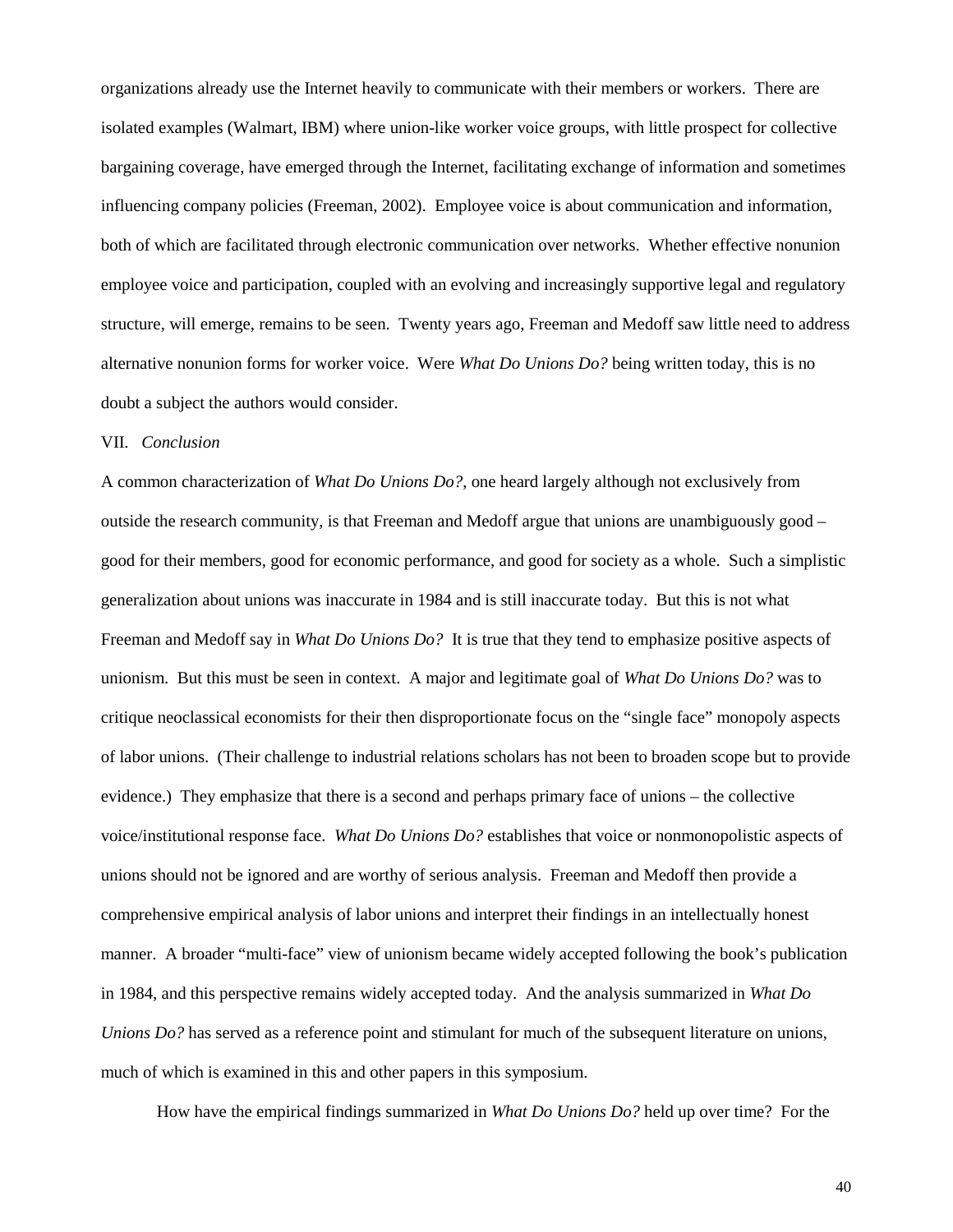most part, the empirical regularities that they identify as union effects have been sustained in subsequent research. I have focused on the chapters on unions and economic performance – productivity, investment, growth, and profitability. The subsequent literature has proven less favorable for unions than the conclusions reached by Freeman and Medoff. That being said, little literature existed at the time *What Do Unions Do?*  was written and, even now, the empirical evidence in this area is (understandably) limited and cannot establish (or reject) causal union effects or their magnitudes nearly so conclusively as one might like. Freeman and Medoff are clearly correct that variation in union productivity effects vary substantially across workplaces. But their conclusion that union effects are generally positive, which I interpret to mean a nontrivial positive average effect, cannot be sustained, subsequent evidence suggesting an average union productivity effect near zero and at most modestly positive (say, 2-5 percent). Their speculation that productivity effects are larger in more competitive environments appears to hold up, but more evidence on this score would be desirable. Subsequent literature has continued to find unions associated with lower profits. Unlike Freeman and Medoff, several of the studies conclude that unions tax not just monopoly profits, but also the quasi-rents or long-run normal returns emanating from long-lived physical capital and R&D. Lower profits and the union tax on tangible and intangible capital has led to slower employment and productivity growth among union companies, reinforcing the downward trend in private sector unionism. Although union firms grow more slowly, Freeman and Medoff appear correct that unions do not lead to higher rates of business failure.

Even adopting a positive view of the evidence on unions and performance, union effects have not been sufficient to offset what are large (by international standards) union wage premiums in the U.S. Because the voice face of unions depends so crucially on cooperative labor relations, management resistance to unionism and union organizing in the years since *What Do Unions Do?* has precluded any chance there might have been for this to be a period of expanding, cooperative, value-enhancing unionism. In short, the collective-voice face of unionism has been muted (or swamped) during the 20 years since publication of *What Do Unions Do?* One can argue as to how much of the management opposition is ideological, how much stems from the economic incentives of management to hold down costs in the face of union wage premiums and a highly competitive environment (Freeman and Kleiner, 1990), and how much is the result of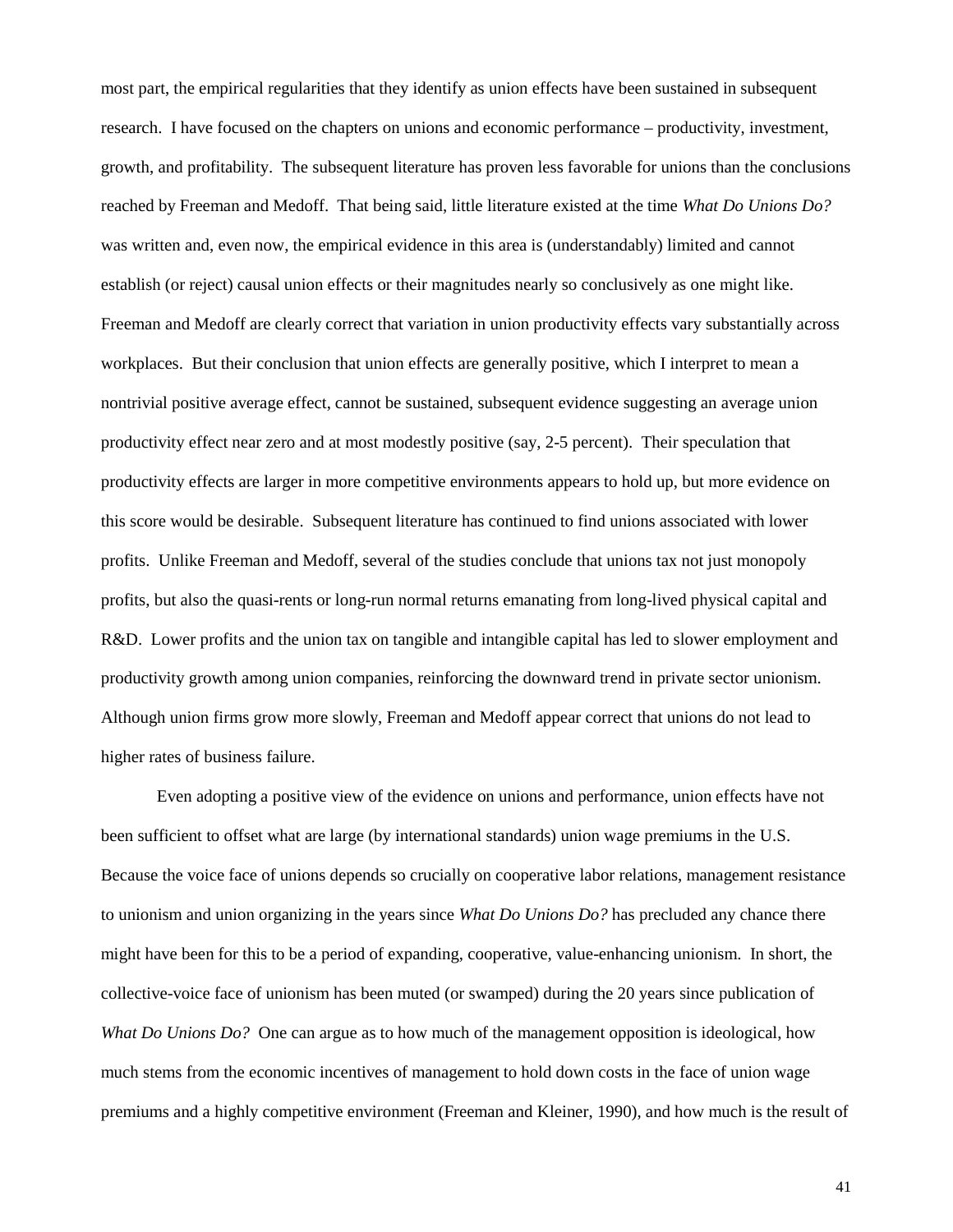labor law enforcement and generally low penalties (Kleiner, 2002). All three explanations clearly matter.

*What Do Unions Do?* has provided scholars and the public with a comprehensive and innovative documentation of the economic effects of unions. Yet whatever one's assessment of the evidence, old-style private sector unionism will continue to play a smaller and smaller role in the U.S. workplace. The publication date of *What Do Unions Do?* was doubly timely. It could not have appeared much sooner, given that the micro-level data sets on which much of the analysis is based had only recently become available. And although the empirical relationships uncovered by Freeman and Medoff look much the same today as twenty years ago, the focus of the book inevitably would have had to shift toward public sector unionism, alternatives to private sector unionism, or international comparisons (precisely the topics on which Freeman has subsequently focused). Labor economists and industrial relations scholars truly have been fortunate. Freeman and Medoff told us what private sector unions do while there remained unions doing it.

The research program ignited by *What Do Unions Do?* has continued apace as private sector unionism has declined. This program has been a rich one, extending beyond economists' earlier focus on monopoly unionism and union wage gaps and instead pursuing the ambitious agenda set by Freeman and Medoff. A principal concern among scholars has been the same concern made explicit in *What Do Unions Do?* How can we encourage value-enhancing workplace arrangements that facilitate voice among workers, while constraining unions' monopoly face? Freeman and Medoff focus their attention on traditional labor unionism. But with union density unlikely to rebound in the foreseeable future, the focus in recent literature is increasingly on the 90 percent of private sector workers without a formal mechanism for individual or collective voice and on new forms of workplace governance that might facilitate such voice.

I have provided some rather speculative ideas on the future of workplace voice. A likely path is that we will remain with something akin to the status quo, thus foregoing potential benefits from increased voice and participation. I have described new employment law defaults that might encourage the development of value-enhancing workplace governance structures – that is, those that make possible the benefits of voice with minimal rent seeking. "Radical" changes of this sort, however, appear politically impossible absent major social or political upheavals that economists have little ability to foresee (Freeman, 1998). A more likely avenue for change will be the gradual evolution of the workplace environment, employment law, and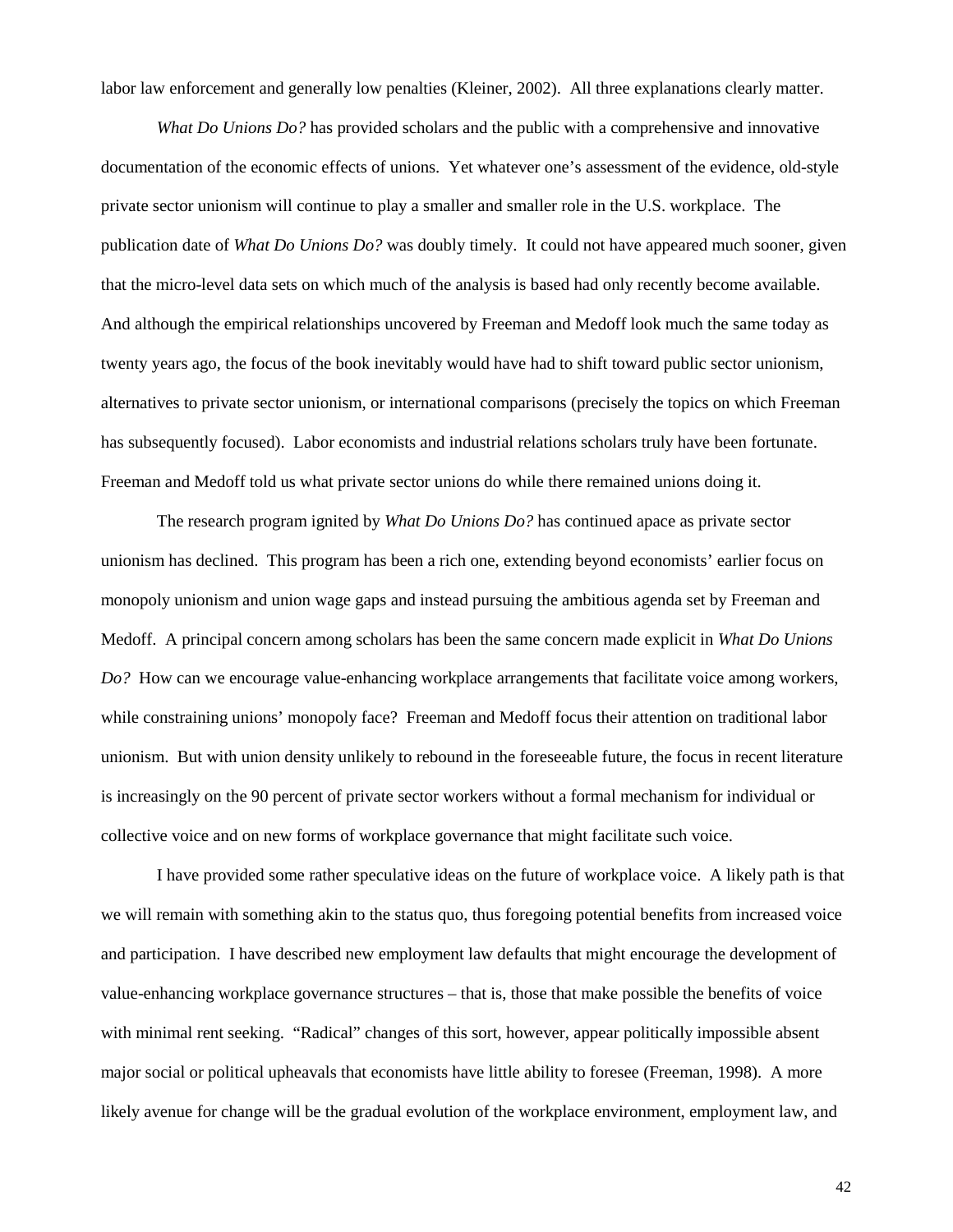workplace governance in ways conducive to voice, participation, technological change (affecting what workers do), and the economic environments in which companies and households operate. There is of course no guarantee that the evolutionary changes produced in a competitive world will result in the type of arrangements described in the industrial relations literature. Nor can we envision what precise paths might be taken to effect such changes, although intensive Internet use for exchanging information, coordination of activities, and facilitating collective action appears likely. If future paths lead to workplace governance structures that take advantage of worker voice while restraining collective rent seeking, it will be in no small part a product of the productive discourse fueled by *What Do Unions Do?*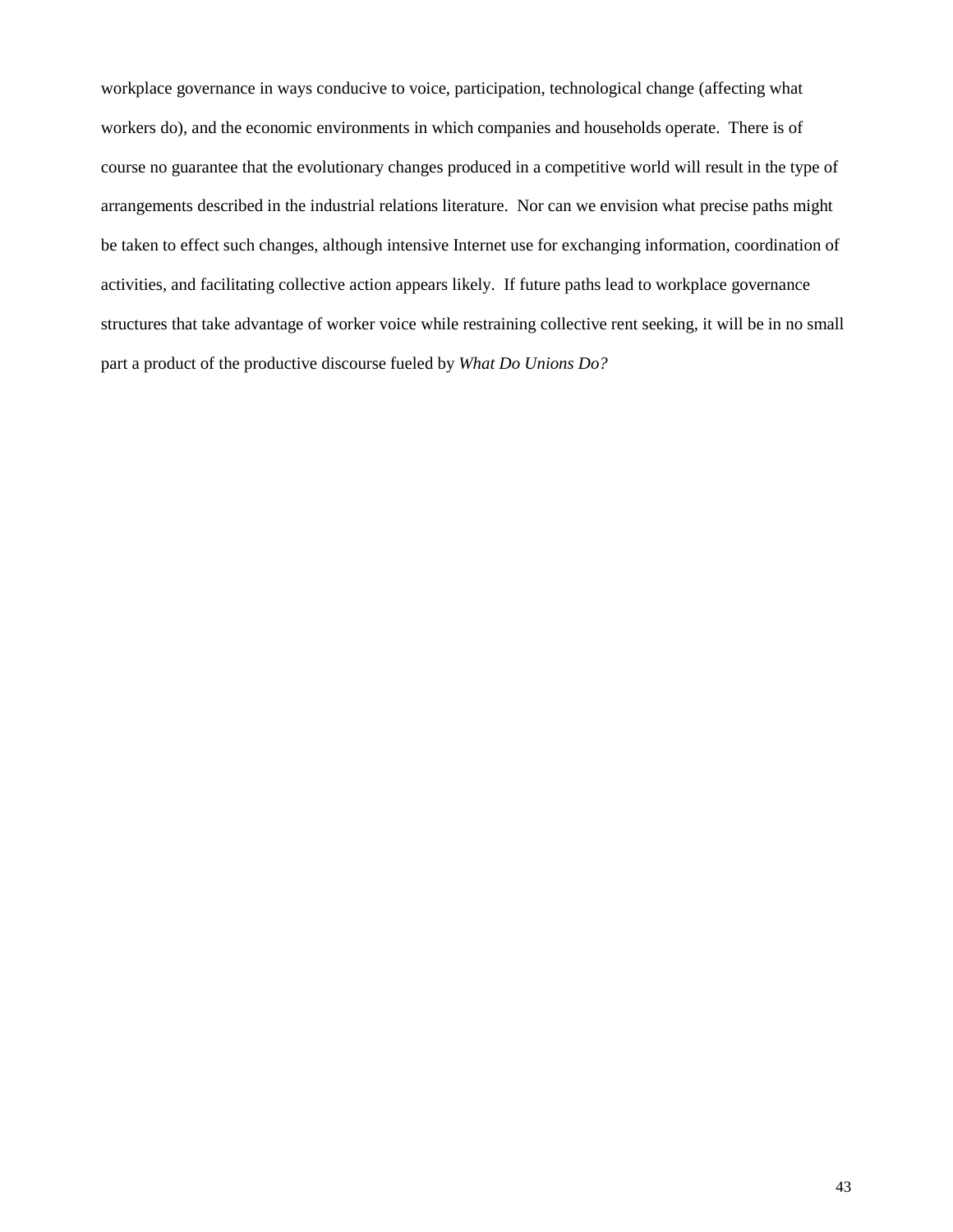#### **REFERENCES**

- Abowd, John M. "The Effect of Wage Bargains on the Stock Market Value of the Firm." *American Economic Review* 79 (September 1989): 774-800.
	- \_\_\_\_\_\_\_\_\_ and Henry S. Farber. "Job Queues and the Union Status of Workers." *Industrial and Labor Relations Review* 35 (April 1982): 354-67.
- Addison, John T. and Clive R. Belfield. "Union Voice." In James T. Bennett and Bruce E. Kaufman, eds. *What Do Unions Do? The Evidence Twenty Years Later*, forthcoming.
- Addison, John T. and John B. Chilton. "Self-Enforcing Union Contracts: Efficient Investment and Employment." *Journal of Business* 71 (July 1998): 349-69.
- Addison, John T., John S. Heywood, and Xiangdong Wei. "New Evidence on Unions and Plant Closings: Britain in the 1990s." *Southern Economic Journal* 69 (April 2003): 822-41.
- Addison, John T. and Barry T. Hirsch. "Union Effects on Productivity, Profits, and Growth: Has the Long Run Arrived?" *Journal of Labor Economics* 7 (January 1989): 72-105.

\_\_\_\_\_\_\_\_\_. "The Economic Effects of Employment Regulation: What Are the Limits?" In Bruce E. Kaufman, ed. *Government Regulation of the Employment Relationship*. Madison, Wisc.: Industrial Relations Research Association, 1997, pp. 125-78.

- Addison, John T. and W. Stanley Siebert. "Recent Changes in the Industrial Relations Framework in the UK." In John T. Addison and Claus Schnabel, eds. *International Handbook of Trade Unions*. Northampton, Mass.: Edward Elgar, 2003, pp. 415-60.
- Aidt, Toke and Zafiris Tzannatos. *Unions and Collective Bargaining: Economic Effects in a Global Environment.* Washington, D.C.: World Bank, 2002.
- Allen, Steven G. "The Effect of Unionism on Productivity in Privately and Publicly Owned Hospitals and Nursing Homes." *Journal of Labor Research* 7 (Winter 1986a): 59-68.

\_\_\_\_\_\_\_\_\_. "Unionization and Productivity in Office Building and School Construction." *Industrial and Labor Relations Review* 39 (January 1986b): 187-201.

- Ash, Michael and Jean Ann Seago. "Do Unionized Registered Nurses Reduce AMI Mortality?" University of Massachusetts, PERI Working Paper 28, 2002.
- Baldwin, Carliss Y. "Productivity and Labor Unions: An Application of the Theory of Self-Enforcing Contracts." *Journal of Business* 56 (April 1983): 155-85.
- Becker, Brian E. and Craig A. Olson. "Labor Relations and Firm Performance." In M. Kleiner, R. Block, M. Roomkin, and S. Salsburg, eds. *Human Resources and the Performance of the Firm*. Madison, Wisc.: Industrial Relations Research Association, 1987, pp. 43-86.

\_\_\_\_\_\_\_\_\_. "Unionization and Firm Profits." *Industrial Relations* 31 (Fall 1992): 395-415.

- Belman, Dale. "Unions, The Quality of Labor Relations, and Firm Performance." In Lawrence Mishel and Paula B. Voos, eds. *Unions and Economic Competitiveness*. Armonk, NY: M.E. Sharpe, 1992, pp. 41- 107.
- Betts, Julian R., Cameron W. Odgers, and Michael K. Wilson. "The Effects of Unions on Research and Development: An Empirical Analysis Using Multi-Year Data." *Canadian Journal of Economics* 34 (August 2001): 785-806.
- Black, Sandra E. and Lisa M. Lynch. "How to Compete: The Impact of Workplace Practices and Information Technology on Productivity." *Review of Economics and Statistics* 83 (August 2001): 434-45.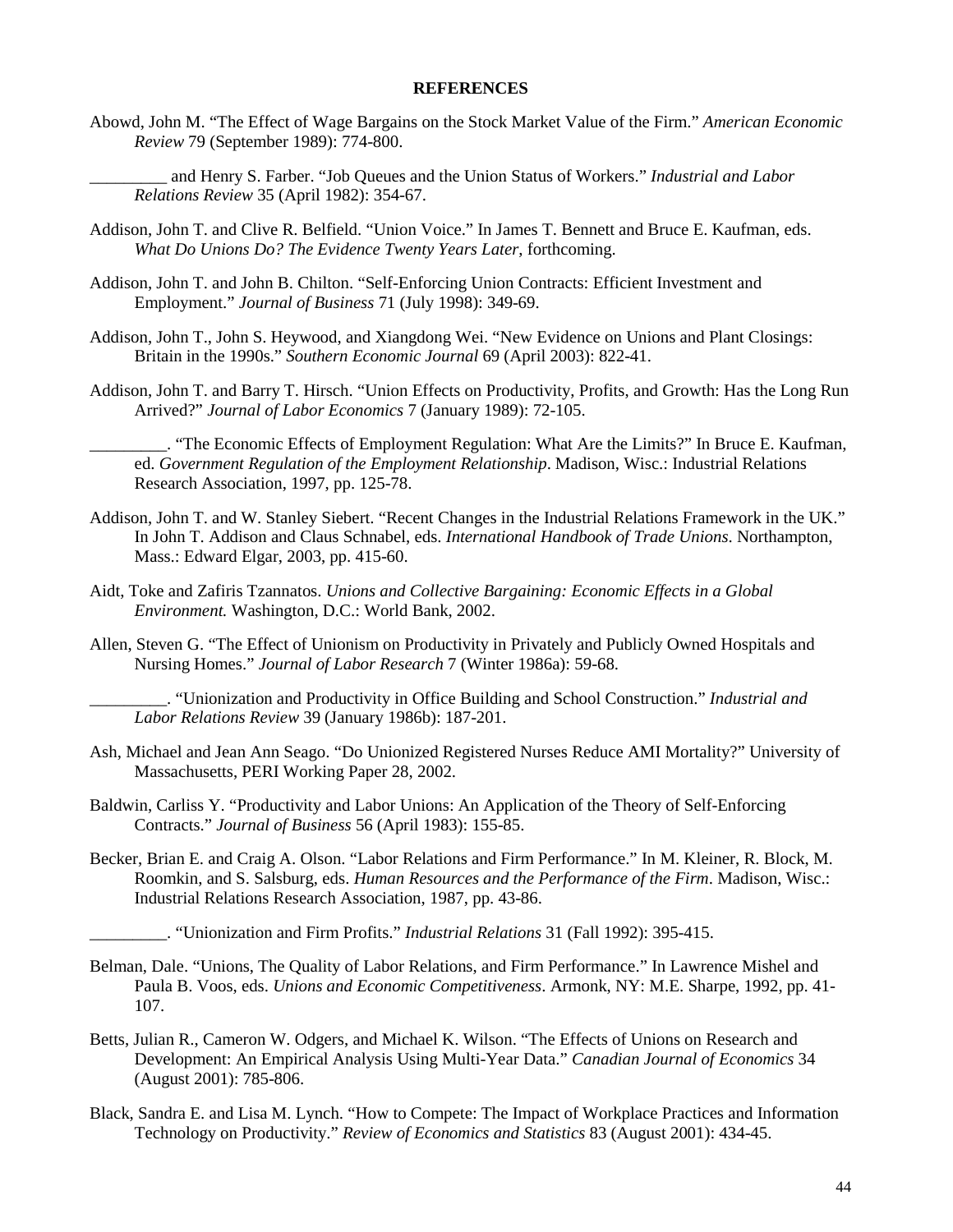- Blanchflower, David G. and Alex Bryson. "Changes Over Time in Union Relative Wage Effects in the UK and the US Revisited." National Bureau of Economic Research Working Paper 9395, December 2002.
- Blanchflower, David G. and Richard B. Freeman. "Unionism in the United States and Other Advanced OECD Countries." In M. Bognanno and M. Kleiner, eds. *Labor Market Institutions and the Future Role of Unions*. Cambridge, Mass.: Blackwell Publishers, 1992, pp. 56-79.
- Booth, Alison L. *The Economics of the Trade Union*. Cambridge: Cambridge University Press, 1995.
- Bratsberg, Bernt and James F. Ragan, Jr. "Changes in the Union Wage Premium by Industry." *Industrial and Labor Relations Review* 56 (October 2002): 65-83.
- Bronars, Stephen G. and Donald R. Deere. "Union Representation Elections and Firm Profitability." *Industrial Relations* 29 (Winter 1990): 15-37.
	- \_\_\_\_\_\_\_\_\_. "Unionization, Incomplete Contracting, and Capital Investment." *Journal of Business* 66 (January 1993): 117-32.

\_\_\_\_\_\_\_\_\_ and Joseph S. Tracy. "The Effects of Unions on Firm Behavior: An Empirical Analysis Using Firm-Level Data." *Industrial Relations* 33 (October 1994): 426-51.

- Brown, Charles and James Medoff. "Trade Unions in the Production Process." *Journal of Political Economy* 86 (June 1978): 355-78.
- Byrne, Dennis, Hashem Dezhbakhsh, and Randall King. "Unions and Police Productivity: An Econometric Investigation." *Industrial Relations* 35 (October 1996): 566-84.
- Cappelli, Peter and David Neumark. "Do 'High Performance' Work Practices Improve Establishment Level Outcomes?" *Industrial and Labor Relations Review* 54 (July 2001): 737-75.
- Card, David. "The Effect of Unions on the Structure of Wages: A Longitudinal Analysis." *Econometrica* 64 (July 1996): 957-79.
- Cavanaugh, Joseph K. "Asset Specific Investment and Unionized Labor." *Industrial Relations* 37 (January 1998): 35-50.
- Chappell, William F., Walter J. Mayer, and William F. Shughart II. "Union Rents and Market Structure Revisited." *Journal of Labor Research* 12 (Winter 1991): 35-46.
- Choi, James J., David Laibson, Brigitte C. Madrian, and Andrew Metrick. "Optimal Defaults." *American Economic Review* 93 (May 2003): 180-85.
- Clark, Kim B. "The Impact of Unionization on Productivity: A Case Study." *Industrial and Labor Relations Review* 33 (July 1980a): 451-69.

\_\_\_\_\_\_\_\_\_. "Unionization and Productivity: Micro-Econometric Evidence." *Quarterly Journal of Economics* 95 (December 1980b): 613-39.

\_\_\_\_\_\_\_\_\_. "Unionization and Firm Performance: The Impact on Profits, Growth, and Productivity." *American Economic Review* 74 (December 1984): 893-919.

- Connolly, Robert A., Barry T. Hirsch, and Mark Hirschey. "Union Rent Seeking, Intangible Capital, and Market Value of the Firm." *Review of Economics and Statistics* 68 (November 1986): 567-77.
- Diamond, Wayne J. and Richard B. Freeman. "Will Unionism Prosper in Cyber-Space? The Promise of the Internet for Employee Organization." National Bureau of Economic Research Working Paper 8483, September 2001.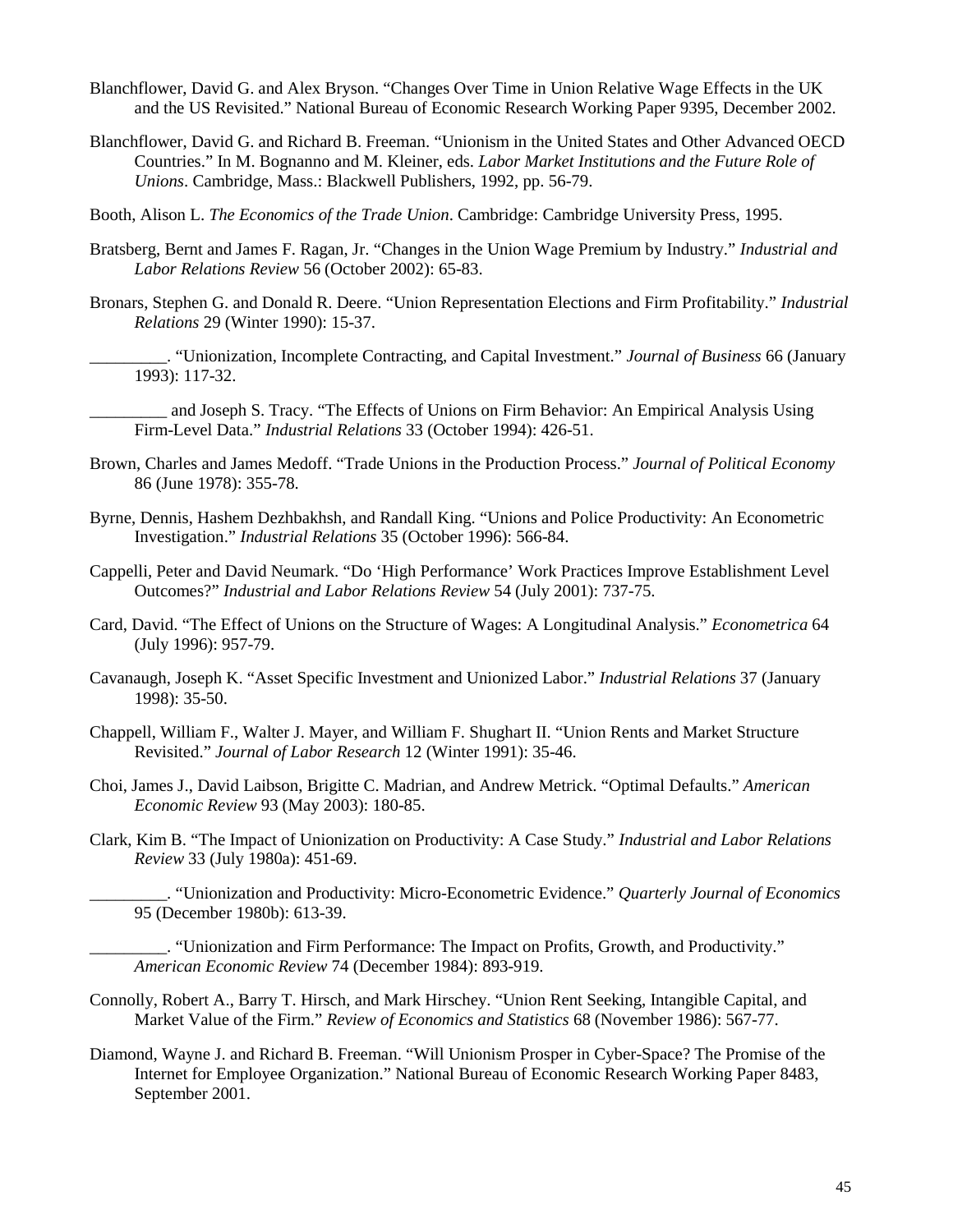- DiNardo, John and David S. Lee. "The Impact of Unionization on Establishment Closure: A Regression Discontinuity Analysis of Representation Elections." National Bureau of Economic Research Working Paper 8993, June 2002.
- Domowitz, Ian R., Glenn Hubbard, and Bruce C. Peterson. "The Intertemporal Stability of the Concentration-Margins Relationship." *Journal of Industrial Economics* 35 (September 1986): 13-34.
- Doucouliagos, Christos and Patrice Laroche. "What Do Unions Do to Productivity? A Meta-Analysis." *Industrial Relations* 42 (October 2003): 650-91.
- Dunne, Timothy and David A. Macpherson. "Unionism and Gross Employment Flows." *Southern Economic Journal* 60 (January 1994): 727-38.
- Estreicher, Samuel. "Freedom of Contract and Labor Law Reform: Opening Up the Possibilities for Value-Added Unionism." *New York University Law Review* 71 (June 1996): 827-49.

European Union. "Charter of Fundamental Rights of the European Union." *Official Journal of the European Communities* C 364 (December 2000): 1-22, at http://www.europarl.eu.int/charter/pdf/text\_en.pdf.

- Fallick, Bruce C. and Kevin A. Hassett. "Investment and Union Certification." *Journal of Labor Economics* 17 (July 1999): 570-82.
- Farber, Henry S. "The Analysis of Union Behavior." In Orley C. Ashenfelter and Richard Layard, eds. *Handbook of Labor Economics, Vol. II*. Amsterdam: Elsevier, 1986, pp. 1039-89.

\_\_\_\_\_\_\_\_\_ and Bruce Western. "Accounting for the Decline of Unions in the Private Sector, 1973-1988." In James Bennett and Bruce Kaufman, eds. *The Future of Private Sector Unionism in the United States.* Armonk, N.Y.: M.E. Sharpe, 2002, pp. 28-58.

Freeman, Richard B. "The Exit-Voice Tradeoff in the Labor Market: Unionism, Job Tenure, Quits and Separations." *Quarterly Journal of Economics* 94 (June 1980): 643-74.

\_\_\_\_\_\_\_\_\_. "Longitudinal Analyses of the Effects of Trade Unions." *Journal of Labor Economics* 2 (January 1984): 1-26.

\_\_\_\_\_\_\_\_\_. "Is Declining Unionization of the U.S. Good, Bad, or Irrelevant?" In Lawrence Mishel and Paula B. Voos, eds. *Unions and Economic Competitiveness*. Armonk, N.Y.: M.E. Sharpe, 1991, pp. 143-69.

\_\_\_\_\_\_\_\_\_. "Spurts in Union Growth: Defining Moments and Social Processes." In Michael D.Bordo, Claudia Goldin and Eugene N. White, eds. *The Defining Moment: The Great Depression and the American Economy in the Twentieth Century*. Chicago: University of Chicago Press (NBER), 1998, pp. 265-96.

\_\_\_\_\_\_\_\_\_. "The Labor Market in the New Information Economy." National Bureau of Economic Research Working Paper 9254, October 2002.

\_\_\_\_\_\_\_\_\_ and Morris M. Kleiner. "Employer Behavior in the Face of Union Organizing Drives." *Industrial and Labor Relations Review* 43 (April 1990): 351-65.

\_\_\_\_\_\_\_\_\_. "Do Unions Make Enterprises Insolvent?" *Industrial and Labor Relations Review* 52 (July 1999): 510-27.

- Freeman, Richard B. and Edward P. Lazear. "An Economic Analysis of Works Councils." In Joel Rogers and Wolfgang Streeck, eds. *Works Councils: Consultation, Representation, and Cooperation in Industrial Relations*. Chicago: University of Chicago Press (NBER), 1995, pp. 27-50.
- Freeman, Richard B. and James L. Medoff. "The Two Faces of Unionism." *Public Interest* 57 (Fall 1979): 69- 93.

\_\_\_\_\_\_\_\_\_. *What Do Unions Do?* New York: Basic Books, 1984.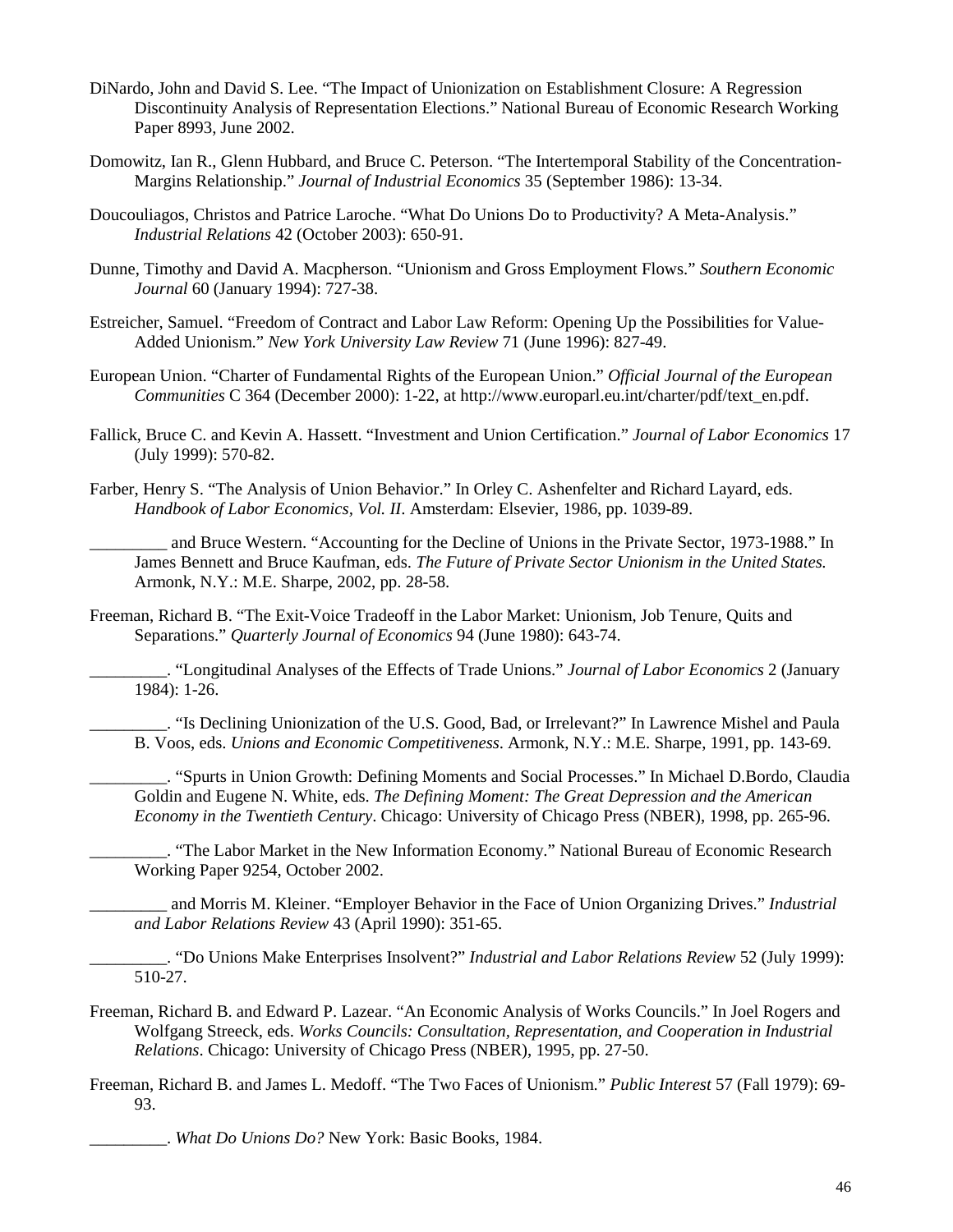Freeman, Richard B. and Joel Rogers. *What Workers Want.* Ithaca, N.Y.: Cornell University Press, 1999.

- Fuchs, Victor R., Alan B. Krueger and James M. Poterba. "Economists' Views about Parameters, Values, and Policies: Survey Results in Labor and Public Economics." *Journal of Economic Literature* 36 (September 1998): 1387-425.
- Grant, Darren. "A Comparison of the Cyclical Behavior of Union and Nonunion Wages in the United States." *Journal of Human Resources* 36 (Winter 2001): 31-57.
- Grout, Paul A. "Investment and Wages in the Absence of Binding Contracts: A Nash Bargaining Approach." *Econometrica* 52 (March 1984): 449-60.
- Hirsch, Barry T. "Trucking Regulation, Unionization, and Labor Earnings: 1973-1985." *Journal of Human Resources* 23 (Summer 1988): 296-319.

\_\_\_\_\_\_\_\_\_. "Market Structure, Union Rent Seeking, and Firm Profitability." *Economics Letters* 32 (January 1990): 75-79.

\_\_\_\_\_\_\_\_\_. *Labor Unions and the Economic Performance of U.S. Firms*. Kalamazoo, Mich.: Upjohn Institute for Employment Research, 1991a.

\_\_\_\_\_\_\_\_\_. "Union Coverage and Profitability Among U.S. Firms." *Review of Economics and Statistics* 73 (February 1991b): 69-77.

\_\_\_\_\_\_\_\_\_. "Firm Investment Behavior and Collective Bargaining Strategy." In Mario F. Bognanno and Morris M. Kleiner, eds. *Labor Market Institutions and the Future Role of Unions*. Cambridge, Mass.: Blackwell Publishers, 1992, 95-121.

\_\_\_\_\_\_\_\_\_. "Unionization and Economic Performance: Evidence on Productivity, Profits, Investment, and Growth." In Fazil Mihlar, ed. *Unions and Right-to-Work Laws.* Vancouver, B.C.: The Fraser Institute, 1997, pp. 35-70.

\_\_\_\_\_\_\_\_\_ and John T. Addison. *The Economic Analysis of Unions: New Approaches and Evidence.* Boston: Allen & Unwin, 1986.

- Hirsch, Barry T. and Robert A. Connolly. "Do Unions Capture Monopoly Profits?" *Industrial and Labor Relations Review* 41 (October 1987): 118-36.
- Hirsch, Barry T. and David A. Macpherson. "Earnings and Employment in Trucking: Deregulating a Naturally Competitive Industry." In James Peoples, ed. *Regulatory Reform and Labor Markets*. Norwell, Mass.: Kluwer Academic Publishing, 1998, pp. 61-112.

\_\_\_\_\_\_\_\_\_. "Earnings, Rents, and Competition in the Airline Labor Market." *Journal of Labor Economics* 18 (January 2000): 125-55.

\_\_\_\_\_\_\_\_\_. "Union Membership and Coverage Database from the Current Population Survey: Note." *Industrial and Labor Relations Review* 56 (January 2003): 349-54, and accompanying data site http://www.unionstats.com/.

- Hirsch, Barry T. and Barbara A. Morgan. "Shareholder Risk and Returns in Union and Nonunion Firms." *Industrial and Labor Relations Review* 47 (January 1994): 302-18.
- Hirsch, Barry T. and Kislaya Prasad. "Wage-Employment Determination and a Union Tax on Capital: Can Theory and Evidence Be Reconciled?" *Economics Letters* 48 (April 1995): 61-71.
- Hirsch, Barry T. and Edward J. Schumacher. "Unions, Wages, and Skills." *Journal of Human Resources* 33 (Winter 1998): 201-19.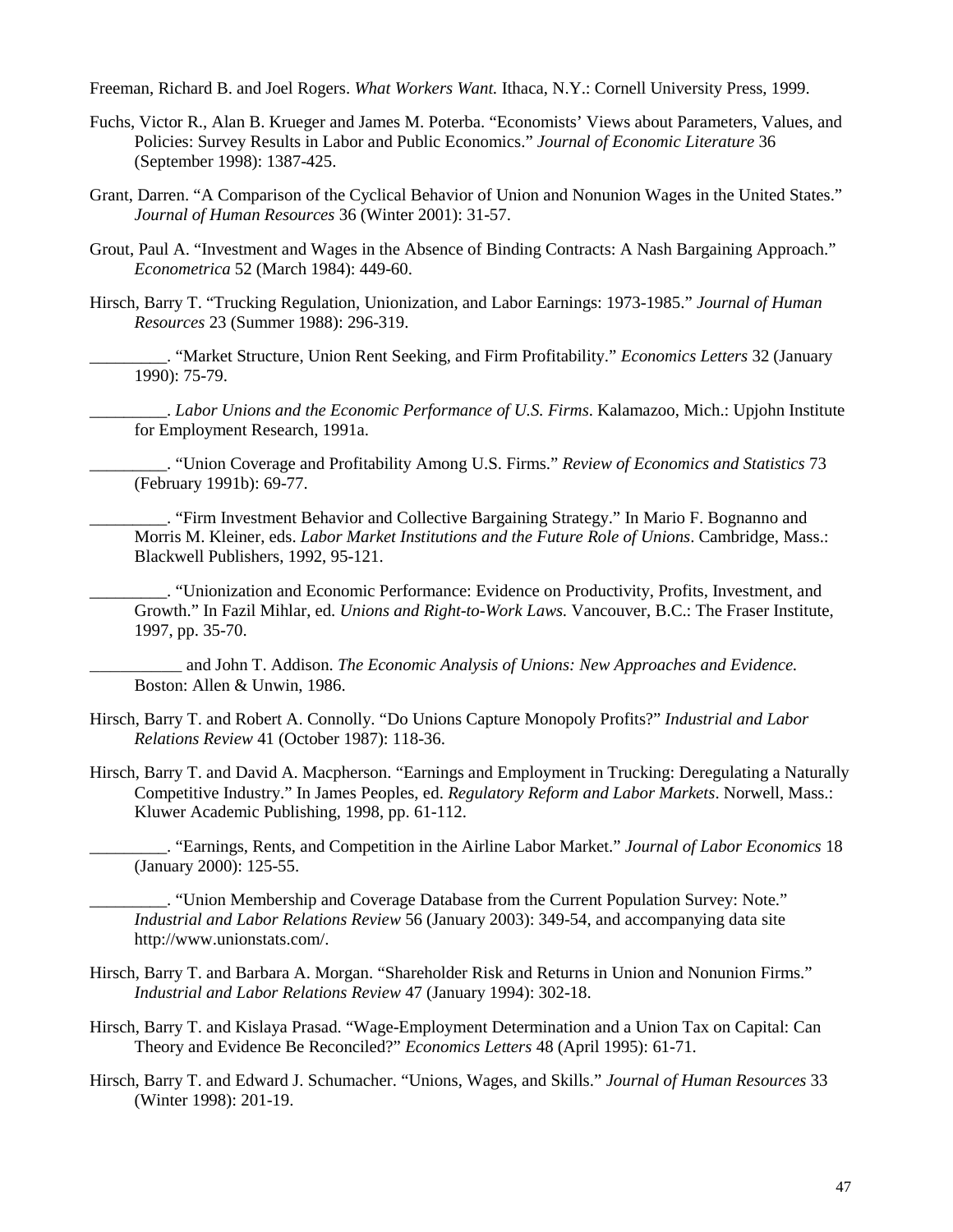\_\_\_\_\_\_\_\_\_. "Private Sector Union Density and the Wage Premium: Past, Present, and Future." In James Bennett and Bruce Kaufman, eds. *The Future of Private Sector Unionism in the United States.* Armonk, N.Y.: M.E. Sharpe, 2002, pp. 92-128.

- Hirsch, Barry T., Michael L. Wachter, and James W. Gillula. "Postal Service Compensation and the Comparability Standard." *Research in Labor Economics* 18 (1999): 243-79.
- Ichniowski, Casey, Kathryn Shaw, and Giovanna Prennushi. "The Effects of Human Resource Management Practices on Productivity: A Study of Steel Finishing Lines." *American Economic Review* 87 (June 1997): 291-313.
- Karier, Thomas. "Unions and Monopoly Profits." *Review of Economics and Statistics* 67 (February 1985): 34- 42.
- Katz, Harry C. and John Paul MacDuffie. "Collective Bargaining in the U.S. Auto Assembly Sector." In Paula B. Voos, ed. *Contemporary Collective Bargaining in the Private Sector.* Madison, Wisc.: Industrial Relations Research Association, 1994, pp. 181-224.
- Kaufman, Bruce E. "Accomplishments and Shortcomings of Nonunion Employee Representation in the Pre-Wagner Act Years: A Reassessment." In Bruce E. Kaufman, and Daphne Taras, eds. *Nonunion Employee Representation: History, Contemporary Practice, and Policy*. Armonk, N.Y.: M.E. Sharpe, 2000, pp. 21-60.

\_\_\_\_\_\_\_\_\_. "The Employee Participation/Representation Gap: An Assessment and Proposed Solution." *University of Pennsylvania Journal of Labor and Employment Law* 3 (Spring 2001): 491-550.

and David I. Levine. "An Economic Analysis of Employee Representation." In Bruce E. Kaufman and Daphne Taras, eds. *Nonunion Employee Representation: History, Contemporary Practice, and Policy*. Armonk, N.Y.: M.E. Sharpe, 2000, pp. 149-75.

Kleiner, Morris. "Intensity of Management Resistance: Understanding the Decline of Unionization in the Private Sector." In James Bennett and Bruce Kaufman, eds. *The Future of Private Sector Unionism in the United States*. Armonk, N.Y.: M.E. Sharpe, 2002, pp. 292-316.

\_\_\_\_\_\_\_\_\_, Jonathan Leonard, and Adam Pilarski. "How Industrial Relations Affect Plant Performance: The Case of Commercial Aircraft Manufacturing." *Industrial and Labor Relations Review* 55 (January 2002): 195-219.

- Kremer, Michael and Benjamin A. Olken. "A Biological Model of Unions." National Bureau of Economic Research Working Paper 8257, April 2001.
- Krueger, Alan B. and Alexandre Mas. "Strikes, Scabs and Tread Separations: Labor Strife and the Production of Defective Bridgestone/Firestone Tires." National Bureau of Economic Research Working Paper 9524, March 2003.
- Kuhn, Peter. "Unions and the Economy: What We Know; What We Should Know." *Canadian Journal of Economics* 31 (November 1998): 1033-56.
- LaLonde, Robert J., Gérard Marschke, and Kenneth Troske. "Using Longitudinal Data on Establishments to Analyze the Effects of Union Organizing Campaigns in the United States." *Annales d' Économie et de Statistique* 41/42 (1996): 155-85.
- Leonard, Jonathan S. "Unions and Employment Growth." In Mario F. Bognanno and Morris M. Kleiner, eds. *Labor Market Institutions and the Future Role of Unions*. Cambridge, Mass.: Blackwell Publishers, 1992, pp. 80-94.
- Levine, David I. *Reinventing the Workplace: How Business and Employees Can Both Win*. Washington, D.C.: Brookings Institution, 1995.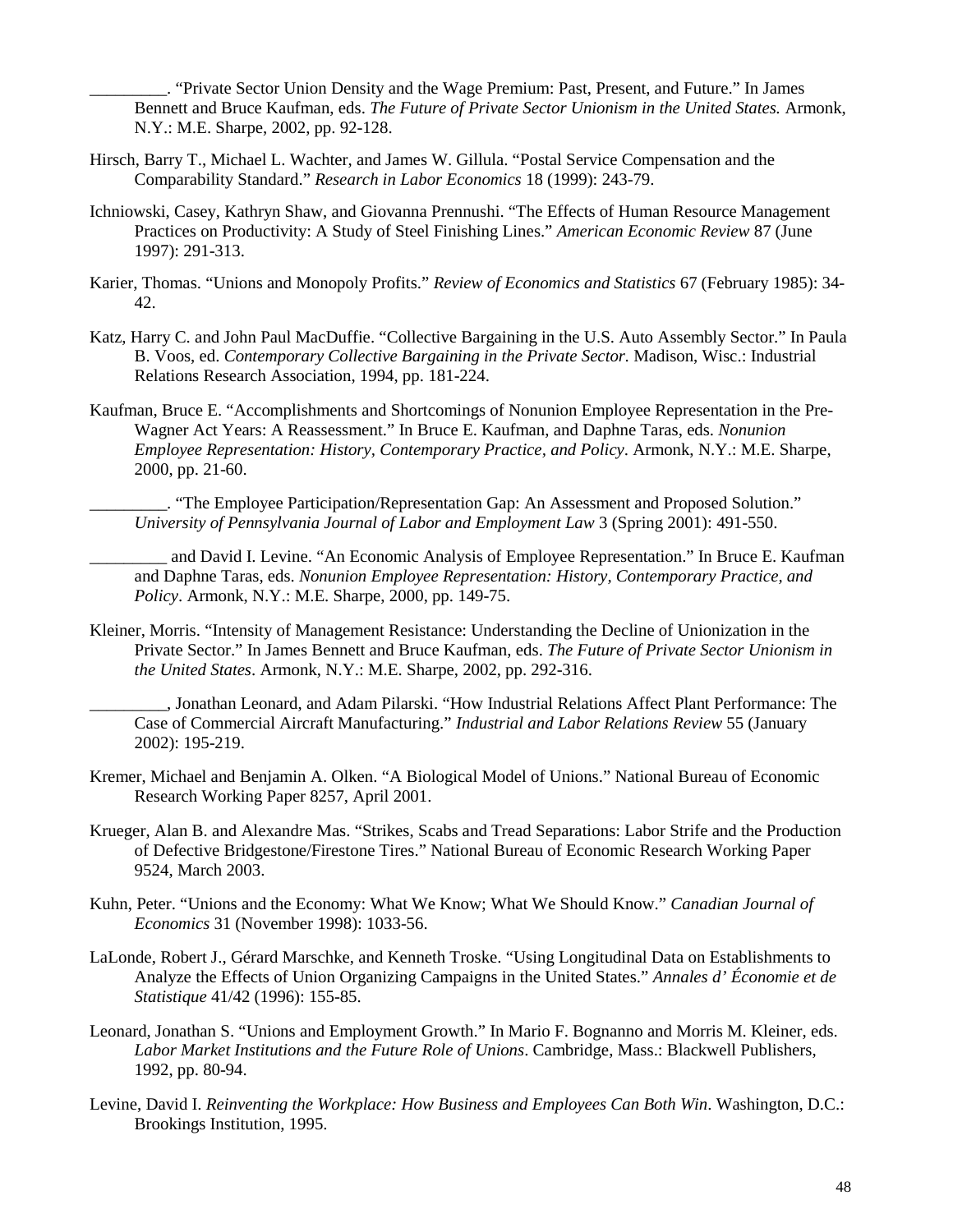\_\_\_\_\_\_\_\_\_ and Laura D'Andrea Tyson. "Participation, Productivity, and the Firm's Environment." In Alan S. Blinder, ed. *Paying for Productivity: A Look at the Evidence*. Washington, D.C.: Brookings Institution, 1990, pp. 183-237.

- Lewis, H. Gregg. *Union Relative Wage Effects: A Survey*. Chicago: University of Chicago Press, 1986.
- Linneman, Peter D., Michael L. Wachter, and William H. Carter. "Evaluating the Evidence on Union Employment and Wages." *Industrial and Labor Relations Review* 44 (October 1990): 34-53.
- Long, Richard J. "The Effect of Unionization on Employment Growth of Canadian Companies." *Industrial and Labor Relations Review* 46 (July 1993): 691-703.
- Malkiel, Burton G. *A Random Walk Down Wall Street*, 8th edn. New York: Norton, 2003.
- Manning, Alan. *Monopsony in Motion: Imperfect Competition in Labor Markets*. Princeton, N.J.: Princeton University Press, 2003.
- Mas, Alexandre. "Labor Unrest, Fairness and the Quality of Production: Evidence from the Construction Equipment Resale Market." Princeton University, November 2002.
- Menezes-Filho, Naercio, David Ulph, and John van Reenen. "R&D and Unionism: Comparative Evidence from British Companies and Establishments." *Industrial and Relations Review* 52 (October 1998): 45- 63.
- Menezes-Filho, Naercio and John van Reenen. "Unions and Innovation: A Survey of the Theory and Empirical Evidence." Center for Economic Policy Research, Discussion Paper 3792, January 2003.
- Metcalf, David. "Unions and Productivity, Financial Performance and Investment: International Evidence." In John Addison and Claus Schnabel, eds. *International Handbook of Trade Unions*. Northampton, Mass.: Edward Elgar, 2003, pp. 118-71.
- Mitchell, Merwin W. and Joe A. Stone. "Union Effects on Productivity: Evidence from Western Sawmills." *Industrial and Labor Relations Review* 46 (October 1992): 135-45.
- Nickell, Stephen and Richard Layard. "Labor Market Institutions and Economic Performance." In Orley C. Ashenfelter and David Card, eds. *Handbook of Labor Economics, Vol. 3C*. Amsterdam: Elsevier, 1999, pp. 3029-84.
- Odgers, Cameron W. and Julian R. Betts. "Do Unions Reduce Investment? Evidence from Canada." *Industrial and Labor Relations Review* 51 (October 1997): 18-36.
- Olson, Craig A. and Brian E. Becker. "The Effects of the NLRA on Stockholder Wealth in the 1930s." *Industrial and Labor Relations Review* 44 (October 1990): 116-29.
- Pencavel, John H. *Labor Markets Under Trade Unionism: Employment, Wages, and Hours*. Cambridge, Mass.: Basil Blackwell, 1991.
	- \_\_\_\_\_\_\_\_\_. "The Surprising Retreat of Union Britain." National Bureau of Economic Research Working Paper 9564, March 2003.
- Ravenscraft, David J. "Structure-Profit Relationships at the Line of Business and Industry Level." *Review of Economics and Statistics* 65 (February 1983): 22-31.
- Register, Charles A. "Wages, Productivity, and Costs in Union and Nonunion Hospitals." *Journal of Labor Research* 9 (Fall 1988): 325-45.
- Reynolds, Morgan O. "Trade Unions in the Production Process Reconsidered." *Journal of Political Economy* 94 (April 1986): 443-47.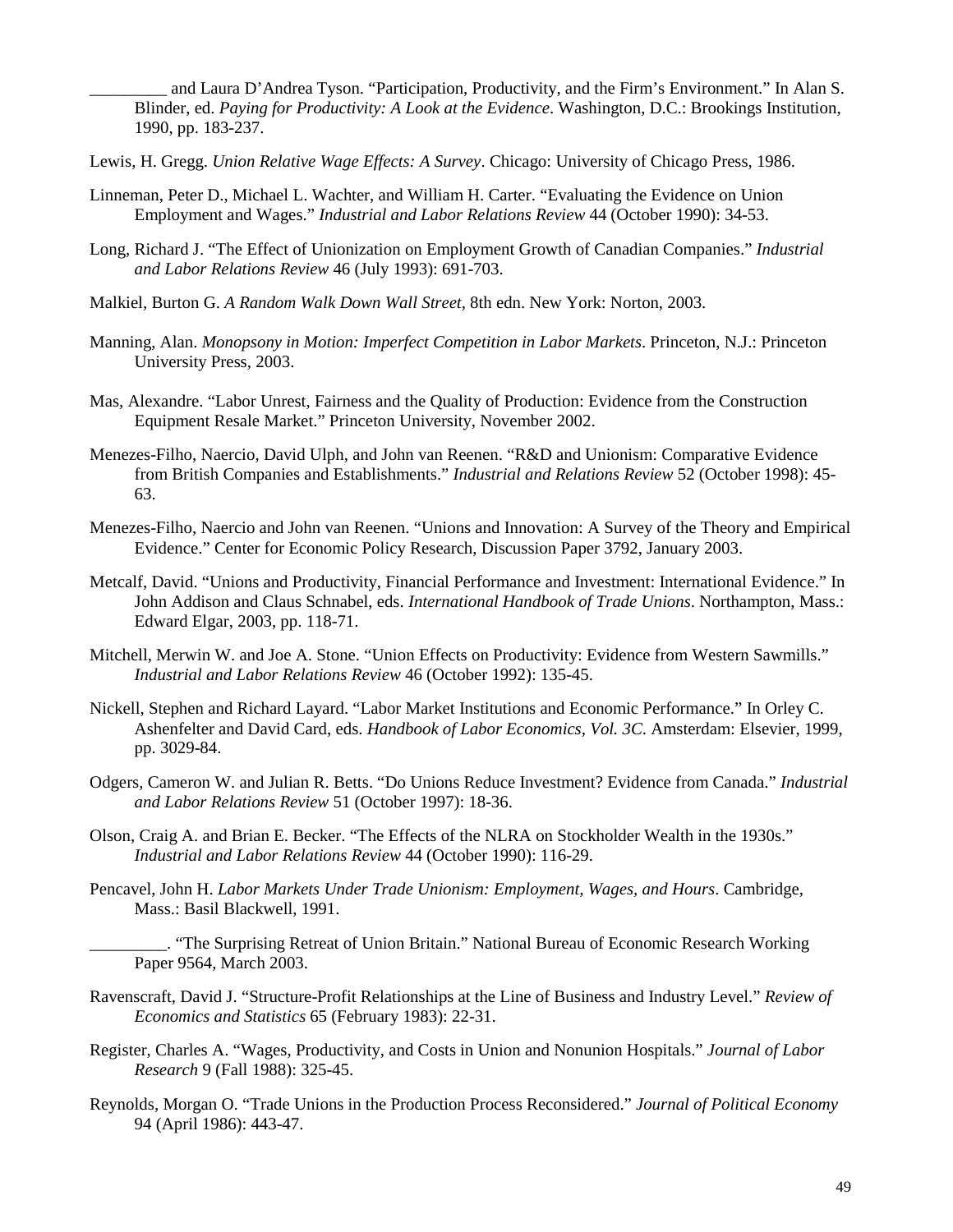- Ruback, Richard S. and Zimmerman, Martin B. "Unionization and Profitability: Evidence from the Capital Market." *Journal of Political Economy* 92 (December 1984): 1134-57.
- Salinger, Michael A. "Tobin's *q*, Unionization, and the Concentration-Profits Relationship." *Rand Journal of Economics* 15 (Summer 1984): 159-70.

Simons, Henry C. "Some Reflections on Syndicalism." *Journal of Political Economy* 52 (March 1944): 1-25.

Sunstein, Cass R. "Human Behavior and the Law of Work." *Virginia Law Review* 87 (April 2001): 205-76.

Turnbull, Peter. "What Do Unions Do Now?" *Journal of Labor Research* 24 (Summer 2003): 491-527.

- Voos, Paula B. and Lawrence R. Mishel. "The Union Impact on Profits: Evidence from Industry Price-Cost Margin Data." *Journal of Labor Economics* 4 (January 1986): 105-33.
- Weil, David. "Individual Rights and Collective Agents: The Role of Old and New Workplace Institutions in the Regulation of Labor Markets." National Bureau of Economic Research Working Paper 9565, March 2003.
- Wessels, Walter J. "The Effects of Unions on Employment and Productivity: An Unresolved Contradiction." *Journal of Labor Economics* 3 (January 1985): 101-108.

\_\_\_\_\_\_\_\_\_. "Do Unionized Firms Hire Better Workers?" *Economic Inquiry* 32 (October 1994): 616-29.

White, Lawrence J. "Trends in Aggregate Concentration in the United States." *Journal of Economic Perspectives* 16 (Fall 2002): 137-60.